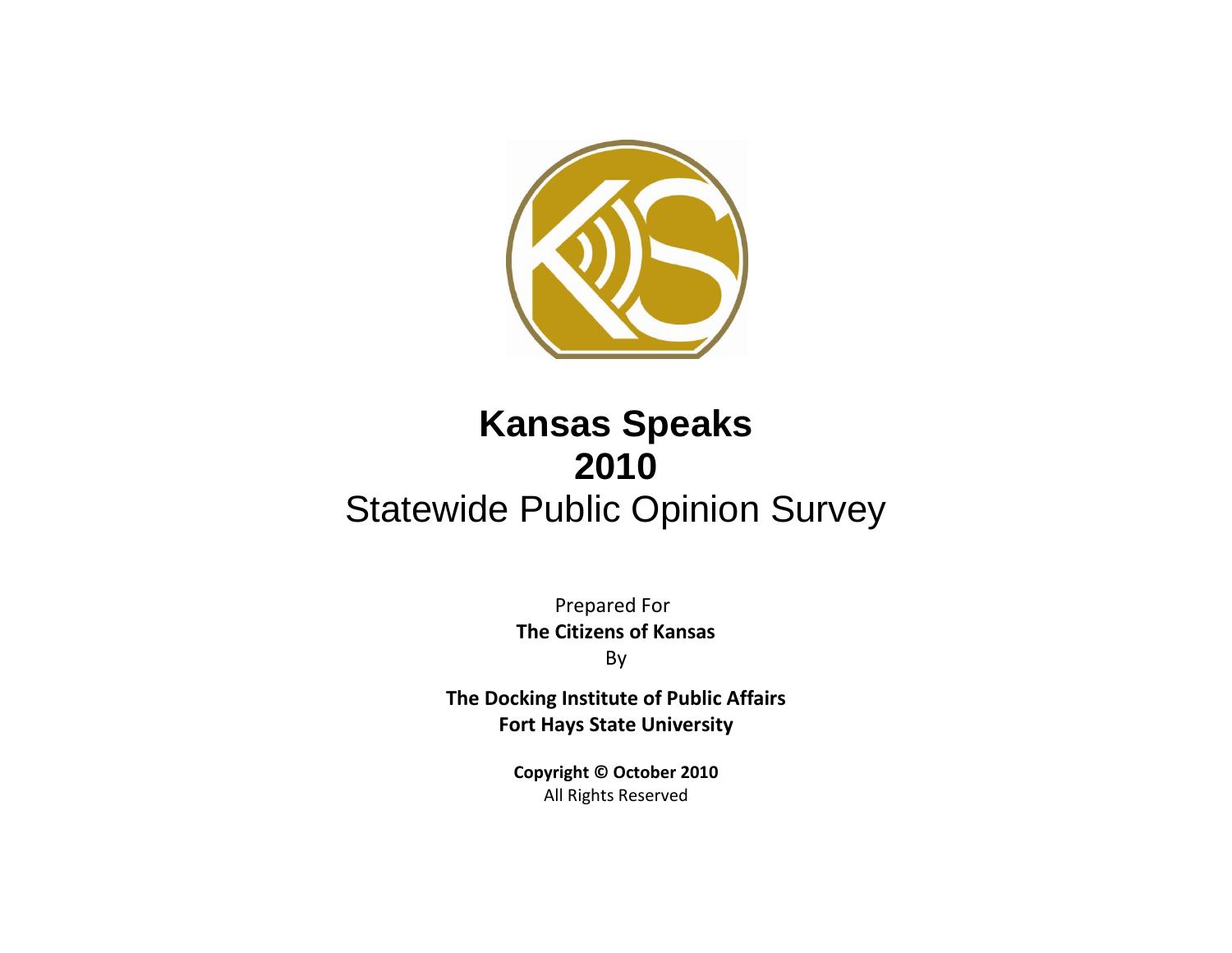

## **Fort Hays State University**

600 Park Street Hays, Kansas 67601-4099 Telephone: (785) 628-4197 FAX: (785) 628-4188 www.fhsu.edu/docking

**Director CONSERVING ASSISTANT DIRECTOR** 

Research Scientist Grants Facilitator

Joyce Wolfe, MS and Lynette Pfeifer Survey Center Manager

Gary Brinker, PhD Michael S. Walker, MS

Jian Sun, PhD Leslie Paige, MS, EdS

Research Scientist **Administrative Specialist** 

#### **Mission:**

To Facilitate Effective Public Policy Decision-Making.

The staff of the Docking Institute of Public Affairs and its University Center for Survey Research are dedicated to serving the people of Kansas and surrounding states.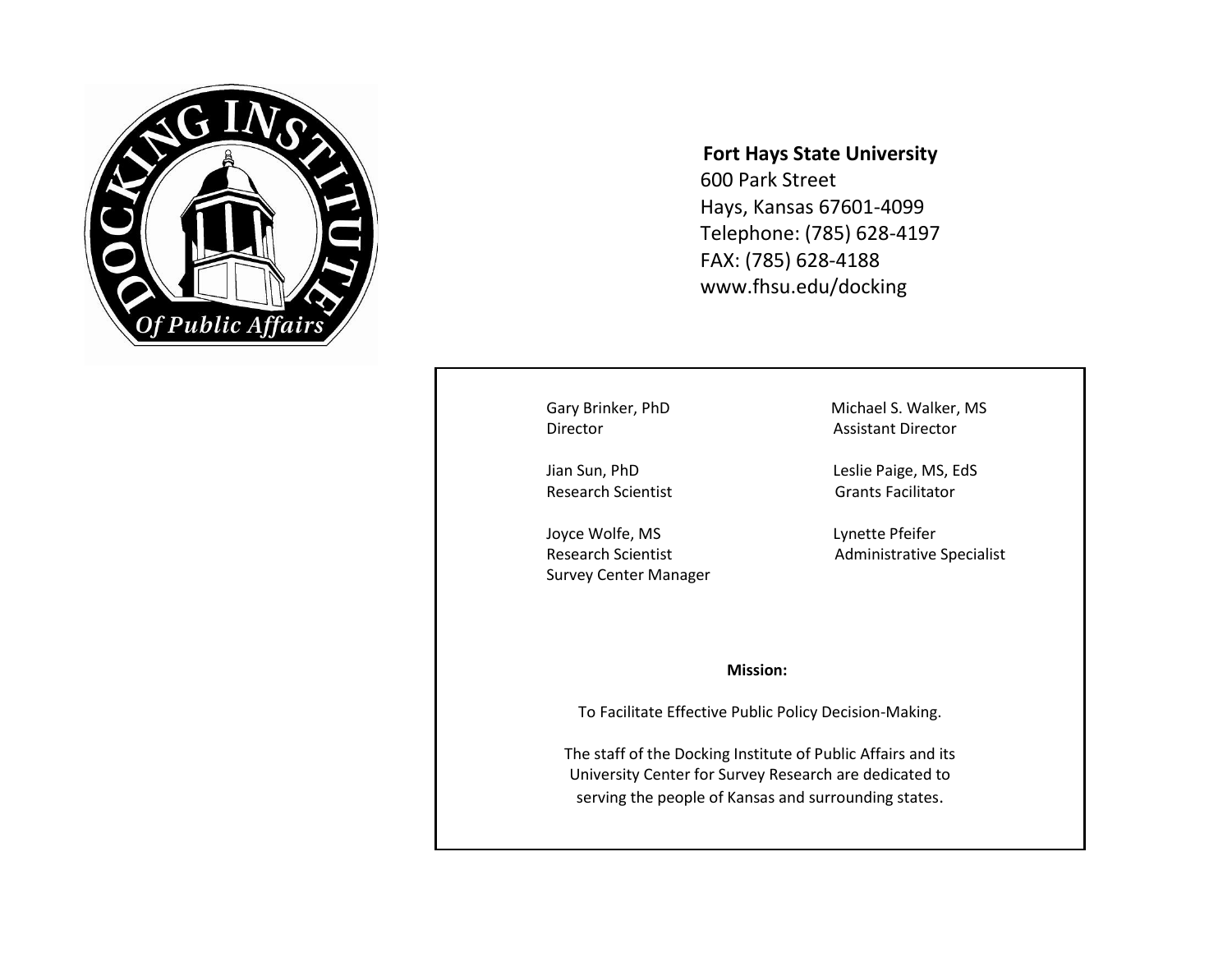## **Kansas Speaks 2010**



**Prepared By:**

 Jian Sun, Ph.D. Gary Brinker, Ph.D. Research Scientist **Director Docking Institute of Public Affairs**

**Prepared For:**

The Citizens of Kansas In pursuit of **Fort Hays State University's Public Affairs Mission**

> **Copyright © October 2010** All Rights Reserved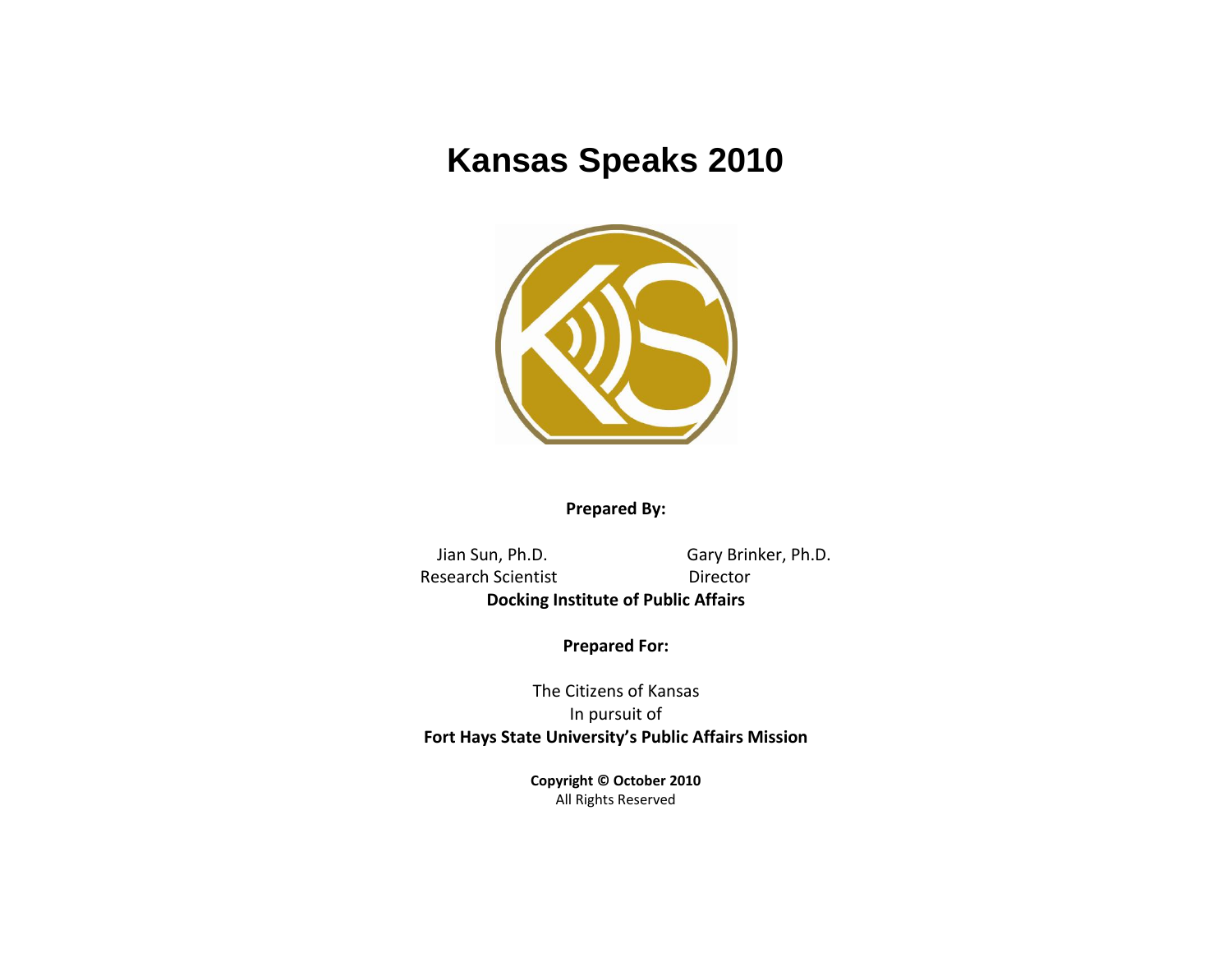## **Table of Contents**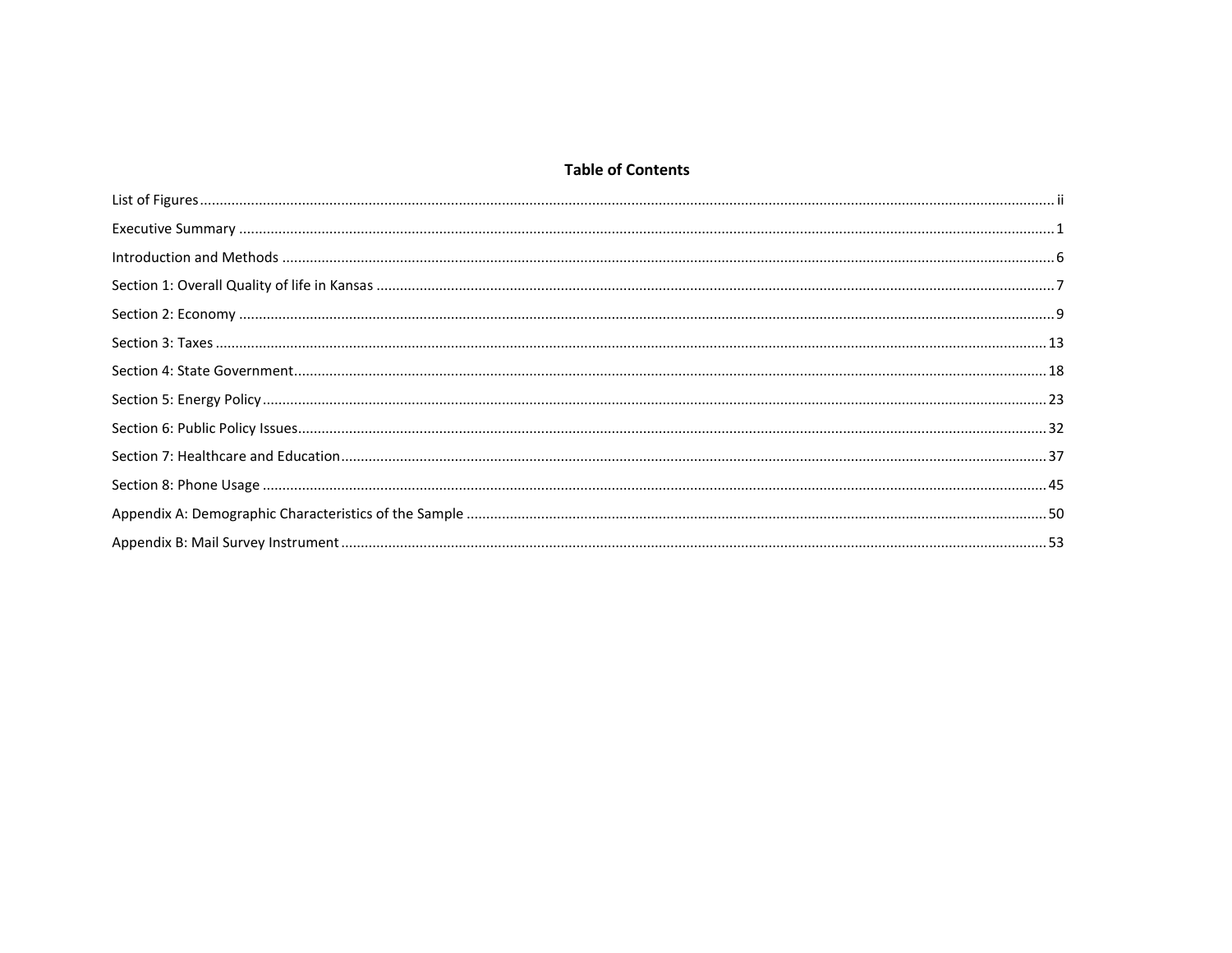## **List of Figures**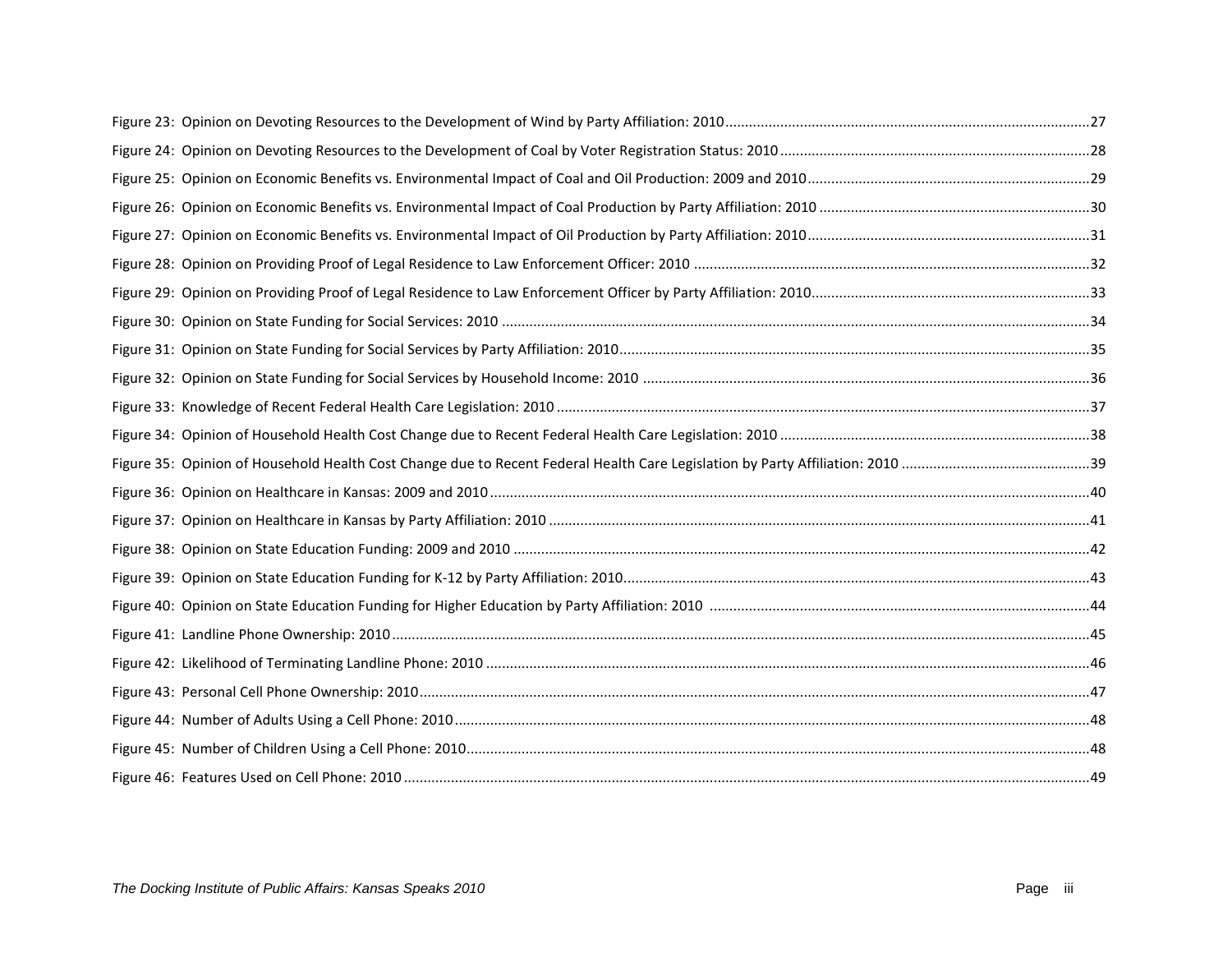#### **Executive Summary**

 The Docking Institute of Public Affairs at Fort Hays State University conducted the 2010 Kansas Speaks survey from June 21 to September 17, 2010. A random sample of adult residents of Kansas age 18 and older was surveyed to assess attitudes and opinions regarding various issues of interest to Kansas citizens. The survey finds:

- Over half of the respondents (58.5%) in 2010 said they felt Kansas was either an "excellent" or "very good" place to live. Only 3.3% said  $\bullet$ Kansas was either a "poor" or "very poor" place to live. Perceptions of the quality of life in Kansas in 2010 were slightly more negative than measured in 2009. There was considerable variation in opinions between respondents' racial categories, with white respondents being most likely to rate quality of life as at least "good" and African-American respondents being most likely to rate it as less than "good."
- Only 6.6% of respondents in 2010 said they thought the Kansas economy was either "excellent" or "very good," while 21.8% said the  $\bullet$ economy was "poor" or "very poor." These opinions were consistent across all demographic categories. In 2009, 10.7% rated the economy as "very good" or "excellent," while only 15.8% rated it as "poor" or "very poor." The difference between 2009 and 2010 was statistically significant. This suggests an impression among Kansans that the Kansas economy is not as healthy as it was one year ago.
- Respondents tended to report slightly higher levels of satisfaction with Republican leaders' ideas to improve the Kansas economy than  $\bullet$ with Democratic leaders' ideas in 2010. In 2009, satisfaction was slightly higher for Democratic leaders' efforts to improve the Kansas economy.
- Respondents tended to be more satisfied with the efforts of leaders of the parties with which they self-identified, with those at least  $\bullet$ leaning toward Democratic identity tending to approve more highly of Democratic leaders and those at least leaning toward Republican identity tending to approve more highly of Republican leaders.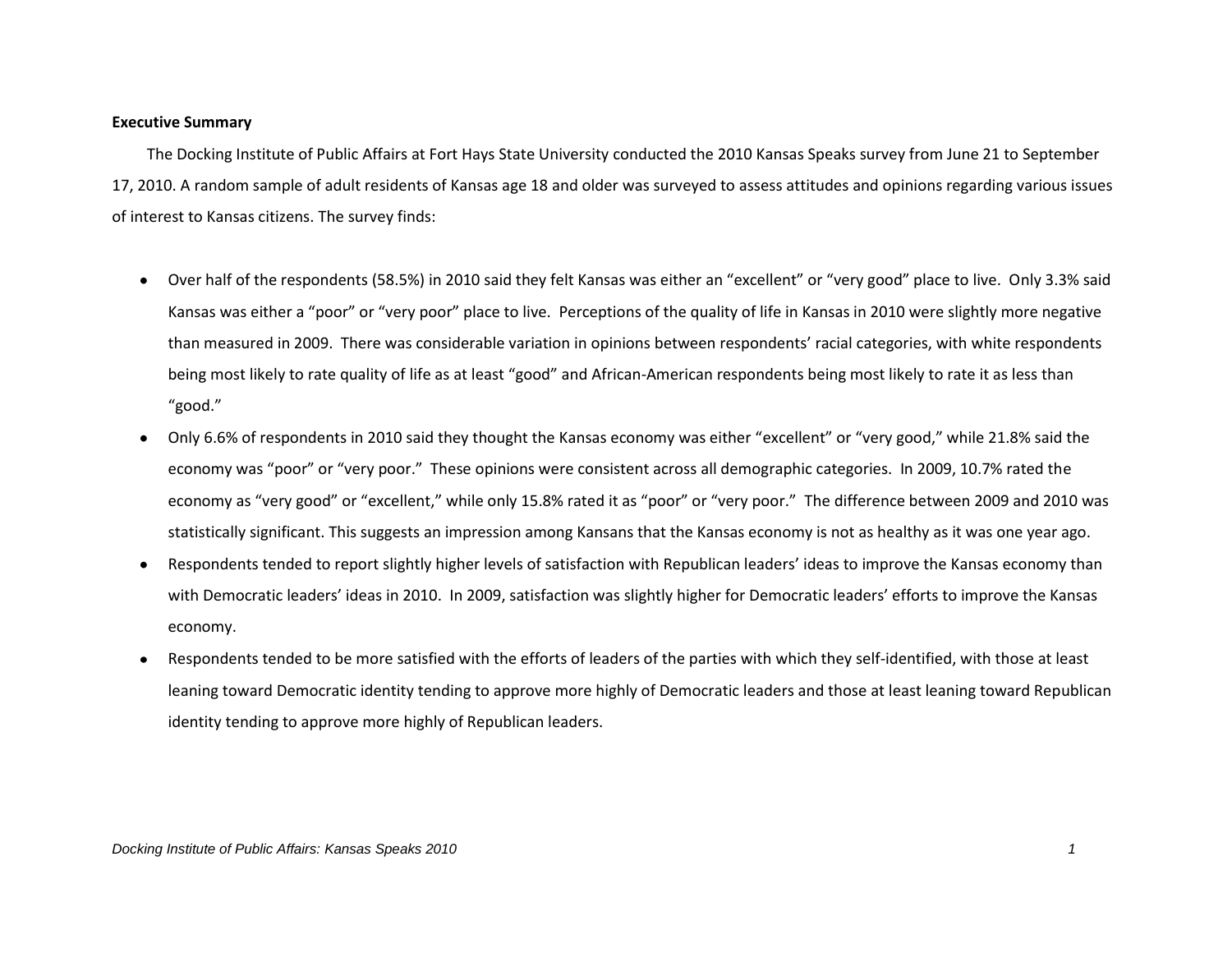- In 2010, 46.2% of respondents said they were either "moderately satisfied" or "very satisfied" with Governor Parkinson's ideas to  $\bullet$ improve the health of the Kansas economy, while 25.5% said they were "not satisfied." In 2009, respondent's opinions of Governor Sebelius were significantly different from those of Governor Parkinson in 2010. Opinions in 2009 of Governor Sebelius' efforts to foster the health of the Kansas economy were more polarized, with respondents being more likely to be either "very satisfied" or "not satisfied."
- Two thirds (68.3%) of respondents in 2010 said they were at least "moderately concerned" that economic conditions in Kansas  $\bullet$ threatened their own or their family's welfare, while two-fifths (40%) said they were "very concerned." This represents a significant increase in concern compared to respondents in 2009, when only 28.7% said they were "very concerned."
- When asked about preferences for changes in income, sales and property taxation policy, respondents were most likely to favor keeping  $\bullet$ the current income (49.3%) and sales tax (45.6%) policies in place. Respondents were most likely to favor decreasing property taxes (51%). Among those who favored raising taxes, most favored increasing sales tax (24.1%), followed by income tax (15.2%). Only 9% favored increasing property taxes.
- The higher the respondent's level of education, the more likely they were to favor increasing property taxes.  $\bullet$
- When asked about preferences for changes on taxation policy for various earner categories, respondents were most likely to favor increasing taxes on large corporations and top income earners and decreasing taxes on small businesses. Most favored keeping current tax policies for the middle class. The most significant change compared to 2009 respondents was a higher percentage favoring increased taxes for top income earners (46.8% in 2010 vs. 41.3% in 2009) and a lower percentage favoring decreasing taxes for top income earners (13.1% in 2010 vs. 17.6% in 2009).
- In 2010, the more strongly respondents self-identified as Republicans, the more likely they were to favor decreasing or keeping taxes on  $\bullet$ top income earners and large corporations the same. The more strongly respondents self-identified as Democrats, the more likely they were to favor increasing or keeping taxes the same on top income earners and large corporations.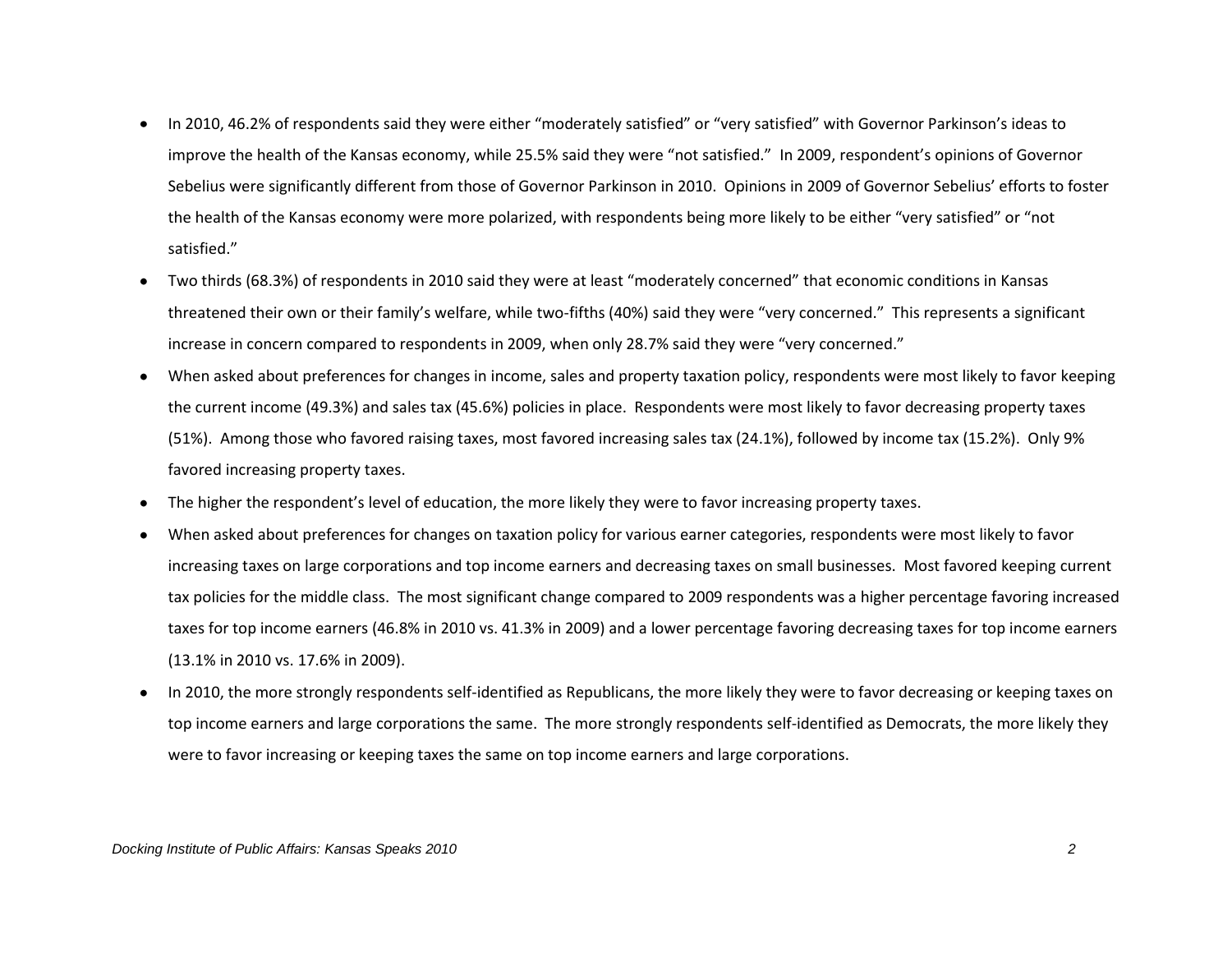- When respondents in 2010 were asked to rate Kansas state government, only 8% rated state government as "very good" or "excellent,"  $\bullet$ while 27.2% rated it as "poor" or "very poor." Compared to ratings in 2009, more respondents in 2010 rated the state government as "fair, poor or very poor." This tended to be true across all demographic categories.
- $\bullet$ In 2010, respondents' satisfaction with the Governor and with their own state and U.S. legislators varied widely. Satisfaction tended to be lower compared with satisfaction in 2009. Respondents' satisfaction with the Kansas legislature in general tended to be lower than with their own legislators or the Governor in both years, also decreasing between 2009 and 2010.
- Republicans, as well as Independents leaning Republican, tended to be more satisfied with their own state Senator than Independents  $\bullet$ and those leaning Democratic. The more strongly respondents self-identified with the Republican Party, the more likely they were to be satisfied with their own U.S. Senator.
- In 2010, over half of respondents (52.7%) favored decreasing state spending, while only 15.2% favored increasing spending. Compared  $\bullet$ to 2009, respondents were generally more likely to favor lower state spending in 2010. Generally, the more strongly respondents selfidentified as Republican, the more likely they were to favor reduced spending. Registered voters were also much more likely to favor reduced spending compared to non-registered voters.
- As in 2009, respondents in 2010 were most likely to say it is "extremely important" for Kansas to devote resources to the development  $\bullet$ of wind energy, followed by oil and coal. There were only small differences in opinion on energy policy between 2009 and 2010. The more strongly respondents self-identified as Republican, the more likely they were to feel it is important to devote resources to oil and coal development. The more strongly respondents self-identified as Democratic, the more likely they were to feel it is important to devote resources to wind development. Registered voters were also much more likely to feel it is important to develop coal energy than non-registered voters.
- Respondents were somewhat divided regarding their opinions of the degree to which the economic benefits of oil and coal production  $\bullet$ outweigh concerns of the environmental impact, but most (63.3%) believe the economic benefits of oil production and well over half (59.5%) believe the benefits of coal production outweigh environmental concerns. Support for oil and coal development is even stronger in 2010 than in 2009.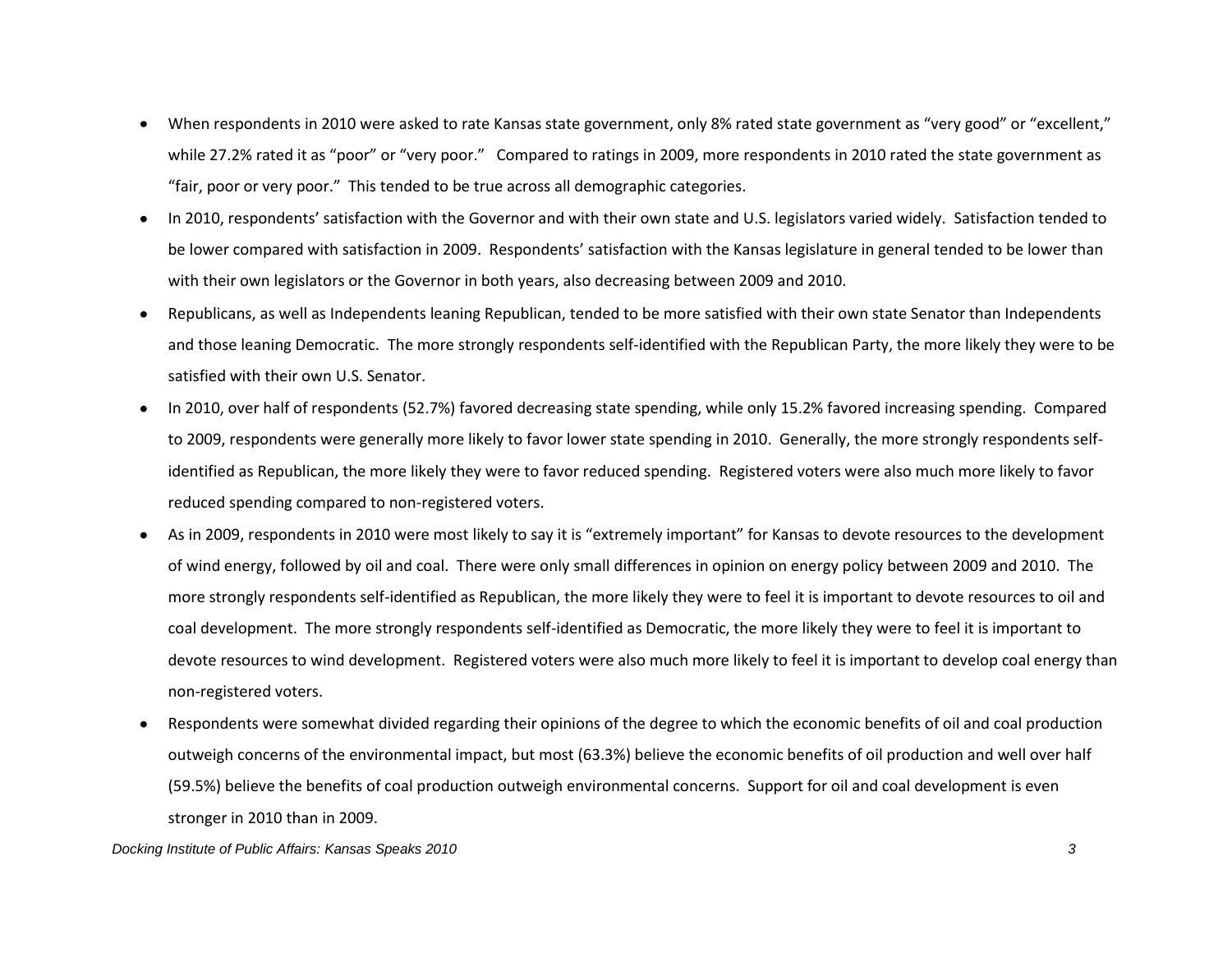- The more strongly respondents self-identified as Republican, the more likely they were to agree that the economic benefits of oil and  $\bullet$ coal production outweigh concerns of the environmental impact. The more strongly respondents self-identified as Democratic, the more likely they were to disagree.
- Respondents were highly supportive of having a state law that requires Kansas citizens to provide proof of legal residence to any law  $\bullet$ enforcement officer who asks for the proof, with 69% saying they would at least "somewhat support" and 54% saying they would "strongly support" such a law. Only 18.4% of respondents said they would oppose such a law. The more strongly respondents selfidentified as Republican, the more likely they were to support such a law.
- When asked about support for state spending for social services, almost half (46.4%) favored increased spending, while only 7.5%  $\bullet$ favored decreased spending. Independents and those leaning Democratic were more likely to favor increased spending, while those leaning Republican were more likely to favor keeping spending for social services at the current level. Respondents with household incomes of less than \$60,000 were more likely to favor increased spending, while the percentage favoring decreased spending was highest among those with household incomes of \$60,000 and more.
- Respondents were asked about possible misconceptions regarding the new federal healthcare legislation. One-fourth (24.9%) believed  $\bullet$ incorrectly that all Americans would now be required to purchase their own healthcare insurance, while over one-fifth (22.3%) believed incorrectly that the federal government will now provide health insurance to all those uninsured. However, over half (52.7%) correctly indicated that neither of these misconceptions are true.
- When asked about assumptions regarding changes in household healthcare costs resulting from recent federal healthcare legislation,  $\bullet$ two-thirds (68%) of respondents said they believe healthcare costs would be higher, and one-third (33.9%) believed they would be significantly higher. Only 4.8% believed household healthcare costs would be lower due to the legislation. Generally, the more strongly respondents self-identified as Republican, the more likely they were to believe healthcare costs will be higher. The more strongly respondents self-identified as Democratic, the more likely they were to believe healthcare costs will be lower.
- $\bullet$ When asked about the adequacy of the Kansas healthcare system, respondents to the 2010 survey were most likely to say Kansas' healthcare system needs minor changes (40%). One third (33.8%) believe major changes are needed. Only one-fourth (26.2%) believe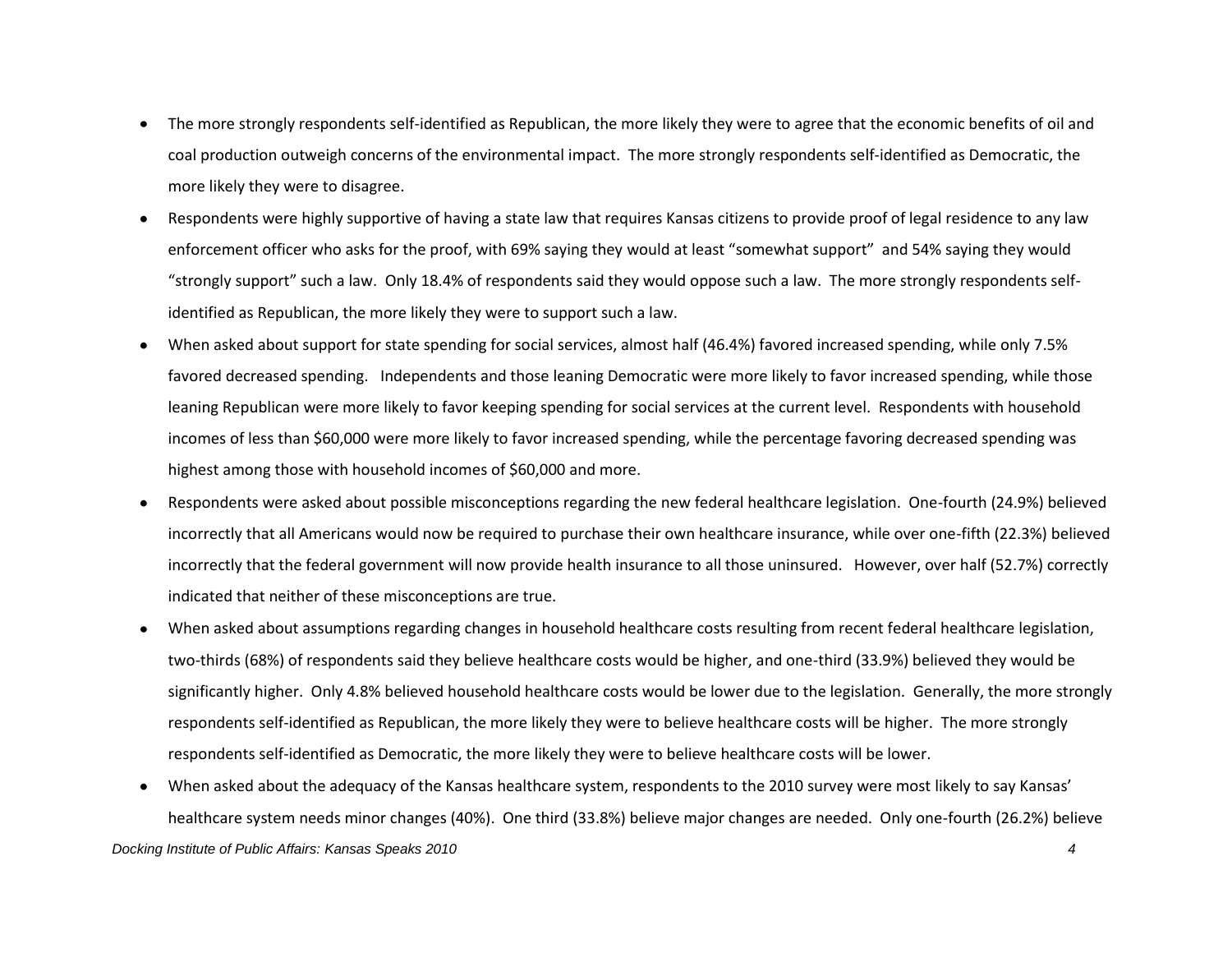the current system is adequate. The data suggest that Kansans are more satisfied with the state healthcare system now than they were in 2009. The more strongly respondents self-identified as Republican, the more likely they were to feel the current state healthcare system is adequate and less likely to believe it needs major changes.

- When asked about funding for public education, respondents in 2010 were most likely to say they would keep funding for higher  $\bullet$ education the same and increase funding for K-12. However, almost two-fifths (38.2%) favored increased funding for higher education. Support for funding higher education declined slightly compared to 2009, whereas support for funding K-12 remained essentially the same. The more strongly respondents self-identified as Democratic, the more likely they were to support increased funding for K-12 and higher education.
- More than eighty percent (86.8%) of respondents said they have landline phones in their households, and more than three quarters  $\bullet$ (78.7%) of them said it was not likely at all that they would discontinue their landline service within the next year.
- The vast majority (86.8%) of respondents said that members of their households use cell phone for personal use only, and 11.1% of cell  $\bullet$ phone households indicated that more than two adult members in their households use a cell phone. Less than one fifth (18.3%) of respondents from cell phone households said that children in their households use a cell phone.
- $\bullet$ In addition to making and receiving calls, the most common use of cell phones among respondents was for taking pictures or videos (52.9%), followed by texting (49.5%) and the alarm function (39.4%). Less than twenty percent use them to listen to music (18.8%) and for the GPS function (16.8%).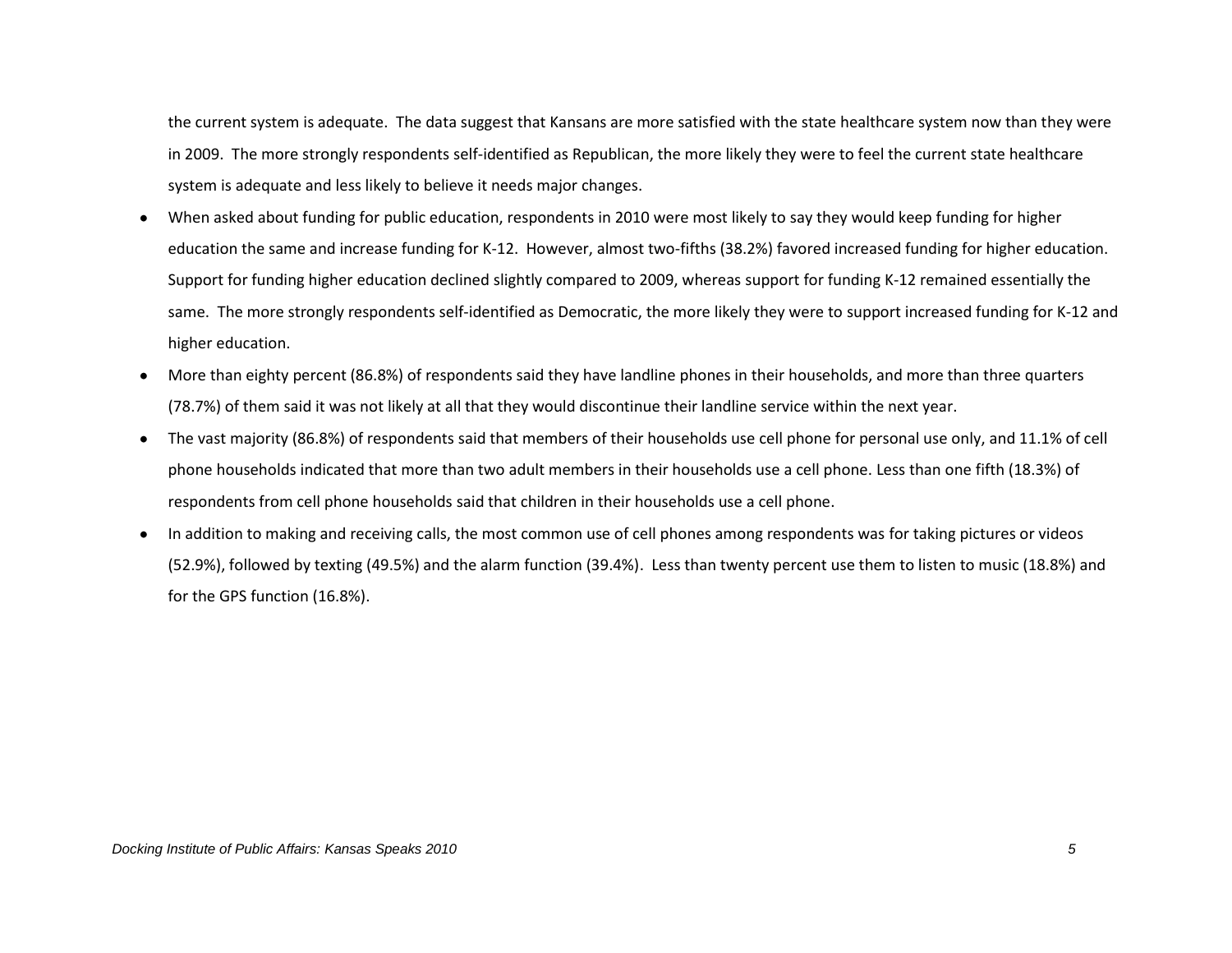#### **Introduction and Methods**

The Docking Institute of Public Affairs at Fort Hays State University surveyed a random sample of adult residents of Kansas age 18 and older to assess attitudes and opinions regarding various issues of interest to Kansas citizens. The survey was administered through both telephone and mail, utilizing an addressed-based sampling technique to facilitate the most representative sample possible. Respondents for which telephone numbers were available were surveyed by telephone. Those respondents who were not able to be reached by telephone, as well as those for whom no phone number was available, were mailed the questionnaire and a self-addressed business reply envelope. The telephone survey was conducted from June 21 to September 10, 2010, when 1,597 households were contacted via telephone. A total of 797 households completed the telephone survey, resulting in a 50% response rate (797/1,597). The survey questionnaires were mailed to 2,325 households on August 11. By September 17, the end of the data collection period, 35 mail invitations were returned as undeliverable, and 205 questionnaires were completed and mailed back to the Docking Institute. The valid population size for the mail survey is thus 2,290 (2,325 – 35), and the response rate for the mail survey is 9% (205/2,290). With a total of 1,002 households completing the survey, the overall response rate is 25.8% (1,002/3,887). At a 95% confidence level, the margin of error for the full sample of 1,002 is 3.1%, assuming no response bias. A margin of error of 3.1% means that there is a 95% probability that findings among the sample vary no more than +/- 3.1% from the value that would be found if the entire population of interest (adult Kansas residents) were surveyed, assuming no response bias. Sample demographics were compared to known Census-based distribution (see Appendix A). The sample matches closely with all Census-based distribution except Hispanic origin and age. The survey had higher response rates among Kansas residents who are non-Hispanic and those over 50. Therefore, the overall population estimates are biased toward the opinions of non-Hispanic and older Kansans.

This report contains eight sections. Each section presents not only descriptive analyses of respondents' answers to each question, but also statistically significant relationships with key demographic variables to see how citizens in various social categories differ in their opinions on various issues. These eight sections are:

- 1) **Overall Quality of life in Kansas.** This section shows how Kansans generally feel about Kansas as a place to live.
- 2) **Economy.** This section shows results to questions addressing various economic concerns to citizens.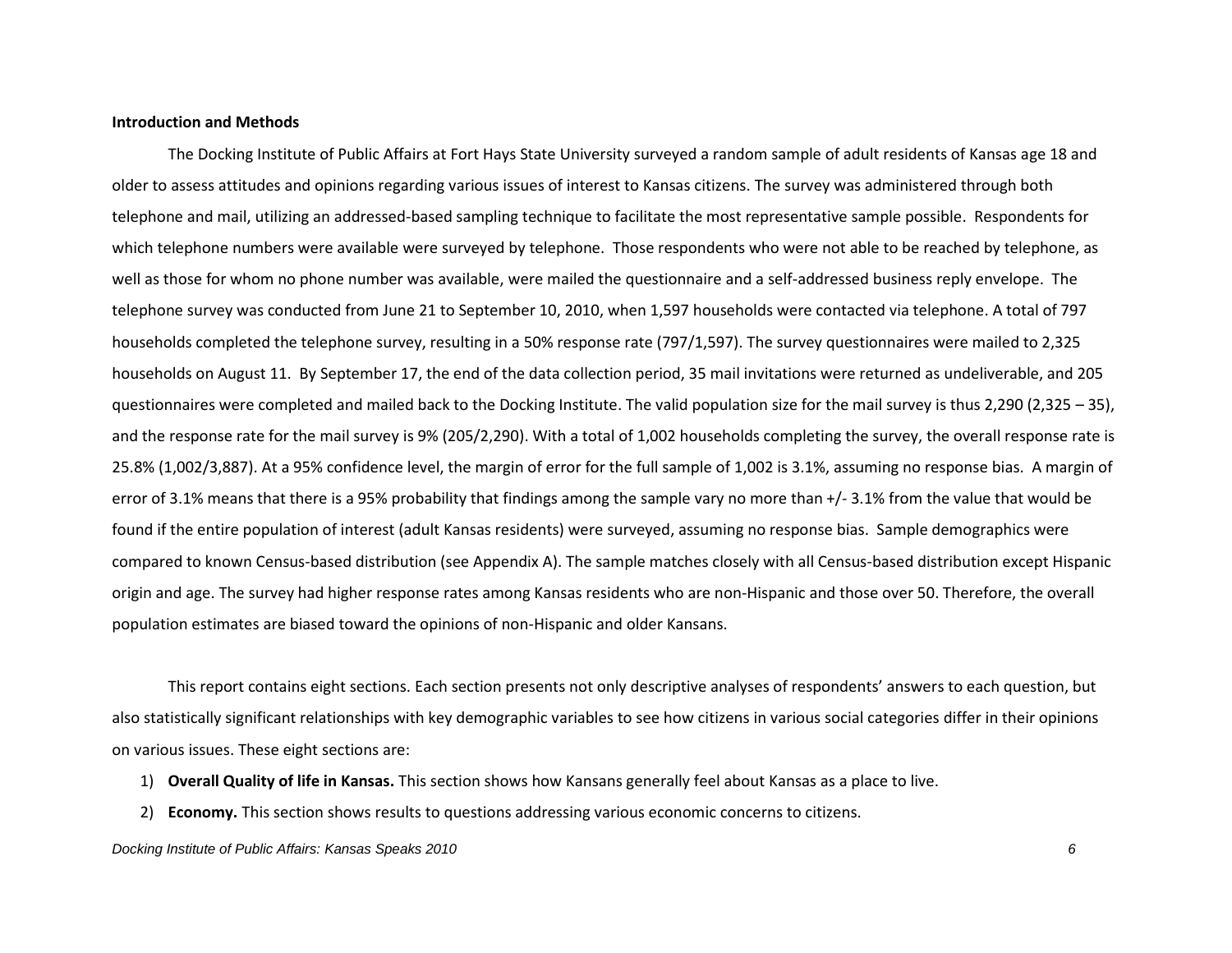- 3) **Taxes.** This section shows results to opinion questions regarding fair and effective personal and business taxation policies.
- 4) **State Government.** This section presents the results of citizens' ratings of the state government in general, as well as their various state government elected officials.
- 5) **Energy Policy.** A key component of this study is to assess the level of citizen support for public resources being devoted to developing various sources of energy production, including oil, coal and wind.
- 6) **Public Policy Issues.** This section looks at citizens' opinions on several key policy issues, including illegal immigration and social services.
- 7) **Healthcare and Education.** This section presents the results of citizens' opinions on the general state of healthcare in Kansas, as well as knowledge and opinions on the recent federal health care legislation. Opinions about the appropriate amount of state funding for K-12 and higher education are also included in this section.
- 8) **Phone Usage.** This final section presents self-reports of landline and cell phone usage.

#### **Section 1: Overall Quality of life in Kansas**

Respondents were asked to rate Kansas generally as a place to live. Among those 997 respondents who provided valid answers to this question, 22.7% said Kansas was an "excellent" place to live, 35.8% felt Kansas was a "very good" place to live, and 28.7% believed Kansas was a "good" place to live. Respondents' ratings in 2010 differ from those in 2009. The percentage of respondents who viewed Kansas as at least a "good" place to live dropped from 91.6% in 2009 to 87.2% in 2010 (Figure 1). The difference between 2009 and 2010 is statistically significant, indicating a 95% probability that such a difference would be found if the entire population of interest was surveyed, assuming no response bias in the survey.

Opinions of the quality of life varied significantly by respondent's race. In year 2010, 60% of white respondents said that Kansas was at an "excellent" or "very good" place to live. Less than a third (28.5%) of African American respondents said so. A higher percentage of African American respondents said that Kansas was a "poor" or "very poor" place to live than white respondents and respondents of other races (Figure 2).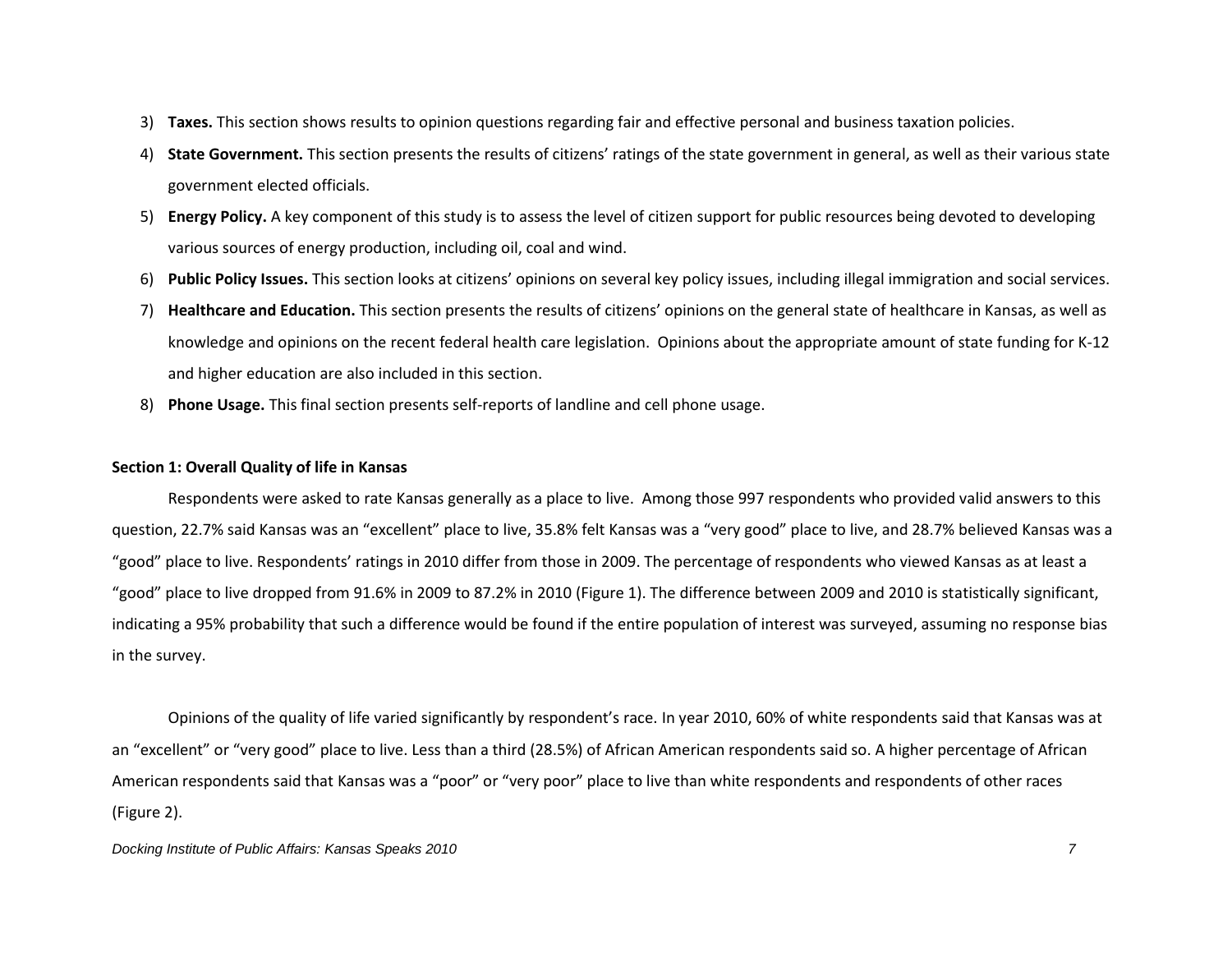

## **Figure 1: Rating of Kansas as an Overall Place to Live: 2009 and 2010**

## **Figure 2: Rating of Kansas as an Overall Place to Live by Race: 2010**

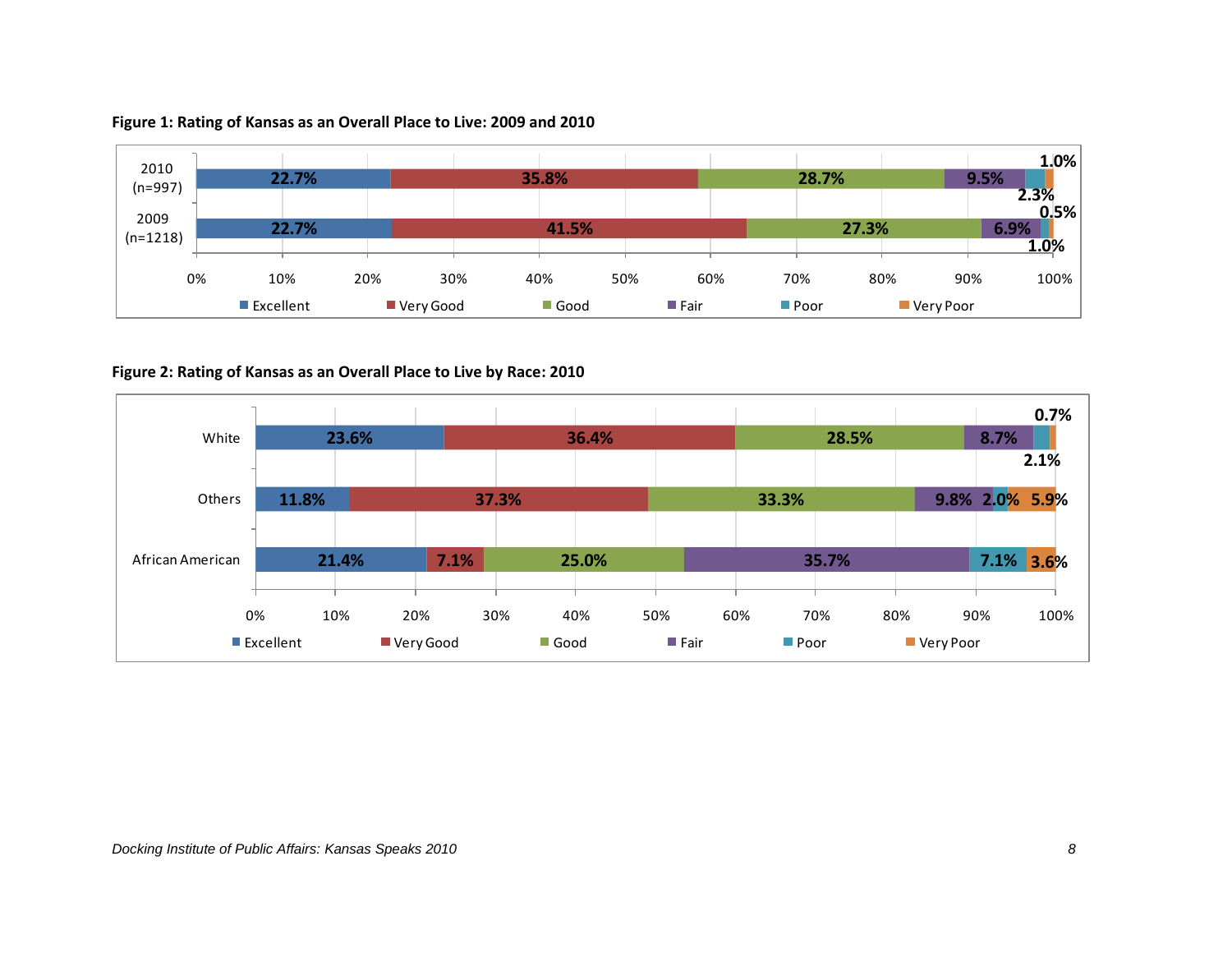#### **Section 2: Economy**

When asked to rate the Kansas economy, 40.3% of the 995 respondents who provided valid answers said it was at least "good", while 21.8% said Kansas had a "poor" or "very poor" economy. Compared with the 2009 survey, the percentage of respondents who thought the Kansas economy was at least "good" dropped by 12.2%, and the percentage who thought the Kansas economy was "poor" or "very poor" increased by 6% (Figure 3). The difference between 2009 and 2010 is statistically significant.



#### **Figure 3: Rating of Kansas Economy: 2009 and 2010**

The survey continued by asking respondents' satisfaction levels with Governor Parkinson's and state party leaders' ideas to improve the health of the Kansas economy. Respondents' satisfaction levels with governors' and state Democratic Party leaders' efforts dropped significantly in 2010 compared with 2009. In 2010, 33.3% of respondents were moderately or very satisfied with Kansas Democratic Party leaders' ideas, dropping from 47% in 2009; and 46.2% were moderately or very satisfied with Governor Parkinson's ideas, dropping from 51.4% with Governor Sebelius in 2009 (Figure 4). Respondents' satisfaction levels with state Republican Party leader's efforts in 2010 dropped slightly from 2009. In 2010, 38.5% of respondents were moderately or very satisfied with Kansas Republican Party leaders' ideas to improve the health of the Kansas economy, a 4.8% decrease from 2009 (Figure 4).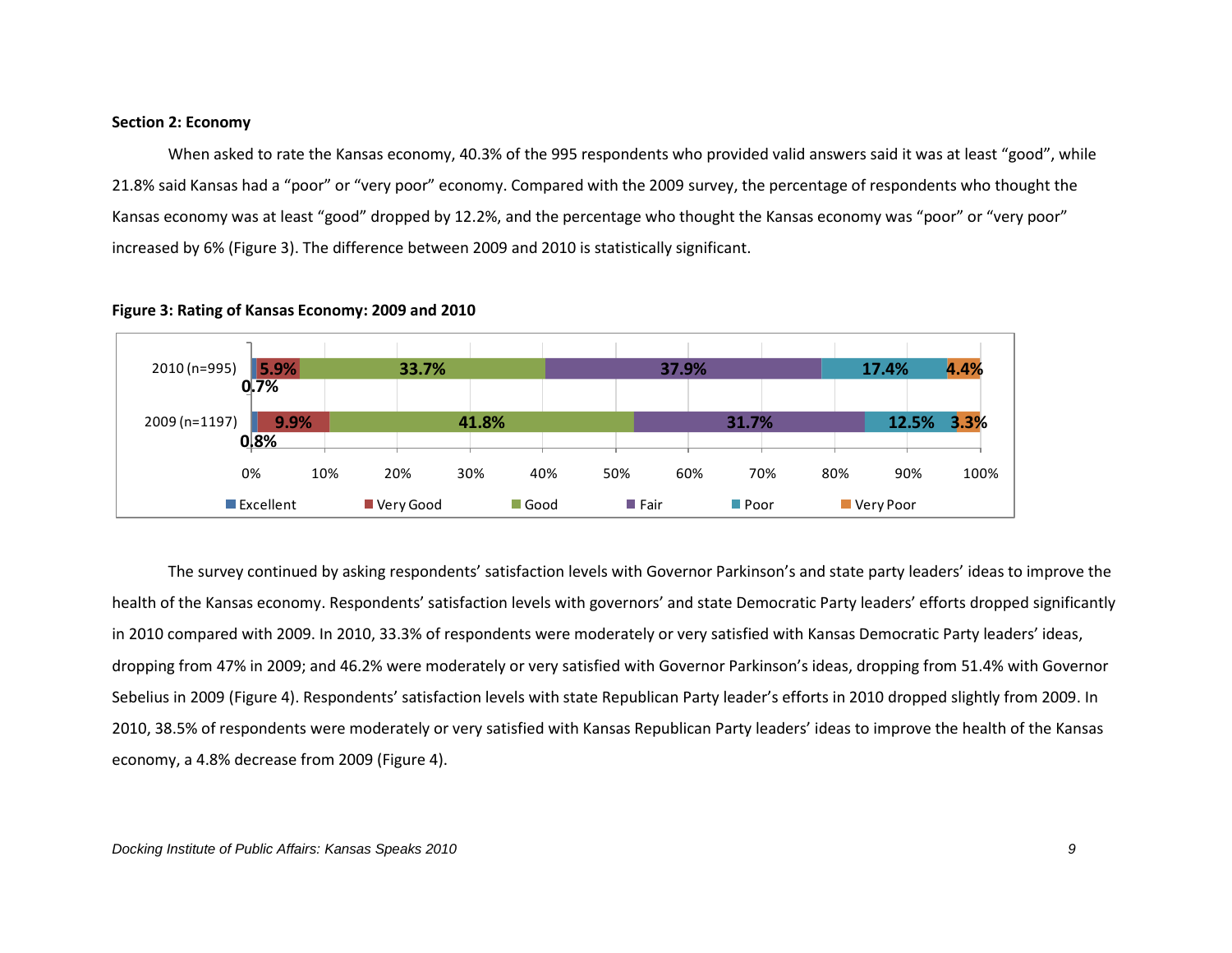

**Figure 4: Satisfaction Levels with Governors' and State Party Leaders' Ideas to Improve the Health of the Kansas Economy: 2009 and 2010**

Respondents' party affiliations affected their satisfaction levels with state party leaders' ideas to improve the health of the Kansas economy in 2010. Democrats and independent voters leaning Democratic were more likely to feel very or moderately satisfied with Democratic Party leaders' ideas, whereas Republicans and independent voters leaning Republican were more likely to feel very or moderately satisfied with Republican leaders' ideas (Figures 5 and 6).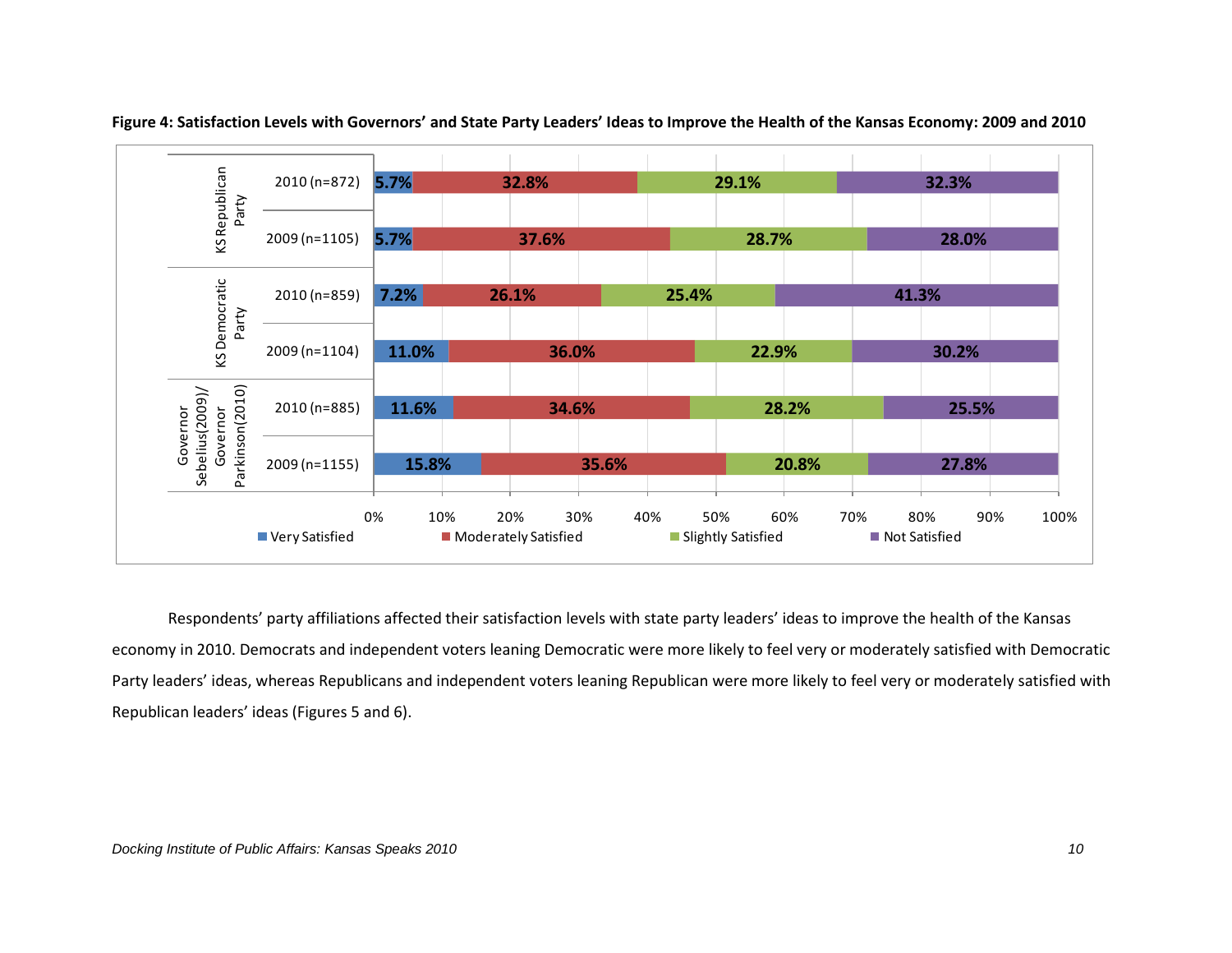



Respondents were also asked how concerned they were that the Kansas economy would seriously threaten their or their families' welfare. A total of 68.3% of respondents were either "very concerned" or "moderately concerned" in 2010. The percentage of respondents who were very or moderately concerned was only 61.9% in 2009. Forty percent (40%) of respondents were "very concerned" in 2010, an 11.3% increase from 2009 (Figure 7). The difference between 2009 and 2010 is statistically significant.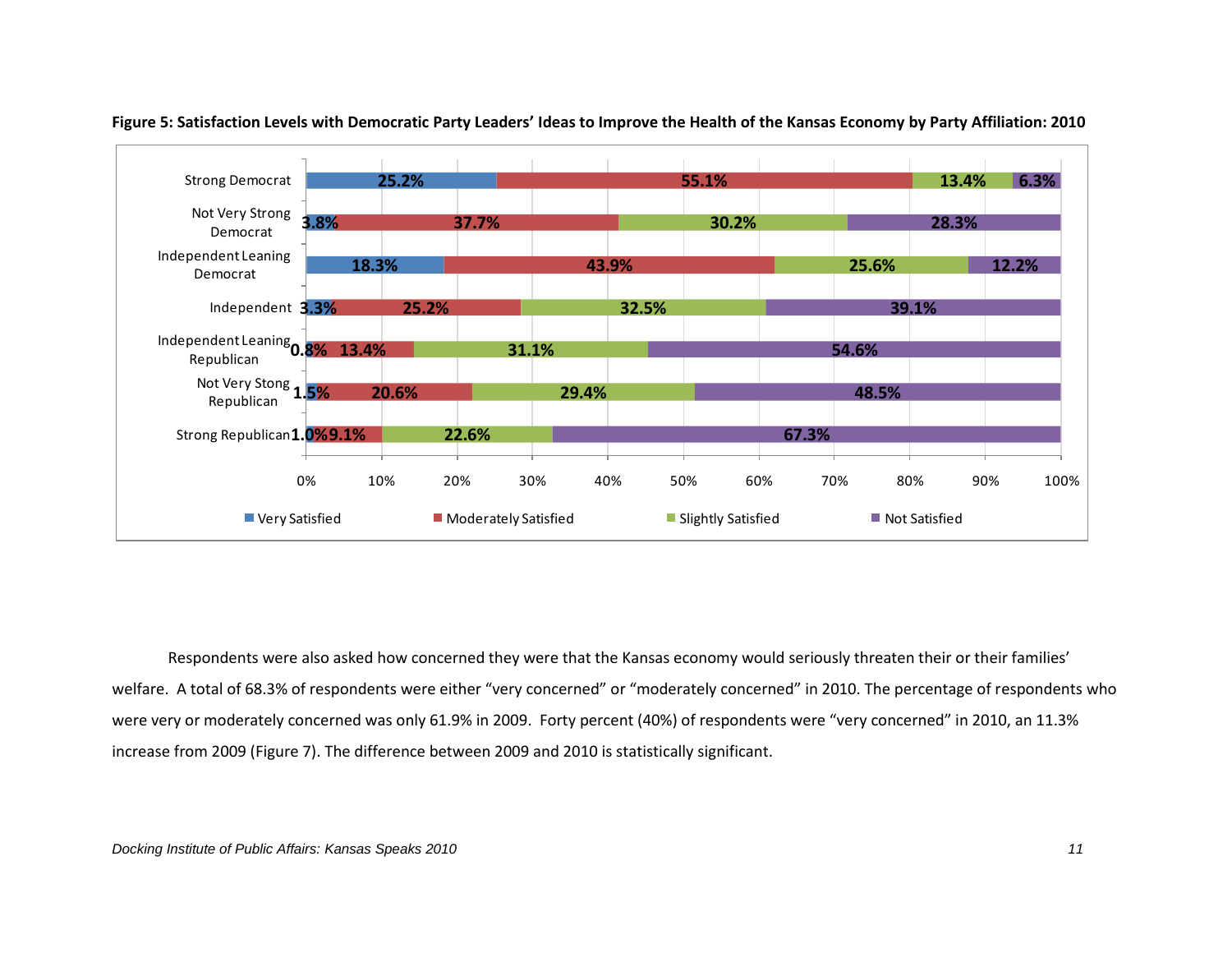

## **Figure 6: Satisfaction Levels with Republican Party Leaders' Ideas to Improve the Health of the Kansas Economy by Party Affiliation: 2010**

**Figure 7: Concerns with the Threat from the Economic Conditions in Kansas to Individuals' or Families' Welfare: 2009 and 2010**



*Docking Institute of Public Affairs: Kansas Speaks 2010 12*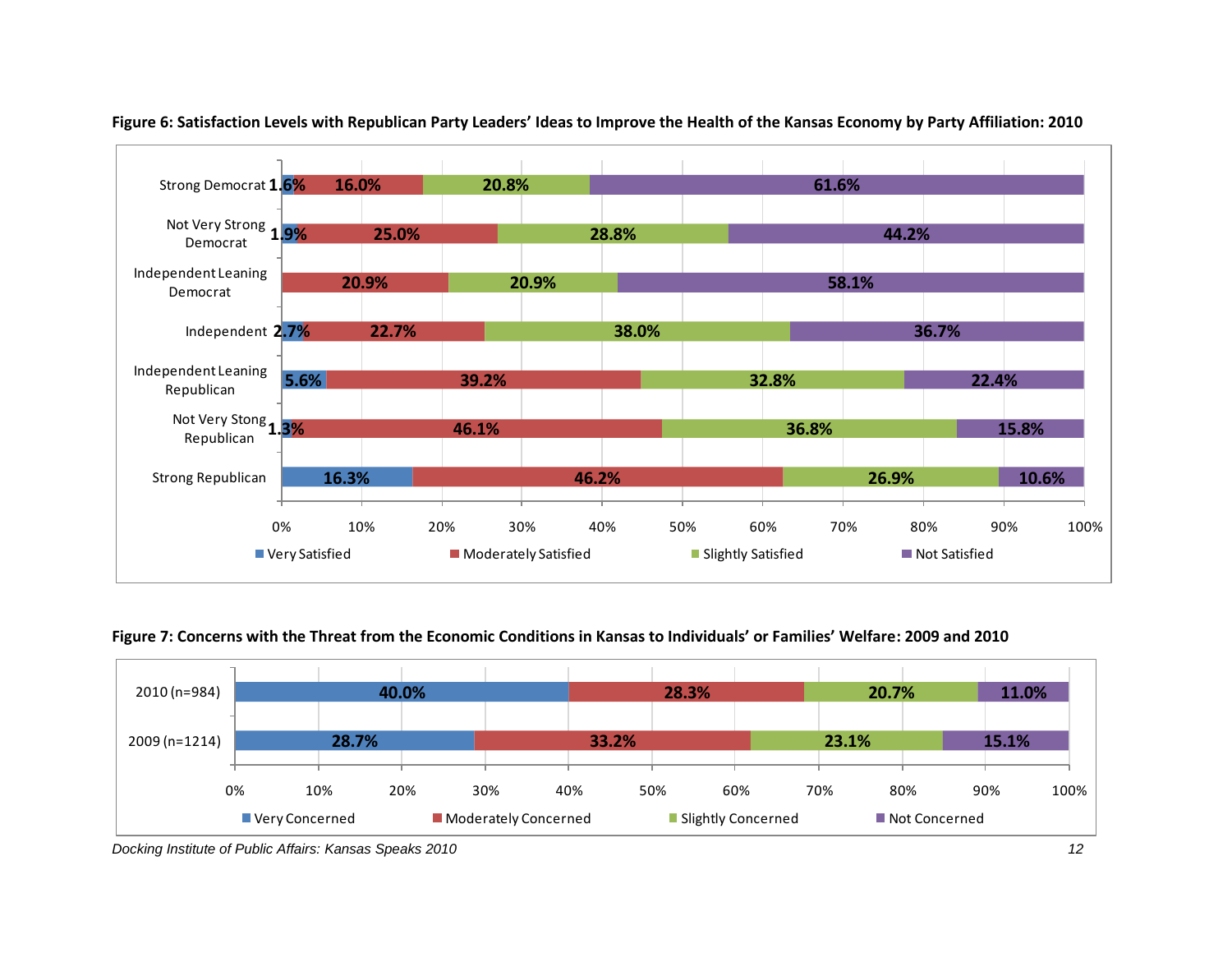#### **Section 3: Taxes**

Kansas has three primary revenue sources: income tax, sales tax, and property tax. After being asked to think of the current economy, 15.2% of respondents thought that income tax should be significantly or somewhat increased. About a quarter (24.1%) of respondents thought that sales tax should be significantly or somewhat increased. More than half (51%) of respondents thought that property tax should be somewhat or significantly decreased (Figure 8). Respondents' education levels are significantly related with their opinions on property tax changes. Respondents with higher levels of education were more likely to support a property tax increase than those with lower levels of education (Figure 9).



**Figure 8: Opinions on Changes of Income Tax, Sales Tax, and Property Tax: 2010**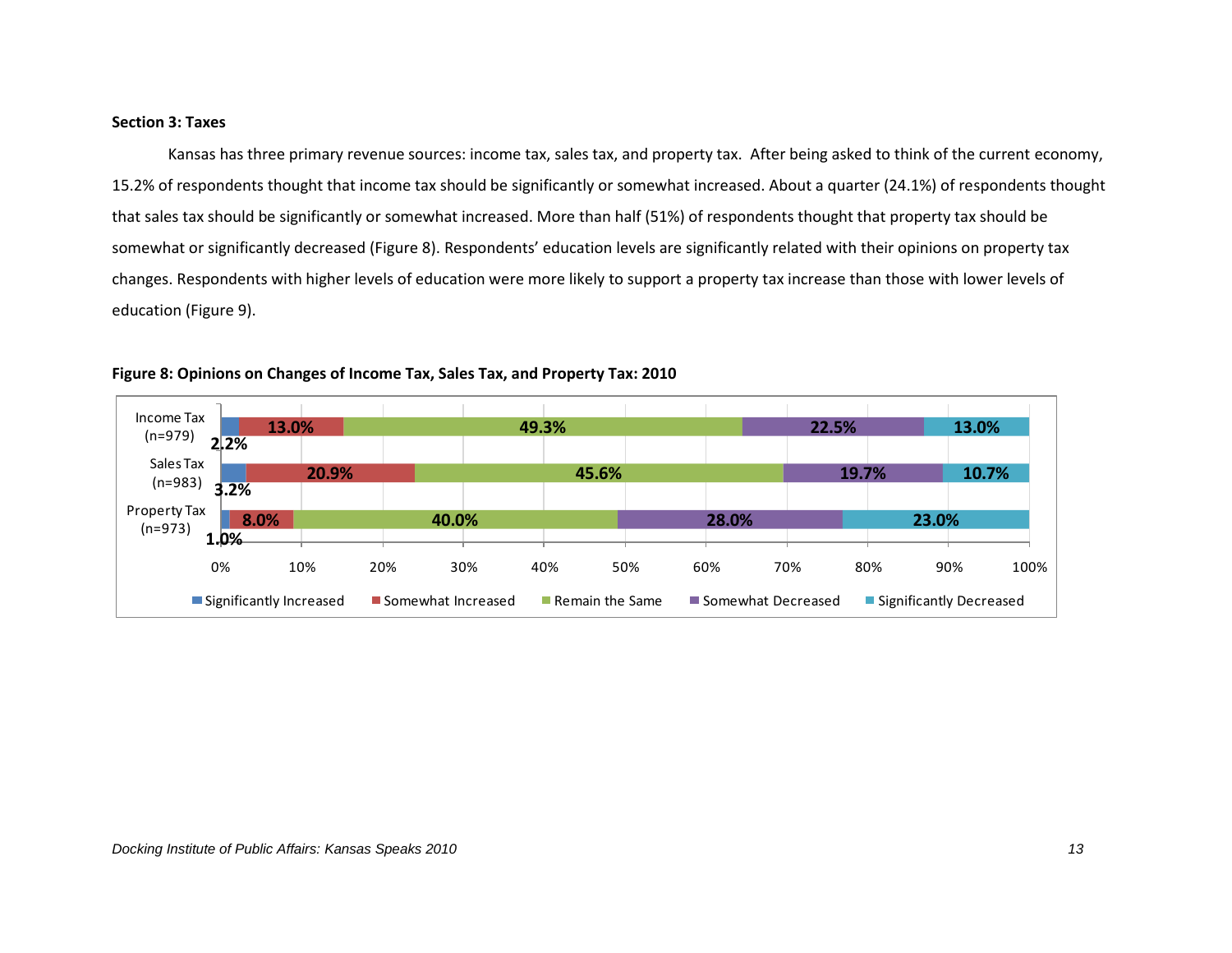

**Figure 9: Opinion on Property Tax Change by Education Level: 2010**

Tax increases and reductions can be targeted at different people or businesses. In 2010, 52.8% of respondents thought taxes on small businesses should be decreased, and 54.2% of respondents believed that taxes on large corporations should be increased. More than one-third (37.5%) of respondents thought that taxes on middle class should be decreased, while only 13.1% said taxes on top income earners should be decreased. Respondents' answers in 2009 were fairly similar to those in 2010. Across all target groups, slightly lower percentages of respondents thought taxes should be decreased in 2010 compared to 2009 (Figure 10). Statistical tests show that only respondents' opinions of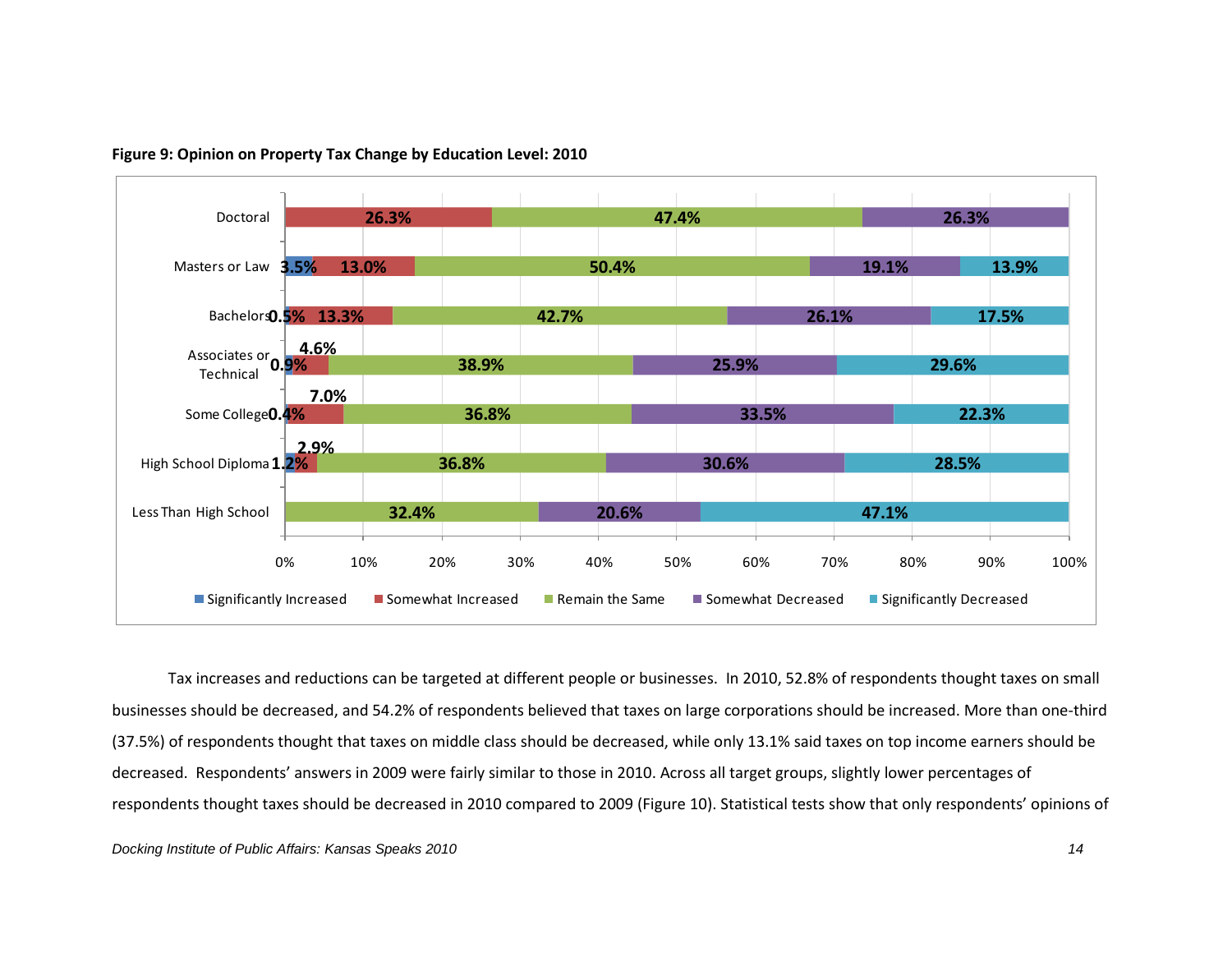tax change on top earners differ significantly from 2009 to 2010. Respondents' party affiliations are strongly associated with their opinions of tax changes on those different groups. Democrats and independent voters leaning Democratic were more likely to feel that taxes should be increased on the top income earners and large corporations, whereas Republicans and independent voters leaning Republican were less likely to feel so (Figures 11 and 12).



#### **Figure 10: Tax Changes on Different Groups: 2009 and 2010**

*Docking Institute of Public Affairs: Kansas Speaks 2010 15*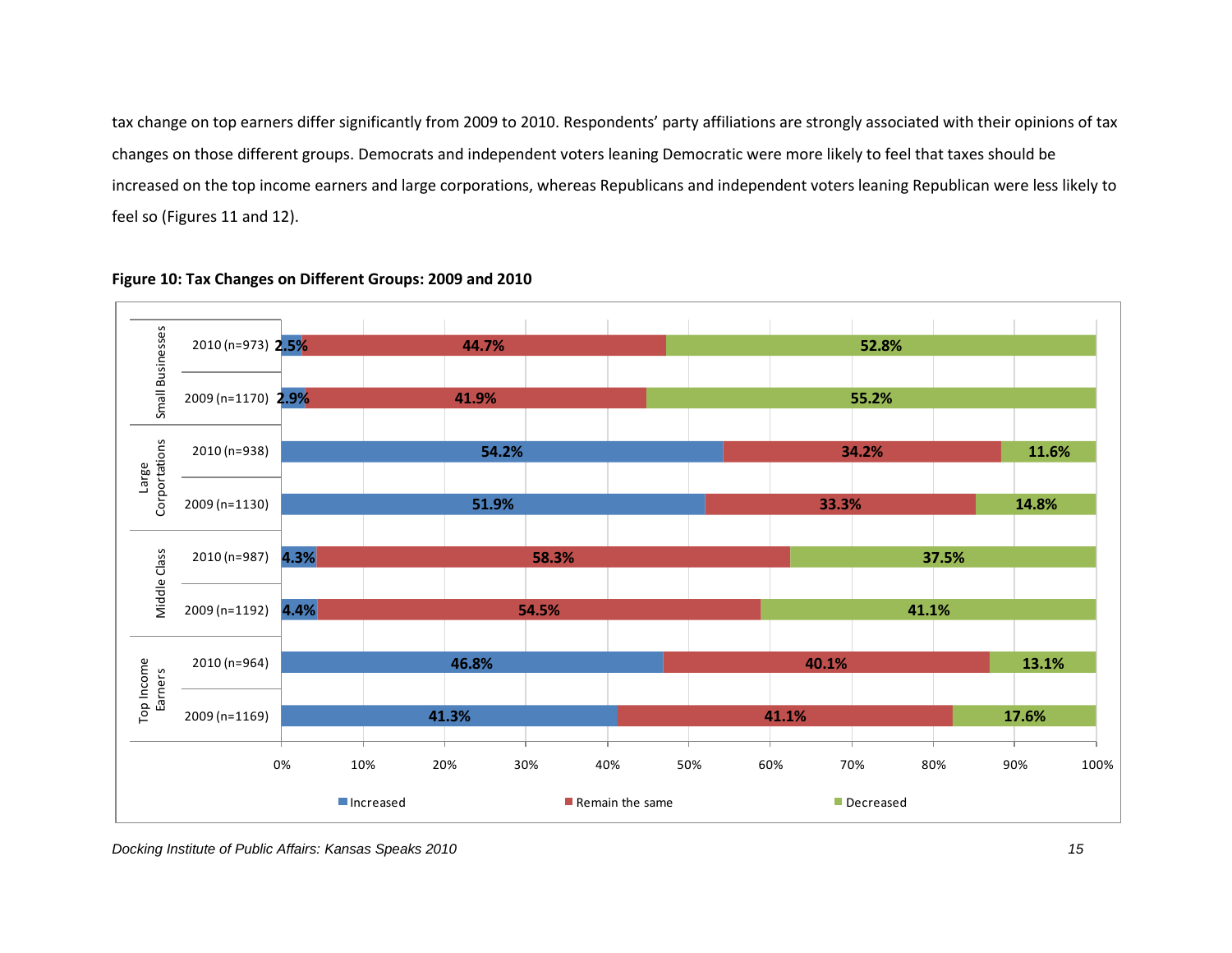

## **Figure 11: Tax Changes on Top Income Earners by Party Affiliation: 2010**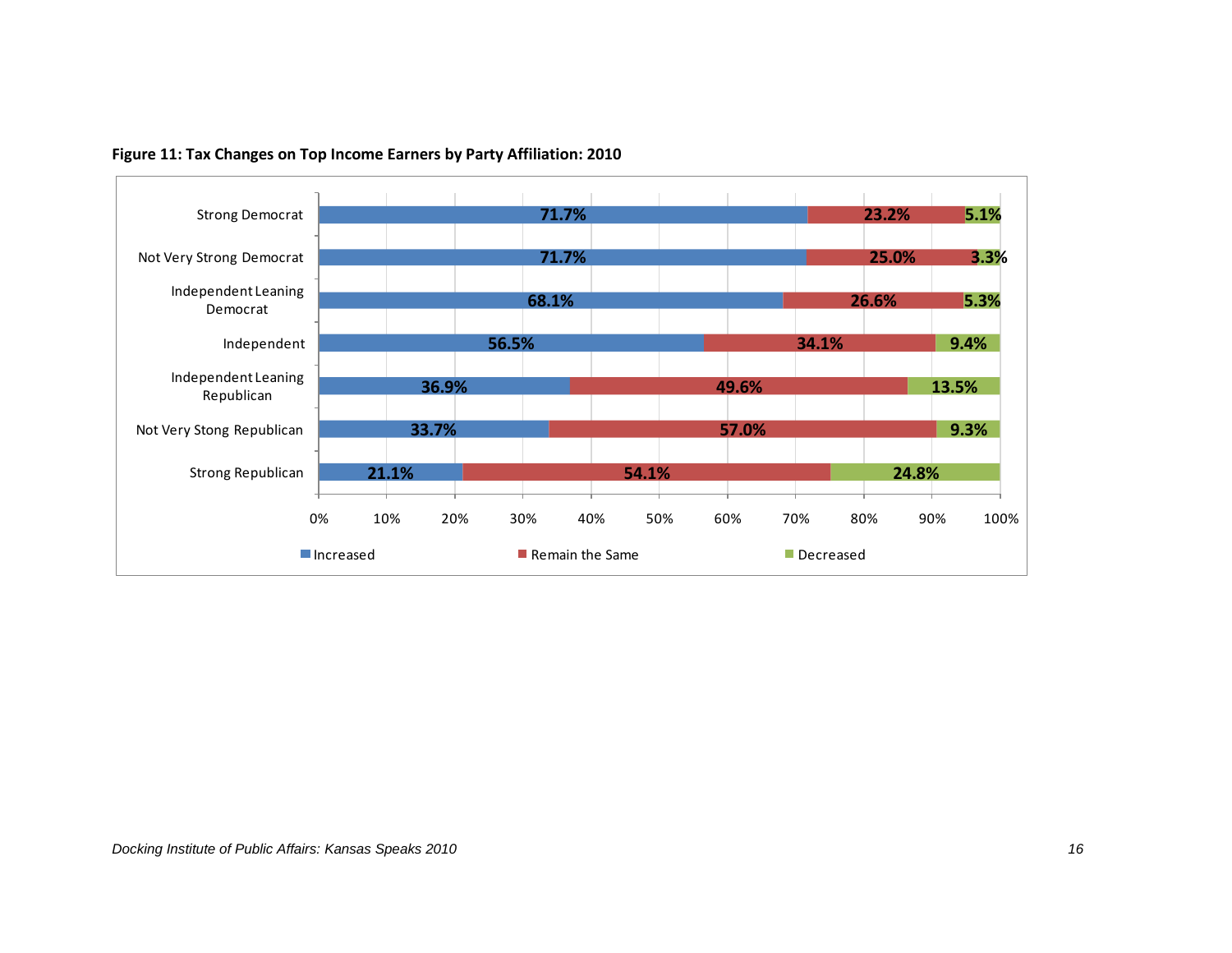

**Figure 12: Tax Changes on Large Corporations by Party Affiliation: 2010**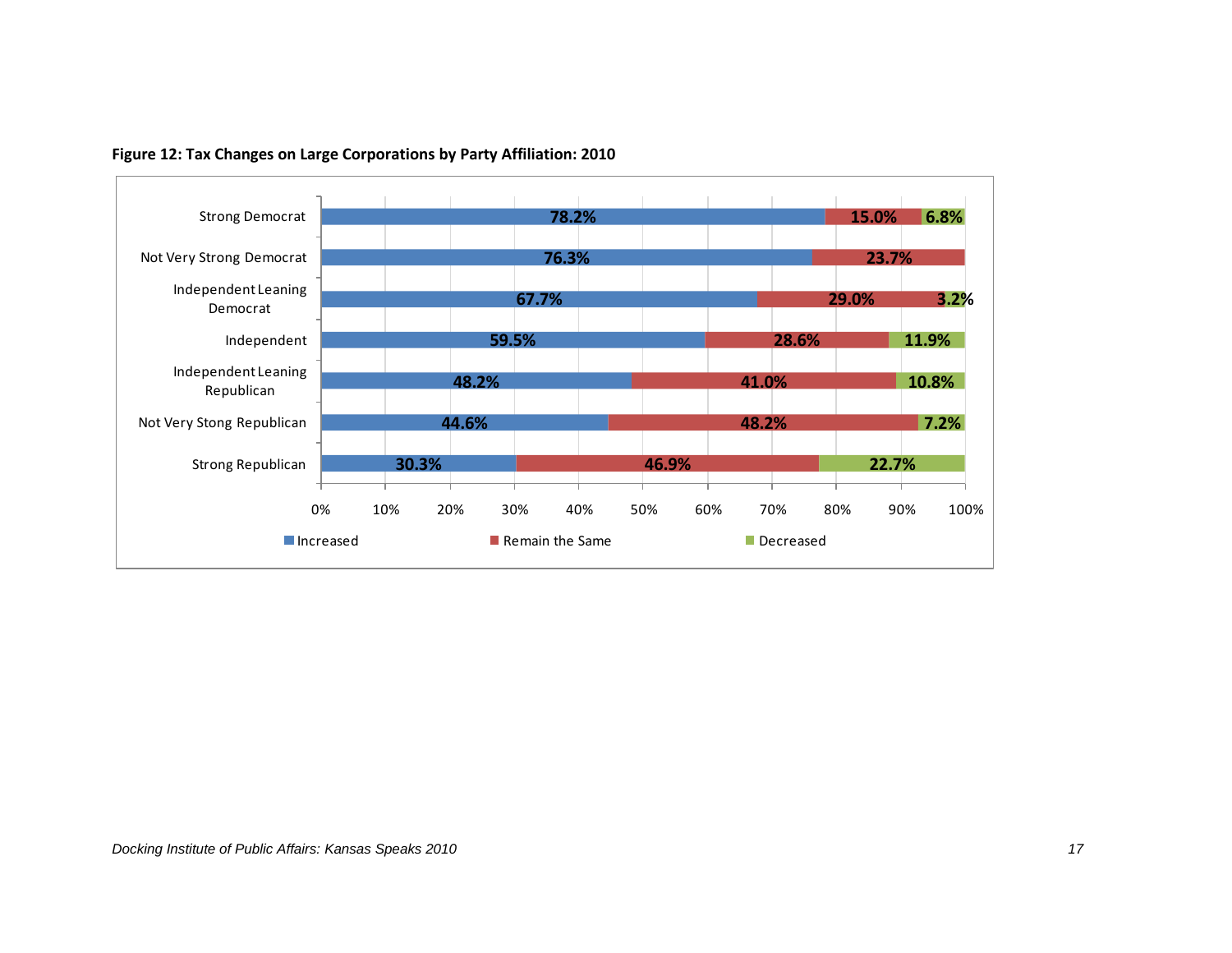#### **Section 4: State Government**

In 2010, 37.1% of respondents felt that the Kansas state government's performance was at least "good," and 27.2% of respondents thought that the state government's performance was "poor" or "very poor." Respondents' ratings in 2009 were significantly different from that in 2010. In 2009, 51.2% of respondents thought the state government's performance was at least "good," and 17.1% thought it was "poor" or "very poor" (Figure 13). This represents a significant decline in approval of state government over the past year.

In general, respondents' satisfaction levels were lower in 2010 than in 2009 with the overall performance of the Kansas legislature and state and U.S. senators and representatives. The differences were all statistically significant. Except for the performance of the Governors, more than 10% fewer respondents in 2010 felt very or moderately satisfied with the performance of the Kansas legislature and political leaders compared to 2009. For instance, 48.5% of respondents felt very or moderately satisfied with their U.S. representatives in 2010, whereas 62.1% of respondents felt so in 2009. In 2009, 70.0% of respondents were very or moderately satisfied with the performance of their state Senator. In 2010, 53.4% of respondents felt so about their state Senator's performance in 2010 (Figure 14). Satisfaction with the Governor tended to move more from the extreme ratings of Governor Sebelius to moderately or slightly satisfied ratings for Governor Parkinson.



#### **Figure 13: Rating of Kansas State Government: 2009 and 2010**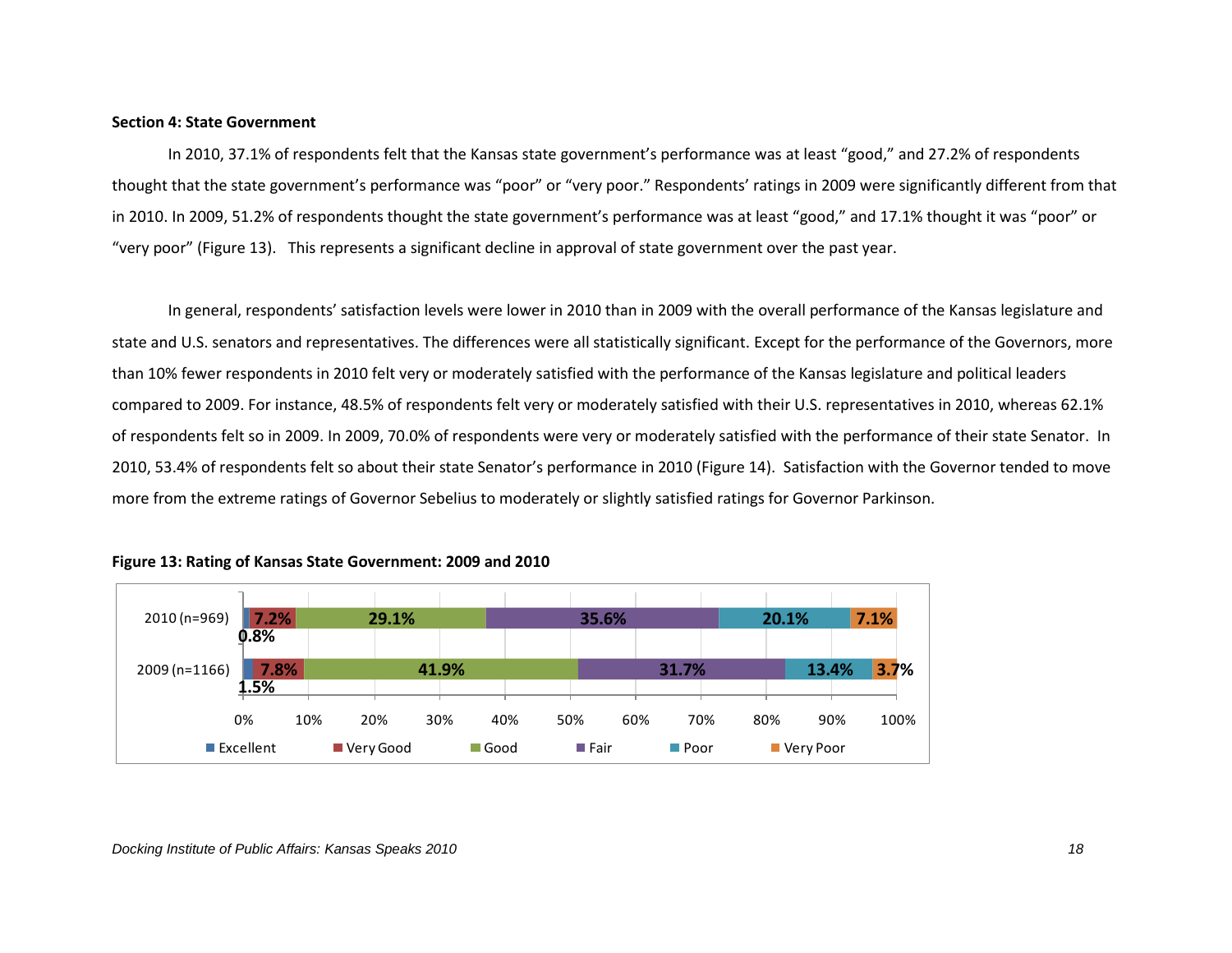

**Figure 14: Satisfaction with Performance of the Kansas Legislature, Governors, and State/U.S. Legislators: 2009 and 2010**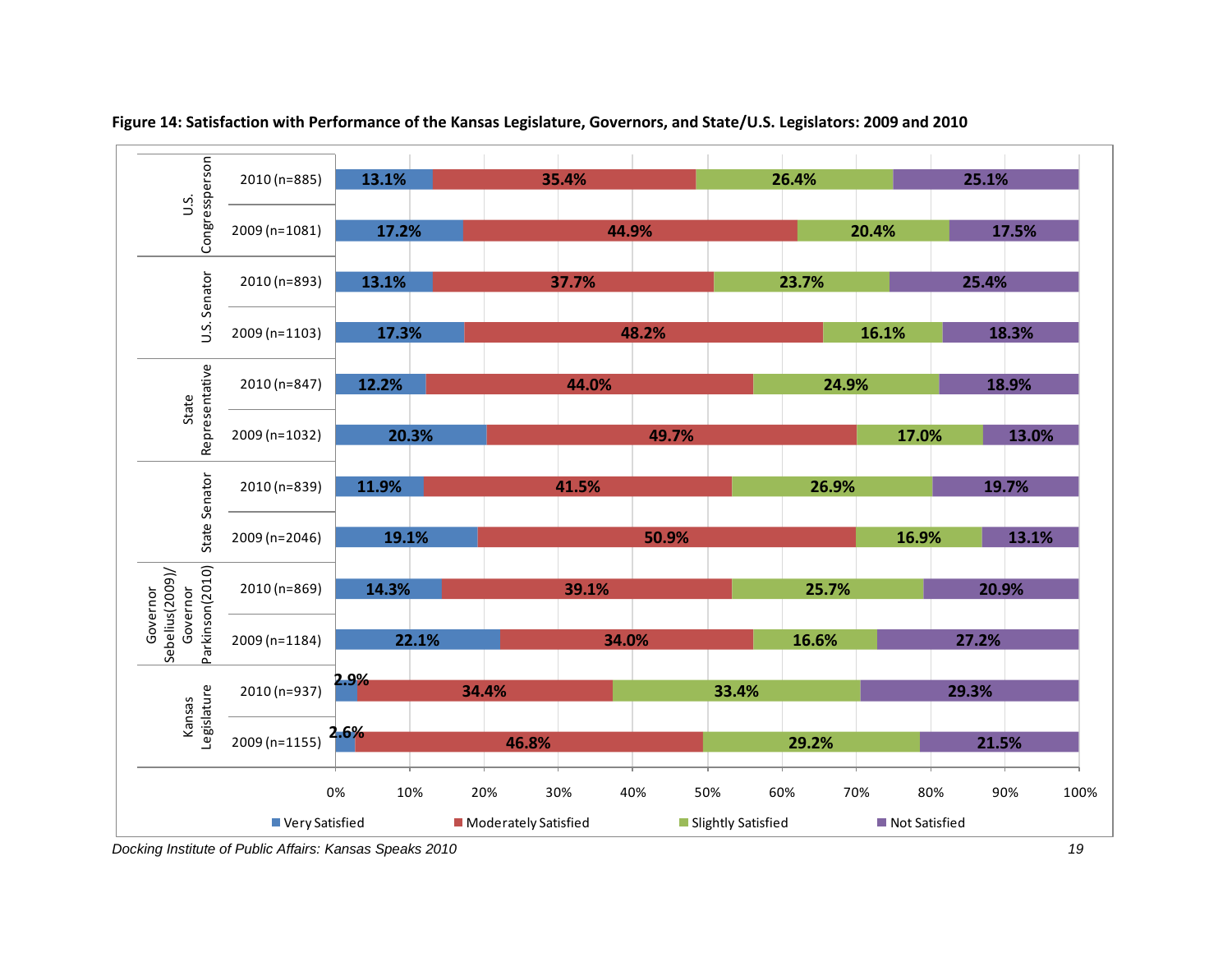The party affiliation variable had significantly strong relationships with respondents' satisfaction levels. In 2010, Republicans and Independent voters leaning Republican were more likely to be very or moderately satisfied with the performance of their state and U.S. Senators than Democrats and Independent voters leaning Democratic. More than half of the Republicans and Independent voters leaning Republican felt very or moderately satisfied with their state and U.S. Senators, whereas less than half of the Democratic and Independent voters leaning Democratic felt so (Figures 15 and 16).



**Figure 15: Satisfaction with Performance of State Senator in Respondent's District by Party Affiliation: 2010**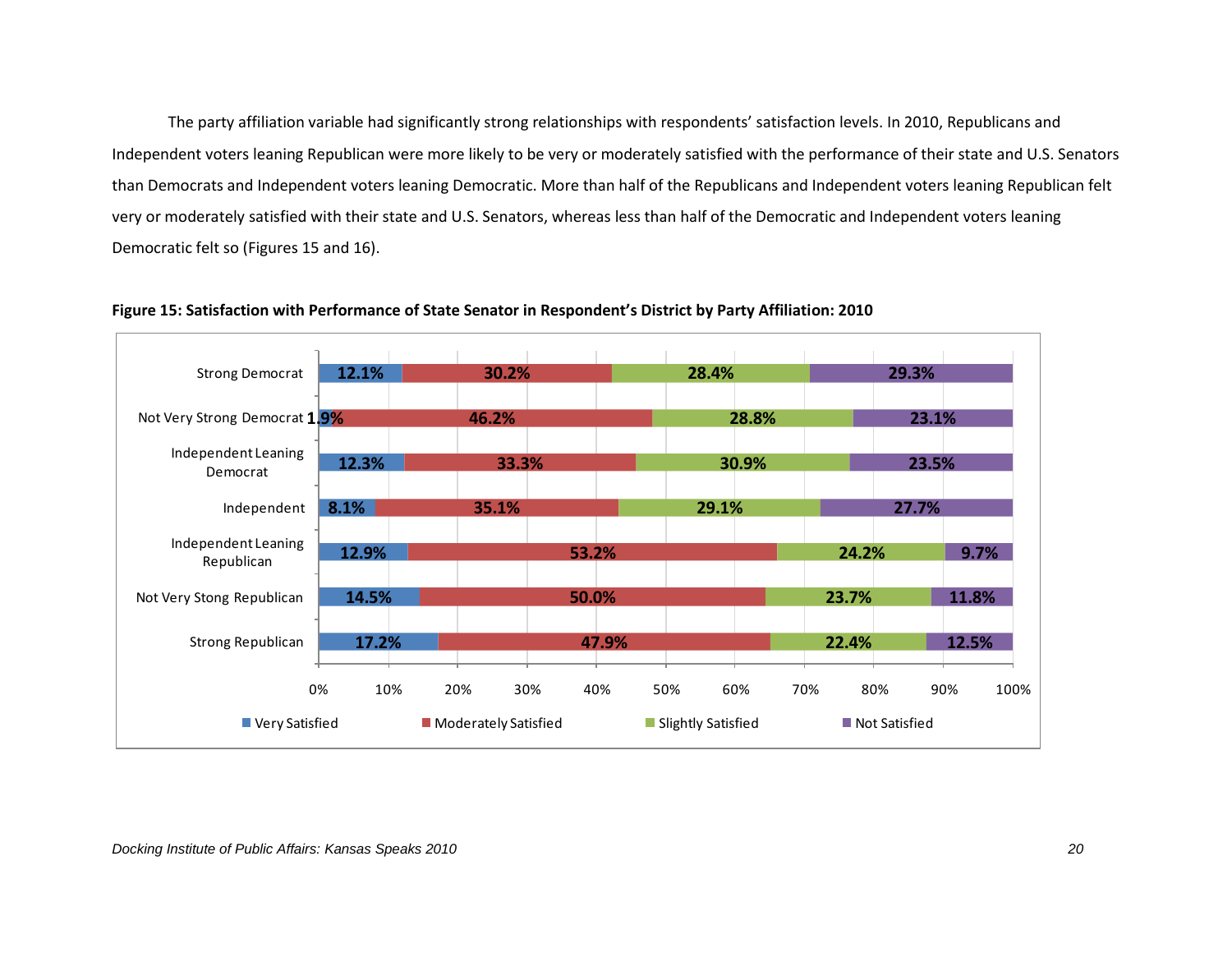

#### **Figure 16: Satisfaction with Performance of U.S. Senator in Respondent's District by Party Affiliation: 2010**

When asked about Kansas government spending, 15.2% of respondents thought it should be "increased," 32.1% thought it should "remain the same," and 52.7% thought it should be "decreased" in 2010. In 2009, the percentage of respondents who thought Kansas government spending should be "increased" or "remain the same" was 5.8% higher than in 2010 (Figure 17). The change in respondents' opinions from 2009 to 2010 is statistically significant. Republicans and Independent voters leaning Republican were less likely to say that Kansas government spending should be "increased" in 2010, compared with Democrats, neutral Independent voters and independent voters leaning Democratic (Figure 18).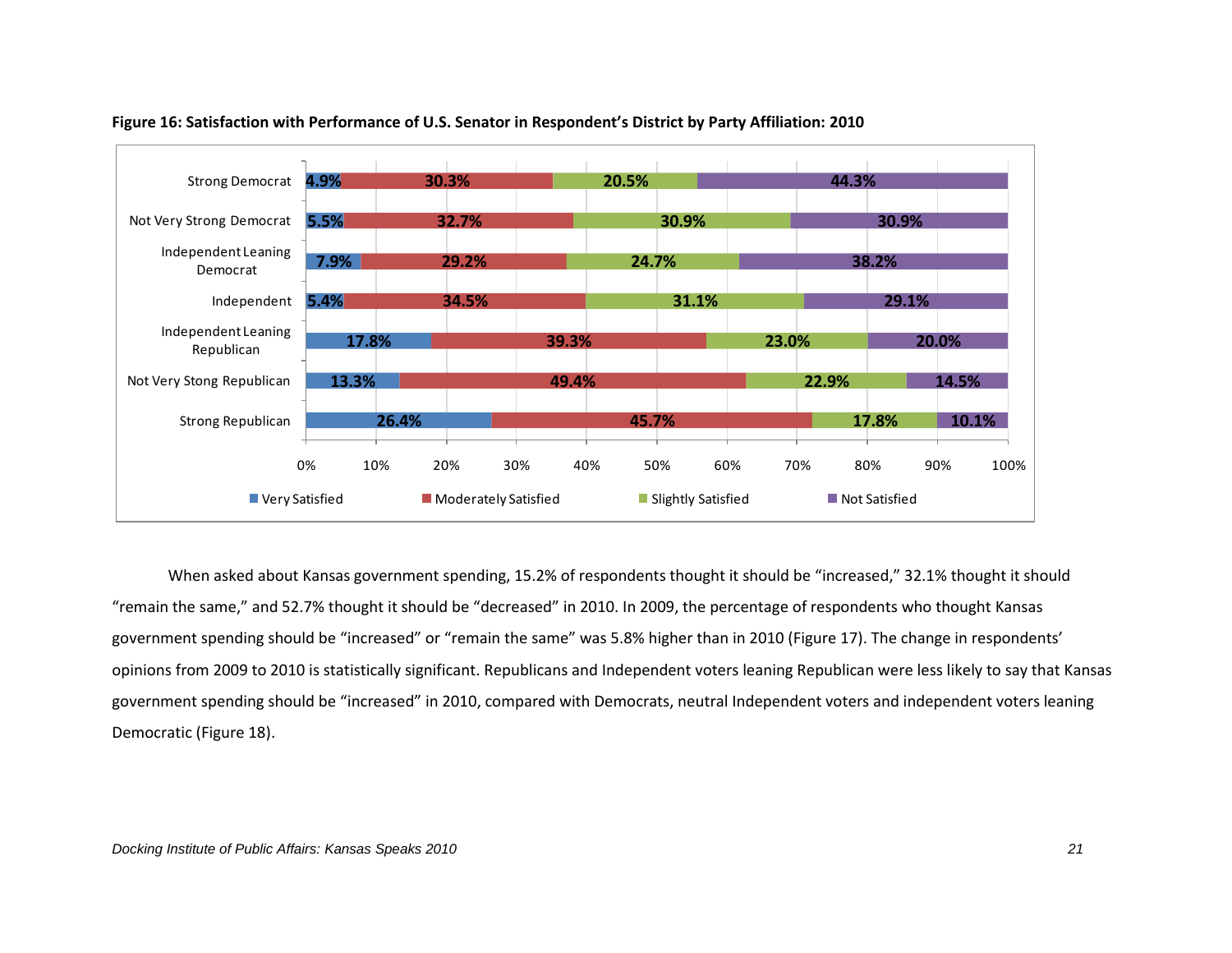

#### **Figure 17: Opinion on Kansas Government Spending: 2009 and 2010**

## **Figure 18: Opinion on Kansas Government Spending by Party Affiliation: 2010**

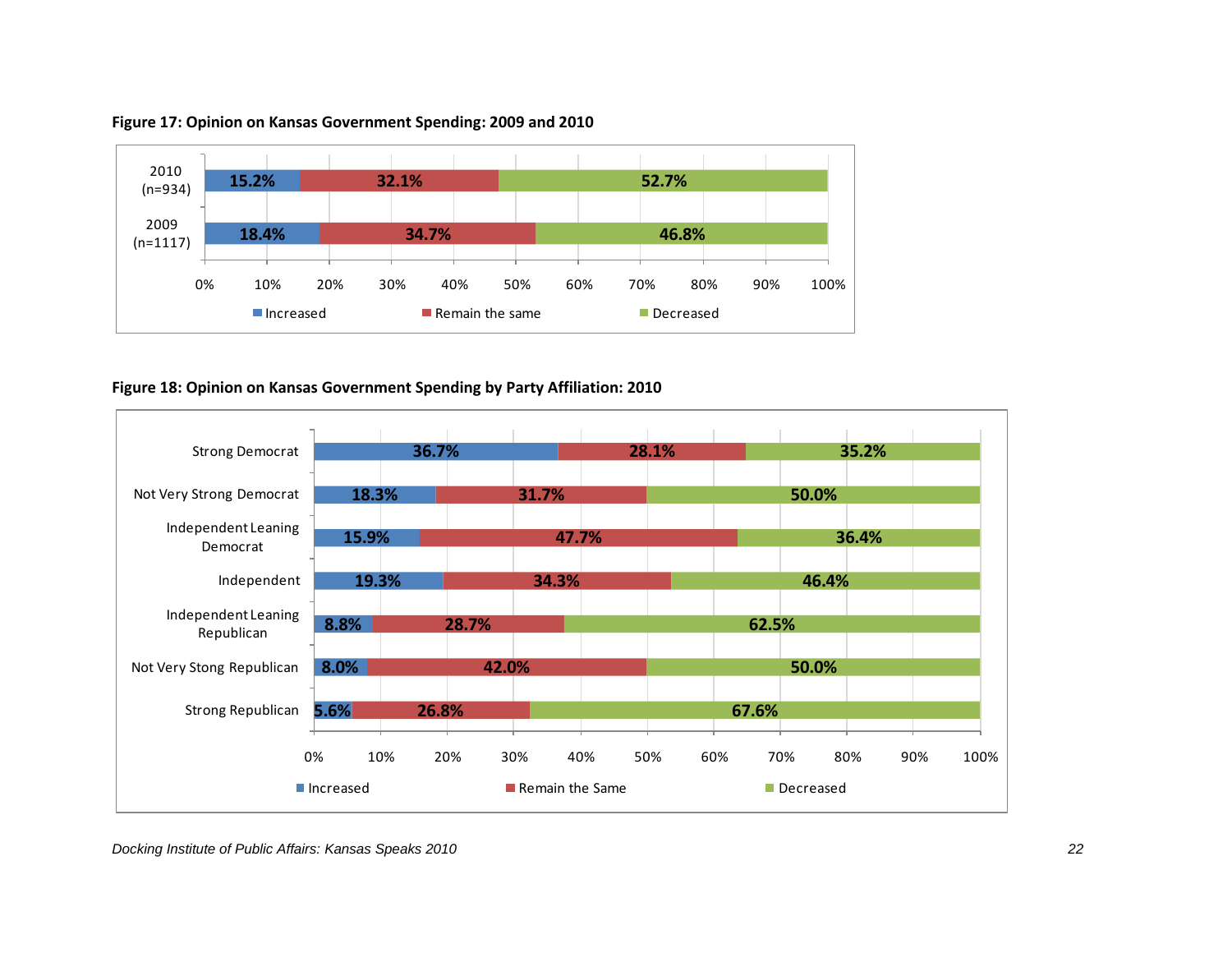Whether respondents were registered voters or not also affected their opinions on government spending. Respondents who were not registered to vote were more likely to say that Kansas government spending should be "increased" or "remain the same," whereas registered voters were more likely to favor decreased state spending (Figure 19).





## **Section 5: Energy Policy**

More than 80% of respondents thought that it was "extremely important" or "important" for Kansas to devote resources to the development of wind energy in both 2009 and 2010. Respondents' opinions about the development of energy changed somewhat from 2009 to 2010, with a tendency to report less importance in 2010. Less than 60% of respondents (57.6%) thought it was "extremely important" or "important" for Kansas to develop oil energy in 2010, while in 2009 the percentage was 63%. About 45% of respondents felt it was "extremely important" or "important" for Kansas to develop coal energy in 2010, whereas in 2009 the percentage was 49.4%. The percentages of respondents who felt it was "extremely important" or "important" for Kansas to develop all three energy sources, including wind, were lower in 2010 than in 2009 (Figure 20).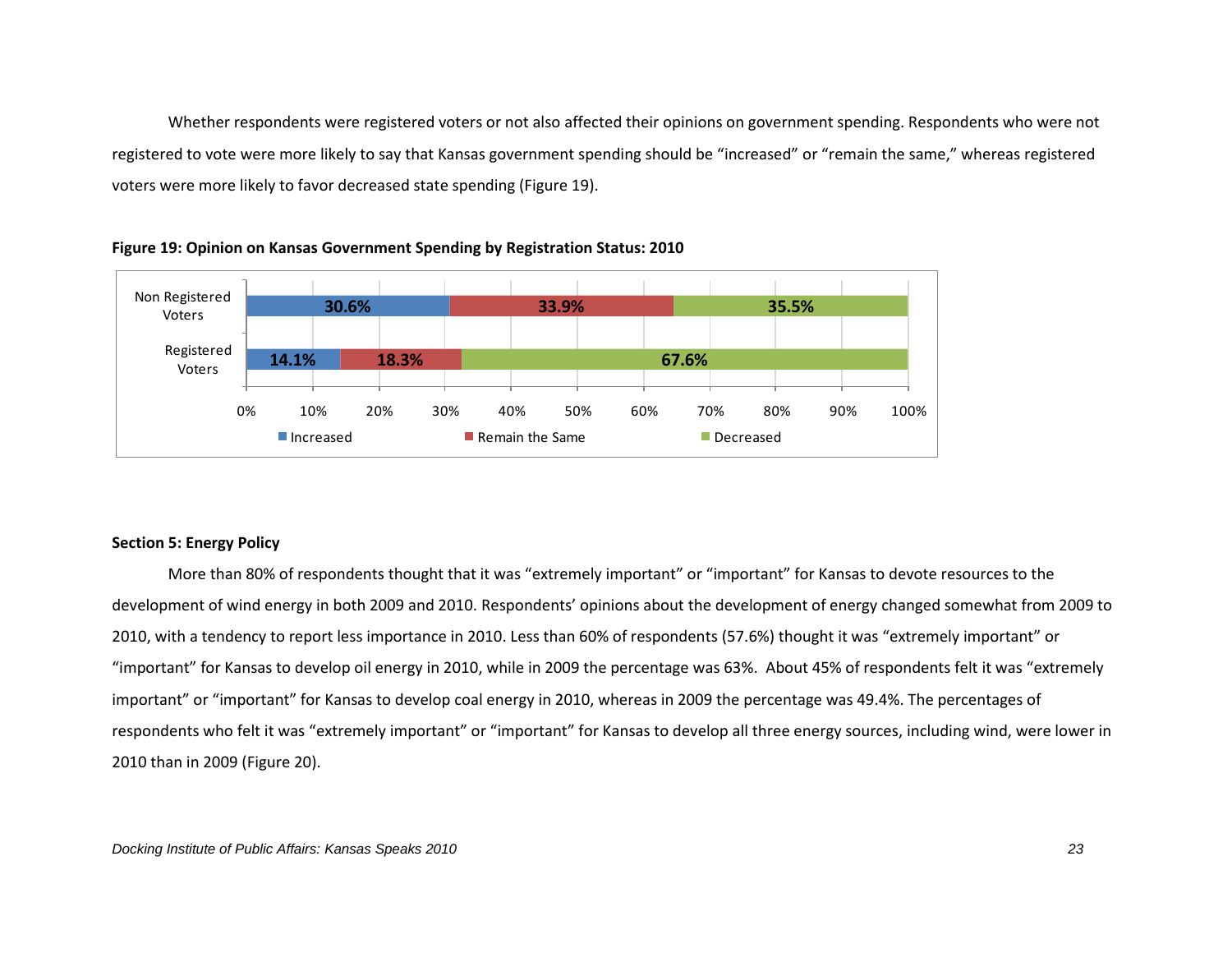

#### **Figure 20: Opinion on Devoting Resources to the Development of Coal, Oil, and Wind: 2009 and 2010**

*Docking Institute of Public Affairs: Kansas Speaks 2010 24*  Respondents self-identifying different party affiliations varied in their opinions on energy policies. In general, Republicans and Independent voters leaning Republican were more likely to say it was "extremely important" or "important" for Kansas to devote resources to the development of coal and oil energy in 2010. About two-thirds (66.9%) of strong Republicans felt it is "extremely important" or "important" to develop coal energy, whereas 35.8% of strong Democrats felt so (Figure 21). More than half of Republicans and independent voters leaning Republican said it was "extremely important" or "important" for Kansas to develop oil energy, whereas less than half of Democrats, neutral Independent voters, and Independent voters leaning Democratic said so (Figure 22). Support for the development of wind energy was relatively high across all party affiliations, but percentages of strong Democrats and Independent voters leaning Democratic who said it was "extremely important" or "important" to develop wind energy were higher than for respondents of other party affiliations (Figure 23).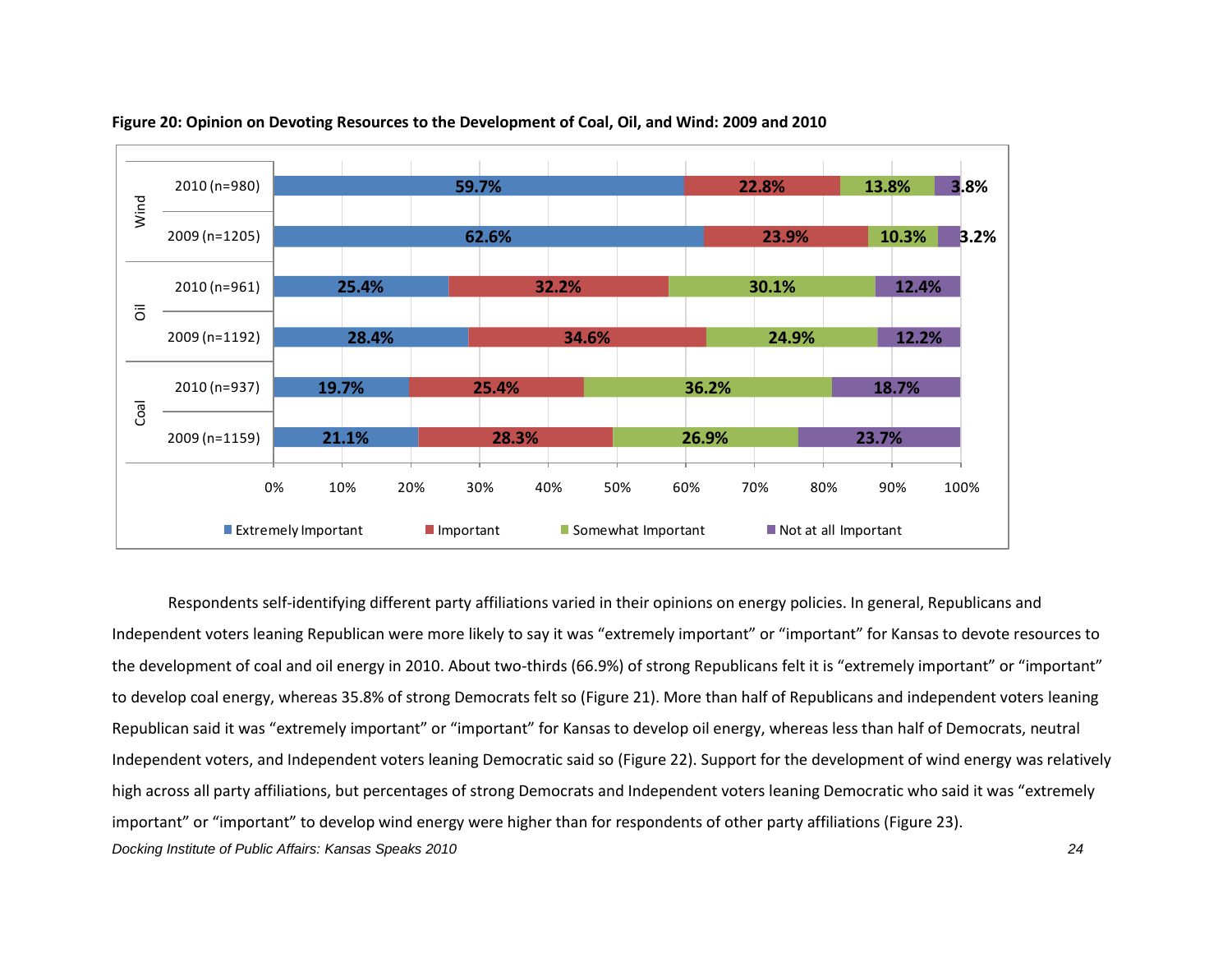

#### **Figure 21: Opinion on Devoting Resources to the Development of Coal by Party Affiliation: 2010**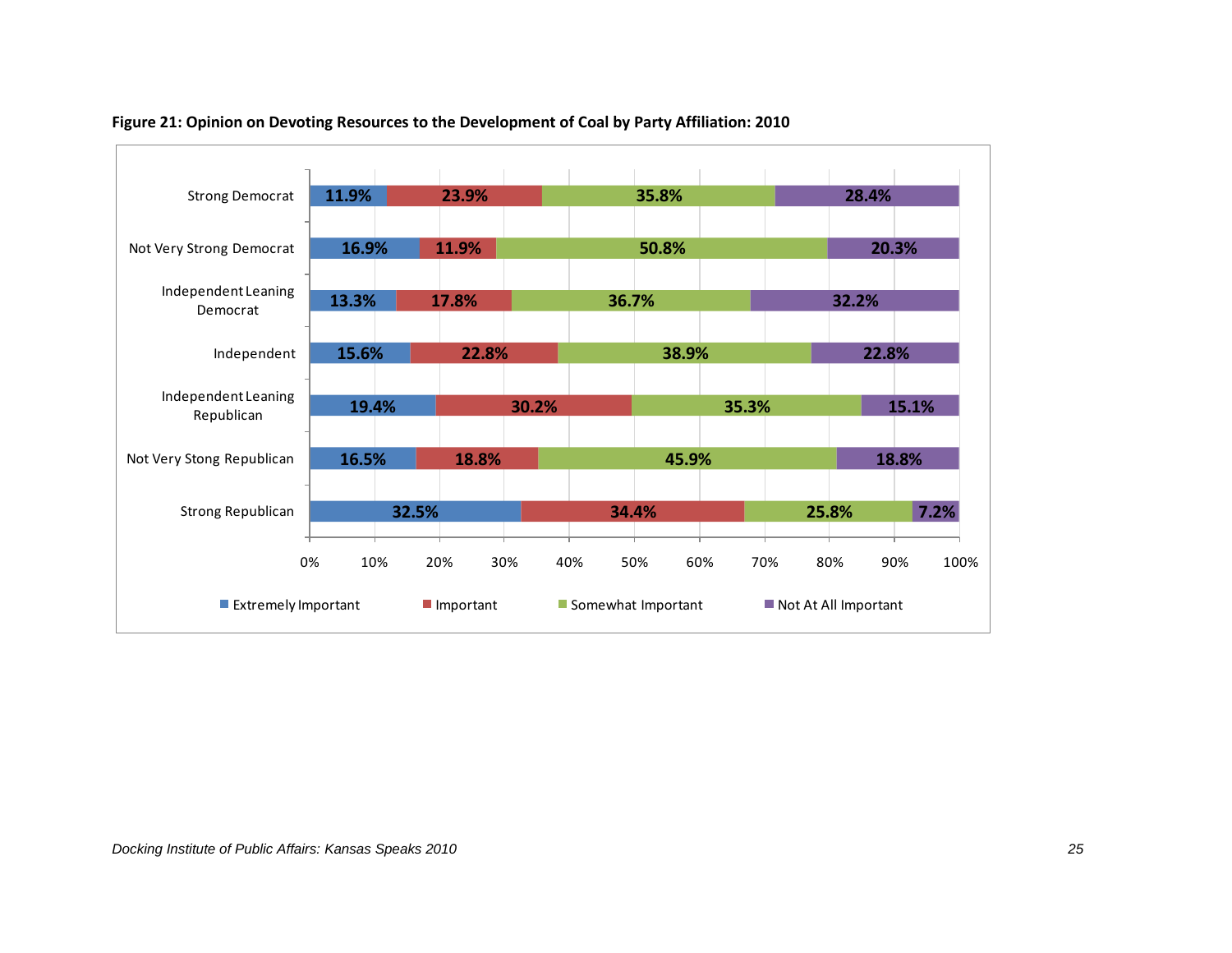

#### **Figure 22: Opinion on Devoting Resources to the Development of Oil by Party Affiliation: 2010**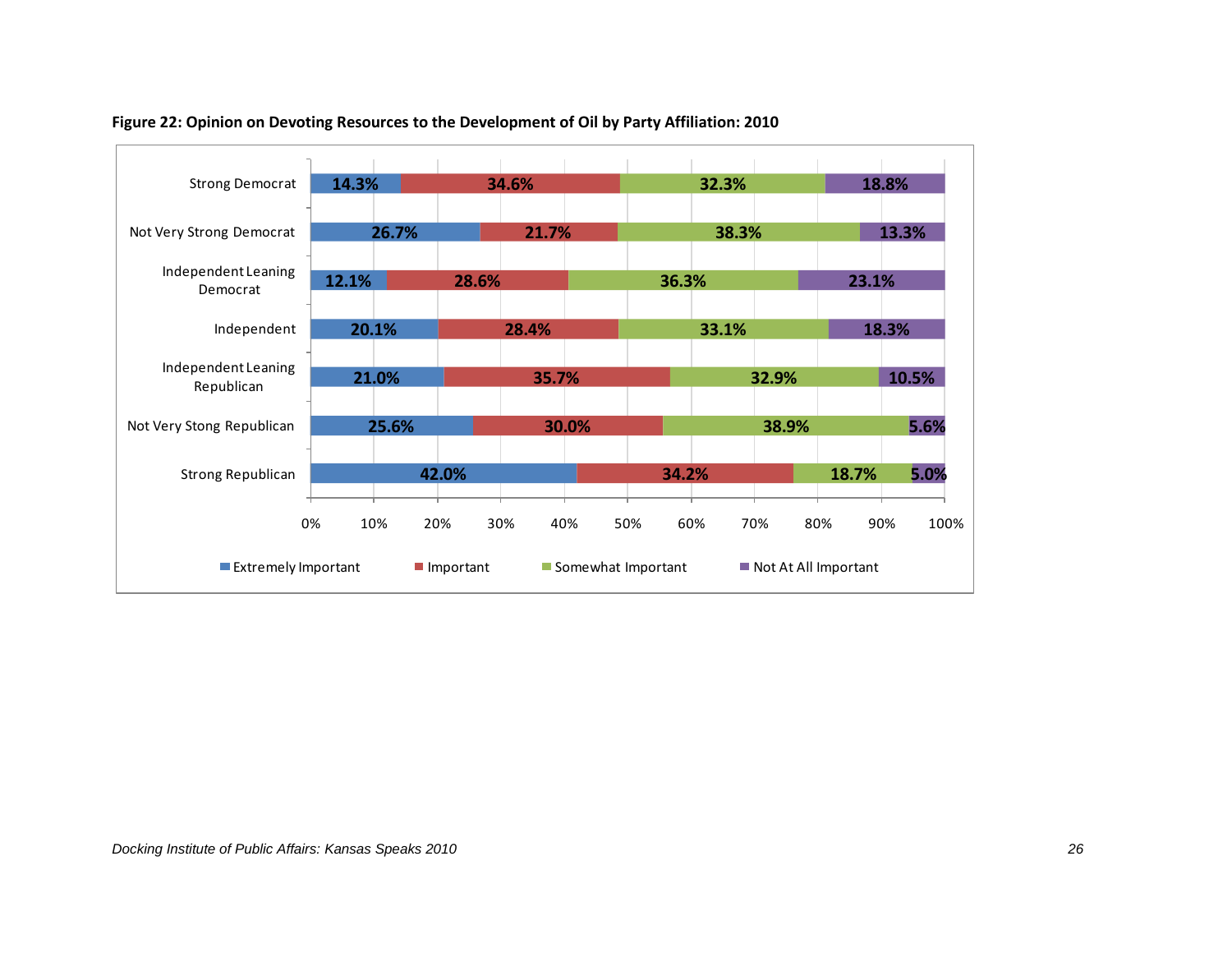

#### **Figure 23: Opinion on Devoting Resources to the Development of Wind by Party Affiliation: 2010**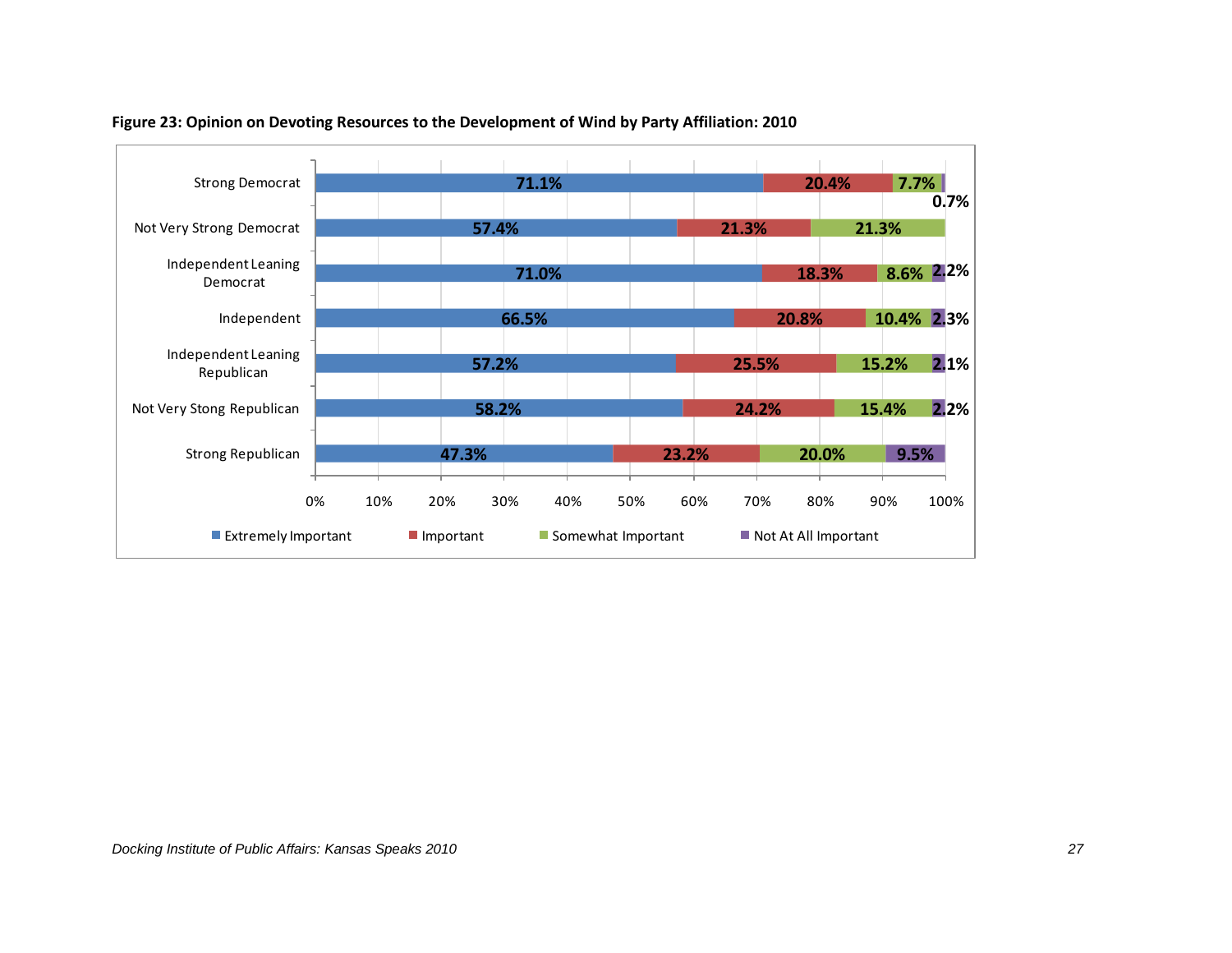There was also a significant difference between registered voters' opinions on development of coal compared to those not registered in 2010. Almost half (49.3%) of registered voters thought it was extremely important or important for Kansas to devote resources to the development of coal energy, whereas 24.7% of those who were not registered felt so (Figure 24).



**Figure 24: Opinion on Devoting Resources to the Development of Coal by Registration Status: 2010**

Respondents were asked about their opinions on the economic benefits versus the environmental impact of coal and oil production. In 2010, almost two-thirds (63.3%) of respondents strongly agreed or agreed that the economic benefits of oil production outweigh concerns about the impact on the environment, and 59.5% of respondents strongly agreed or agreed that the economic benefits of coal production outweigh concerns of the impact on the environment. Respondents' opinions in 2009 were significantly different from those in 2010. In 2009, the percentages of respondents who strongly agreed or agreed the economic benefits of coal and oil production outweigh concerns about the impact on the environment were both lower than those in 2010, despite the fact that data collection occurred in the wake of the Deepwater Horizon oil spill (Figure 25).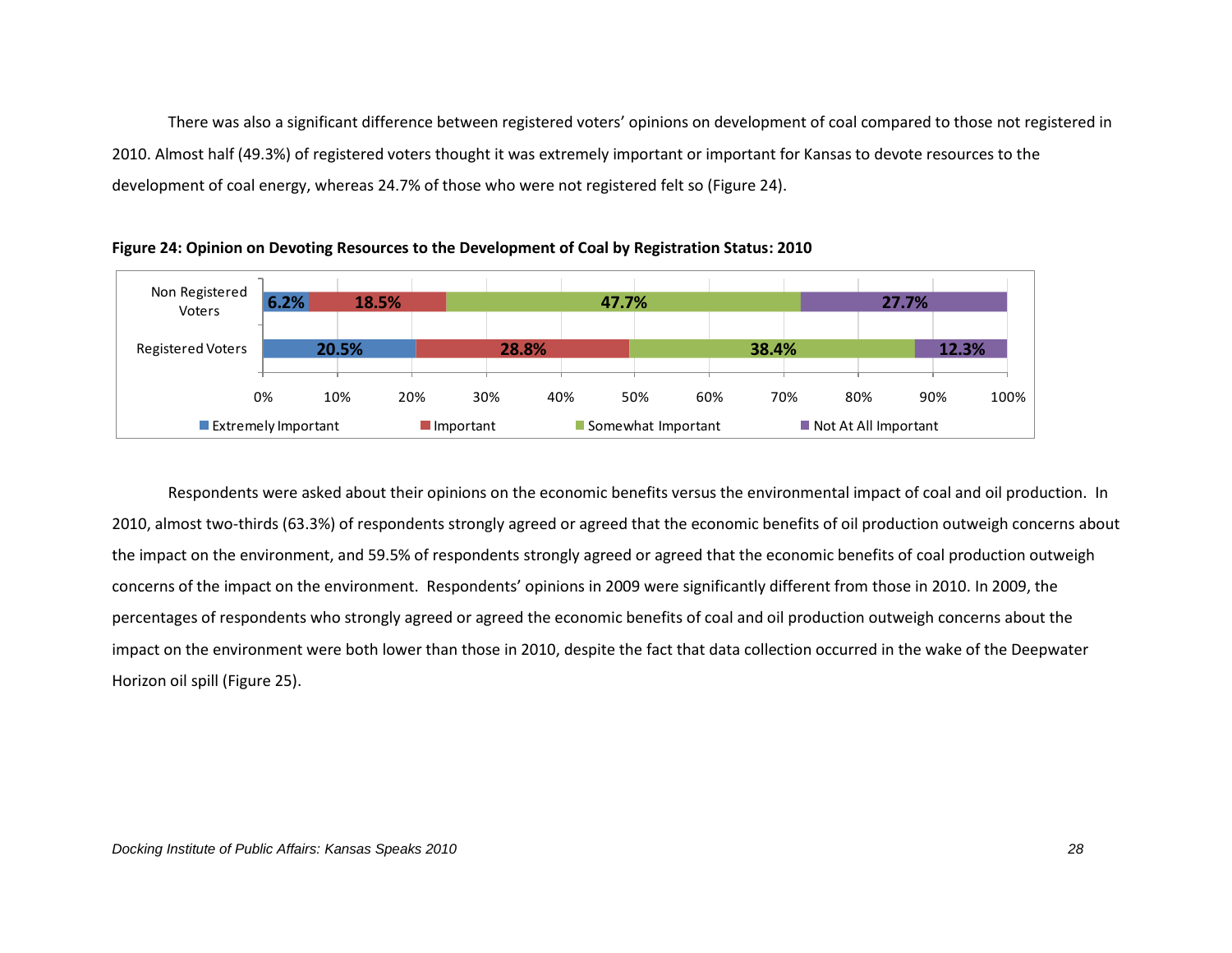

#### **Figure 25: Opinion on Coal and Oil Production: 2009 and 2010**

In the 2010 survey, the party affiliation variable has significantly strong relationships with respondents' opinions on the economic benefits and environmental impact of coal and oil production. Republicans and Independent voters leaning Republican were more likely to "strongly agree" or "agree" that the economic benefits of coal and oil production outweigh concerns about the impact on environment than Democrats, Independent voters leaning Democratic and neutral Independent voters. More than 60% of Republicans and Independent voters leaning Republican strongly agreed or agreed that the economic benefits of coal and oil production outweigh concerns about its impact on environment. The percentages of Democrats, Independent voters leaning Democratic and neutral Independent voters who strongly agreed or agreed so were generally less than 60% (Figures 26 and 27).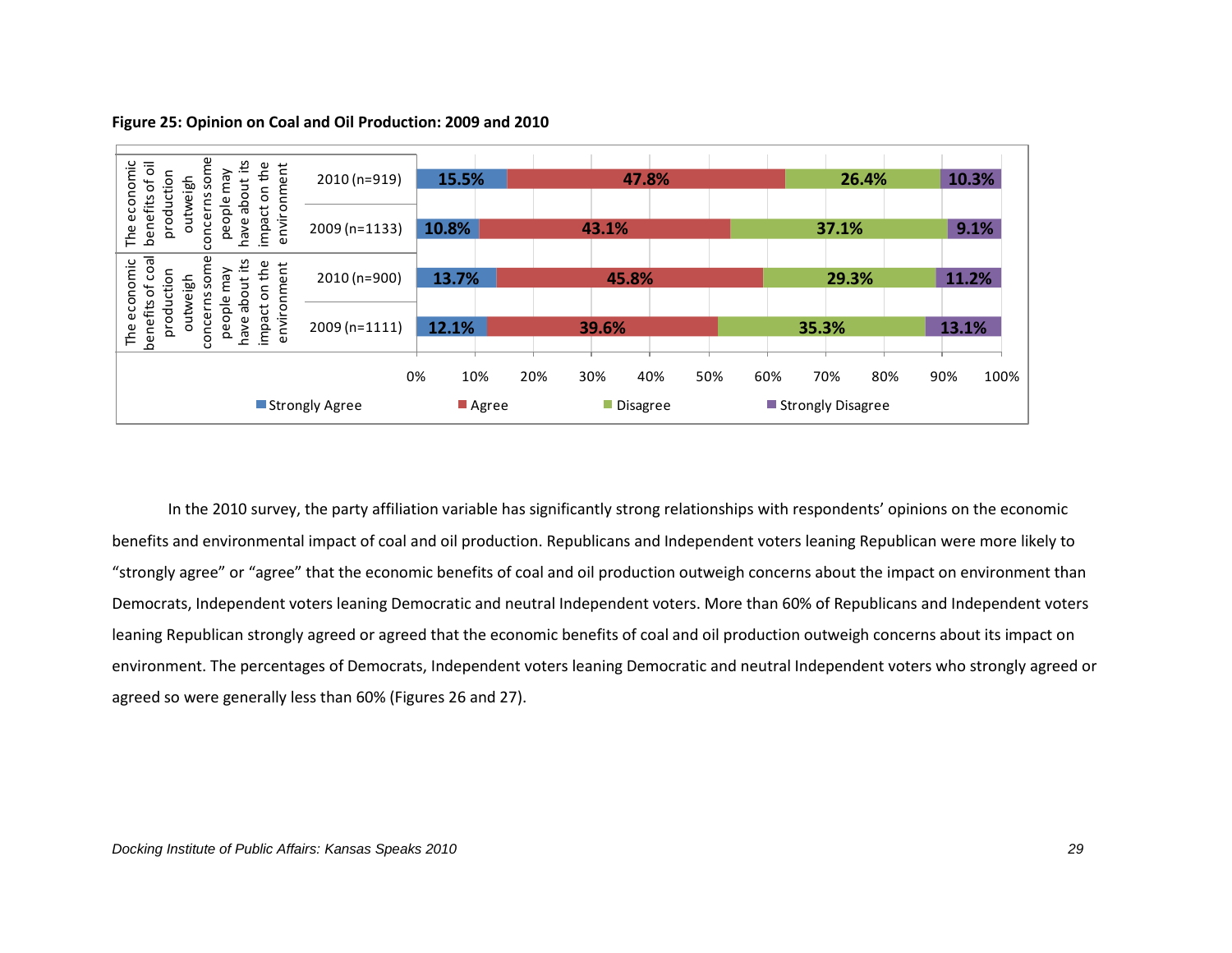

#### **Figure 26: Opinion on Economic Benefits and Environmental Impact of Coal Production by Party Affiliation: 2010**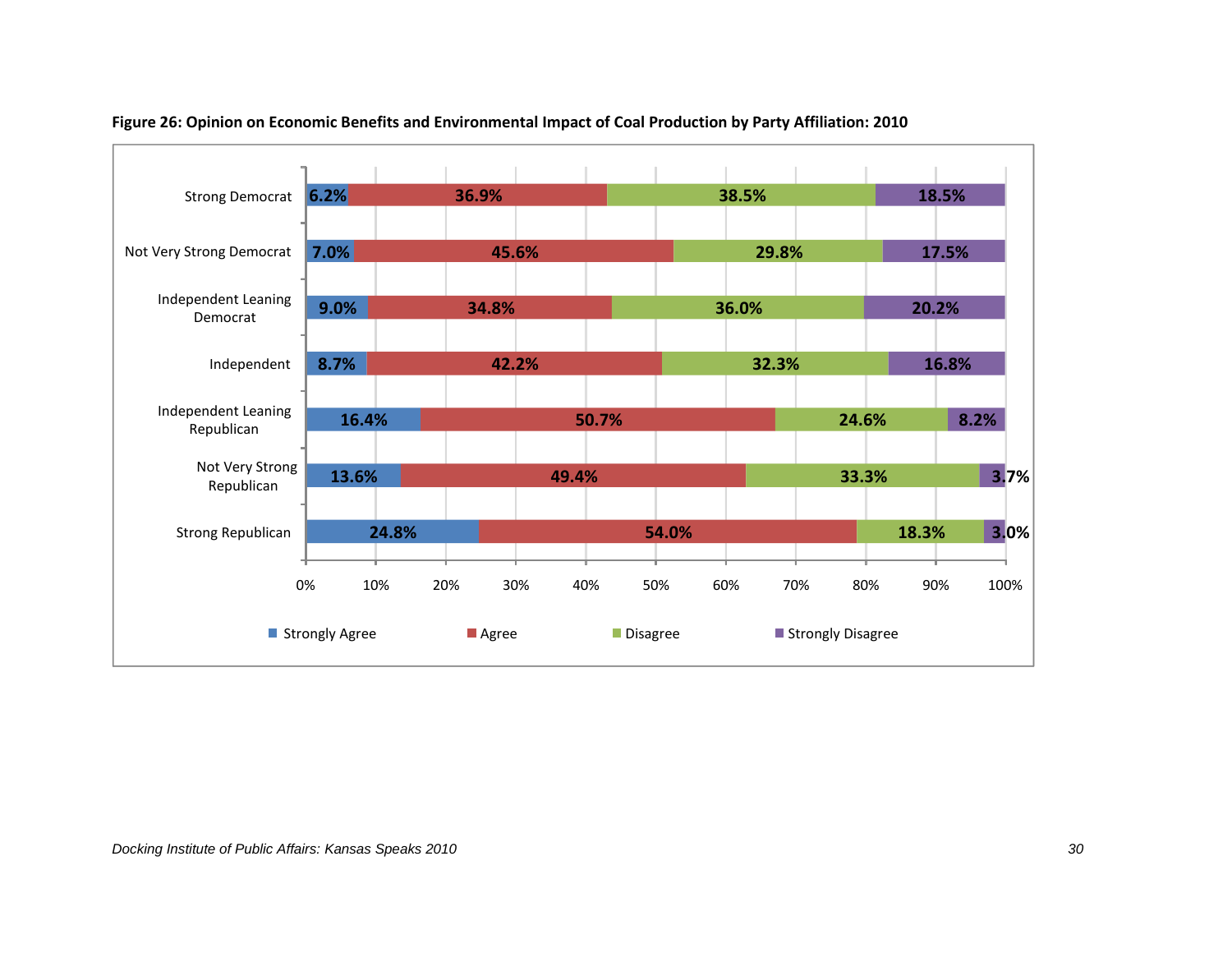

## **Figure 27: Opinion on Economic Benefits and Environmental Impact of Oil Production by Party Affiliation: 2010**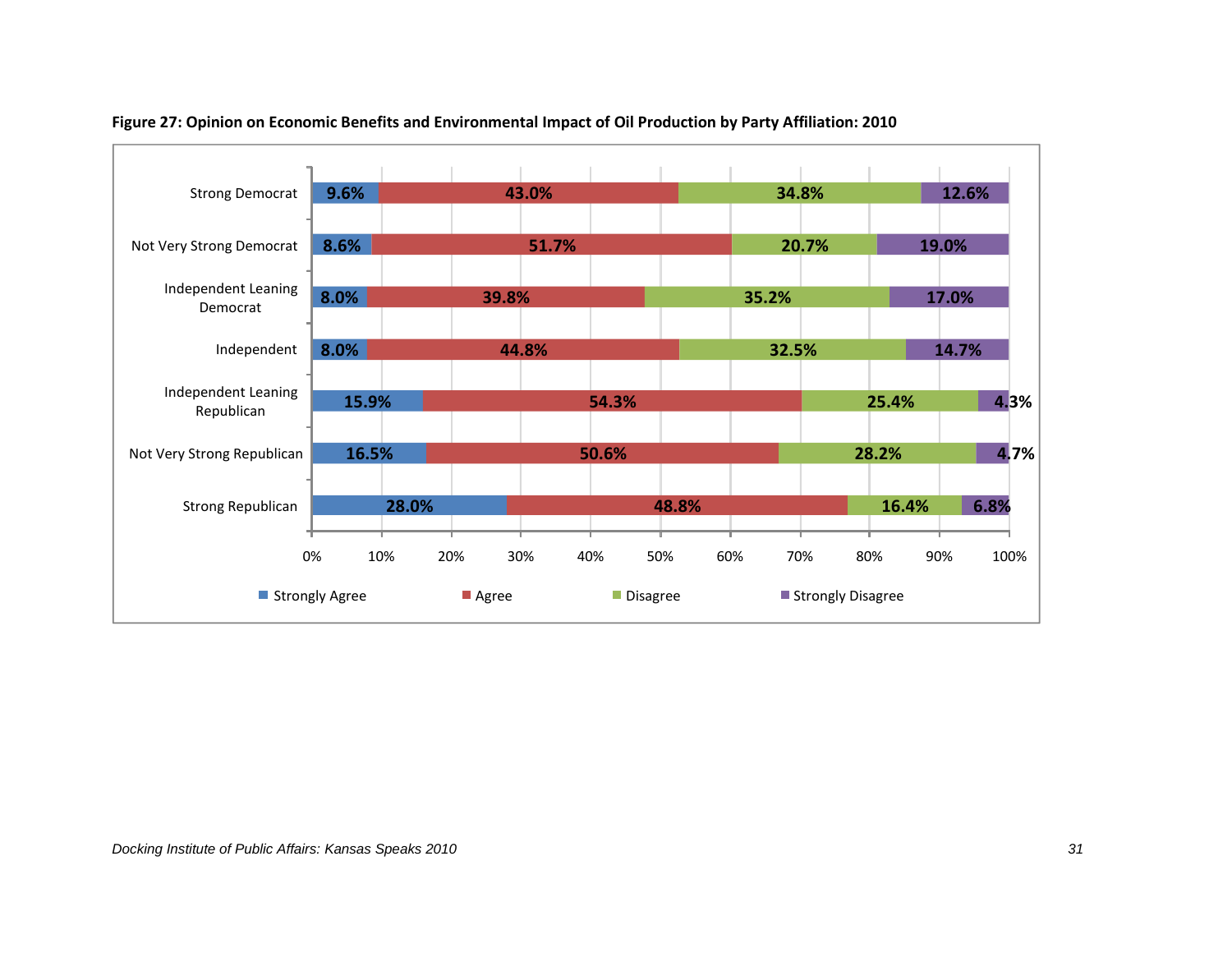## **Section 6: Public Policy Issues**

When asked if they support or oppose a state law that would require Kansas citizens to provide proof of legal residence to any law enforcement officer who asks for the proof, 54% of 984 respondents who provided valid answers said that they would "strongly support" such a law, and 15% said they would "somewhat support" it. About one-seventh (13.8%) said that they would "strongly oppose" it (Figure 28).



**Figure 28: Opinion on Providing Proof of Legal Residence to Law Enforcement Officer: 2010 (n=984)**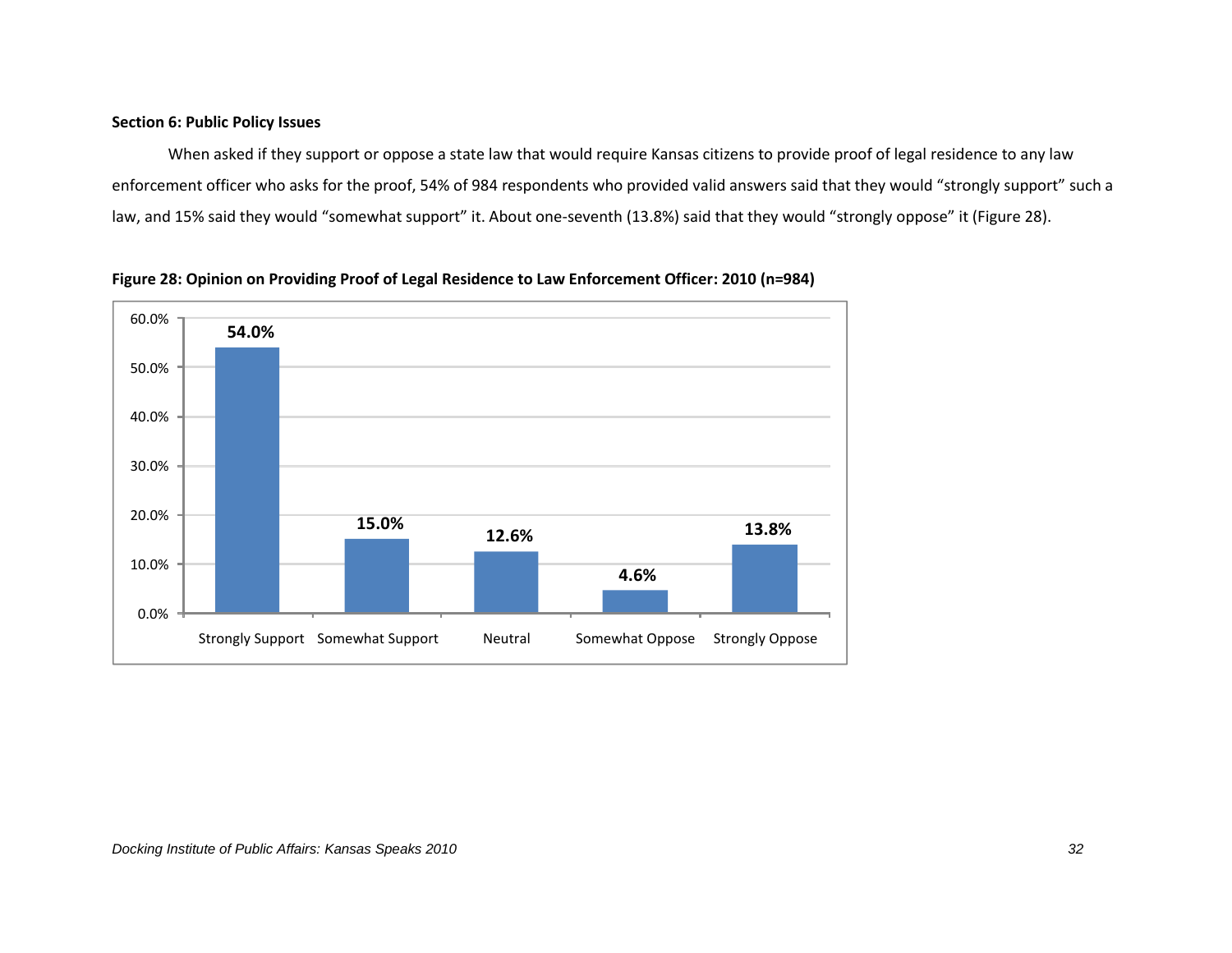Respondents self-reporting different party affiliations had significantly different opinions on such a state law. Republicans and Independent voters leaning Republican were more likely to strongly or somewhat support the law than Democrats and Independent voters leaning Democratic. Almost ninety percent (88.8%) of strong Republicans said they would strongly or somewhat support such a law, whereas 46.1% of strong Democrats said they would support it (Figure 29).



**Figure 29: Opinion on Providing Proof of Legal Residence to Law Enforcement Officer by Party Affiliation: 2010**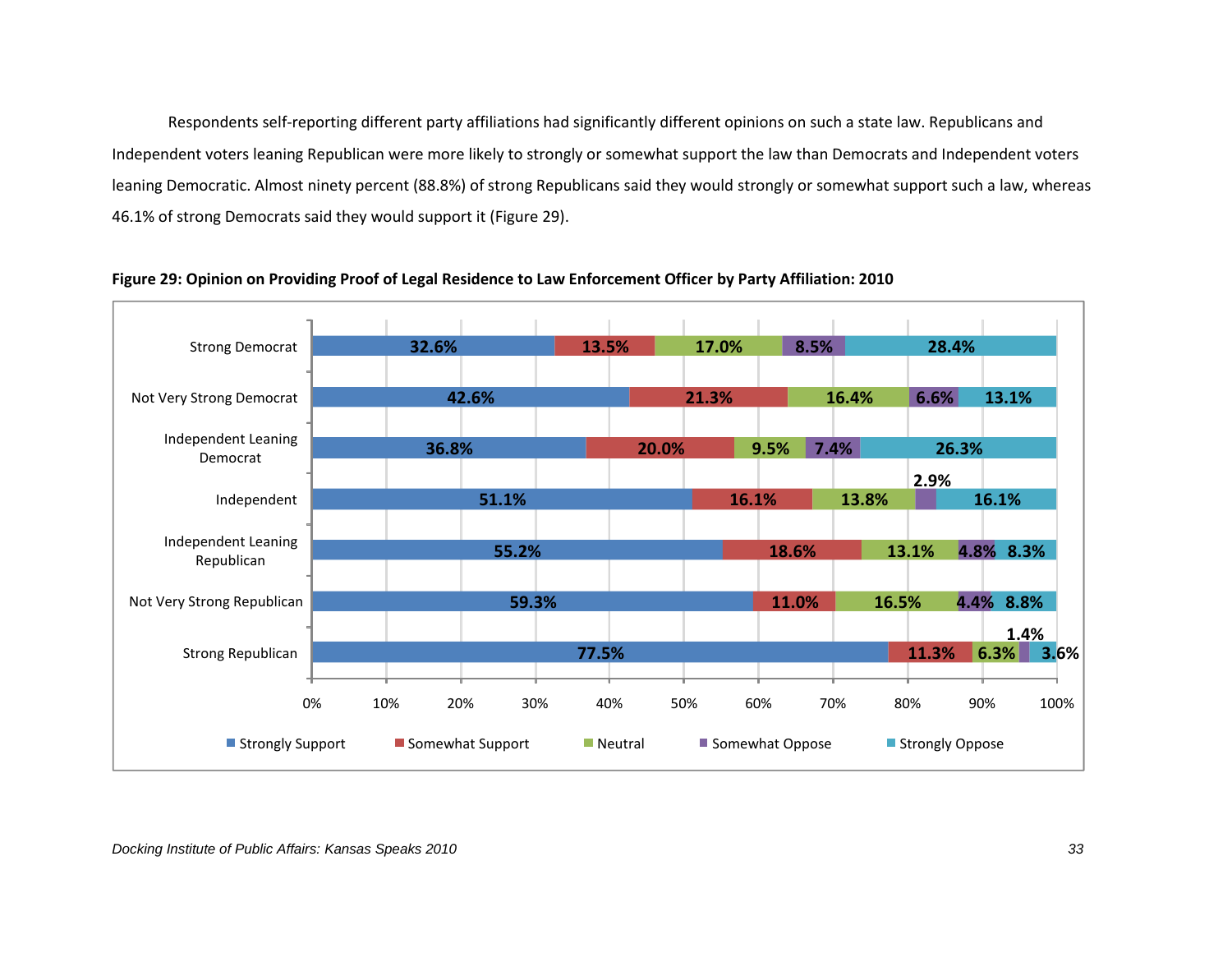Respondents were asked if the current level of state funding for social services, such as senior and disability services, should be "increased," "kept at the same level," or "decreased." Among those 965 respondents who provided valid answers, 46.4% said the level of state funding for social services should be "increased," 46.1% said it should be "kept at the same level," and 7.5% said it should be "decreased" (Figure 30).



#### **Figure 30: Opinion on State Funding for Social Services: 2010 (n=965)**

Respondents' self-identified party affiliations and household incomes were both significantly associated with opinions on state funding for social services. Republicans and Independent voters leaning Republican were less likely to support increased state funding for social services than Democrats, Independent voters leaning Democratic, and neutral independent voters (Figure 31). In general, respondents with higher household income were less supportive of increased state funding for social services (Figure 32).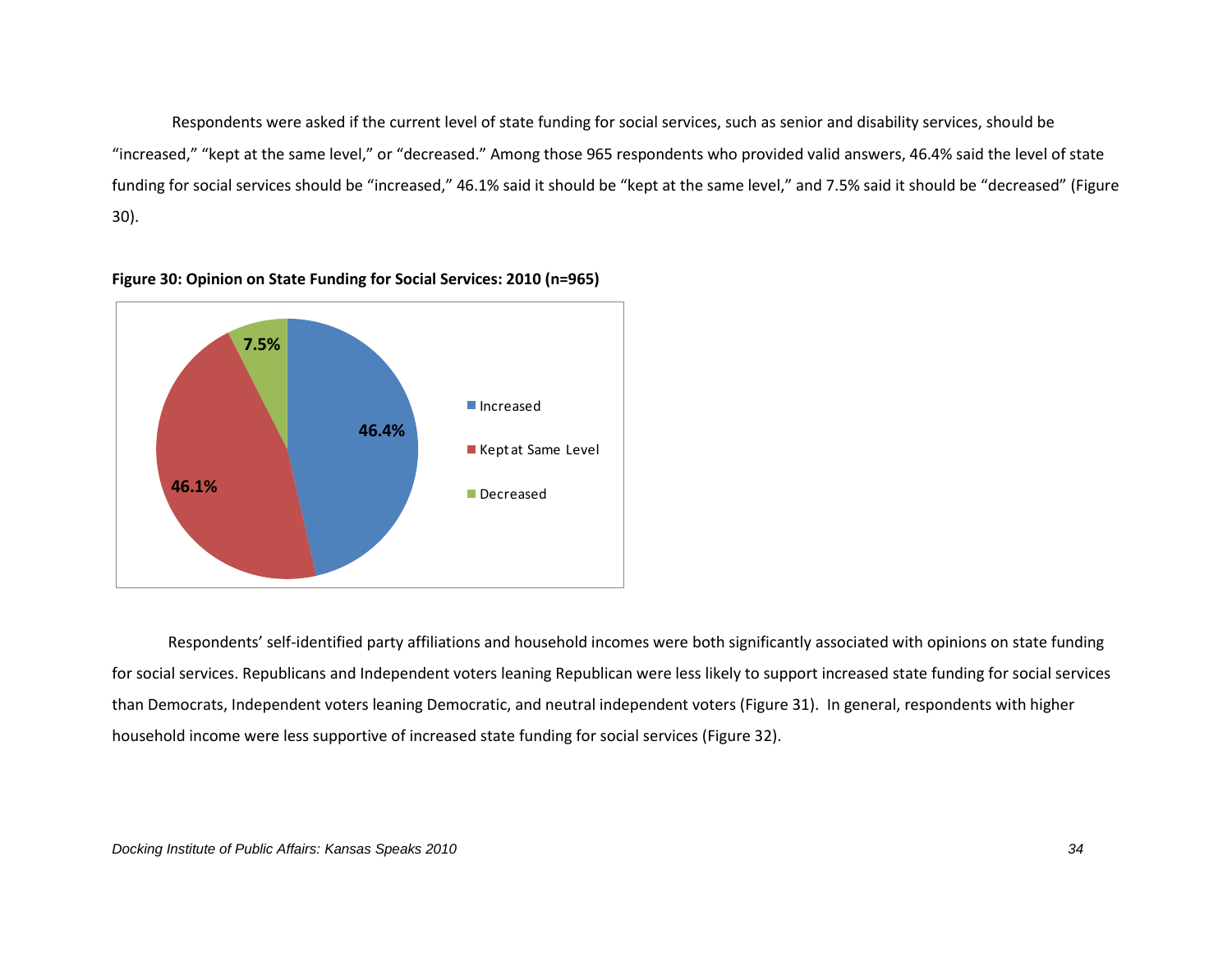

## **Figure 31: Opinion on State Funding for Social Services by Party Affiliation: 2010**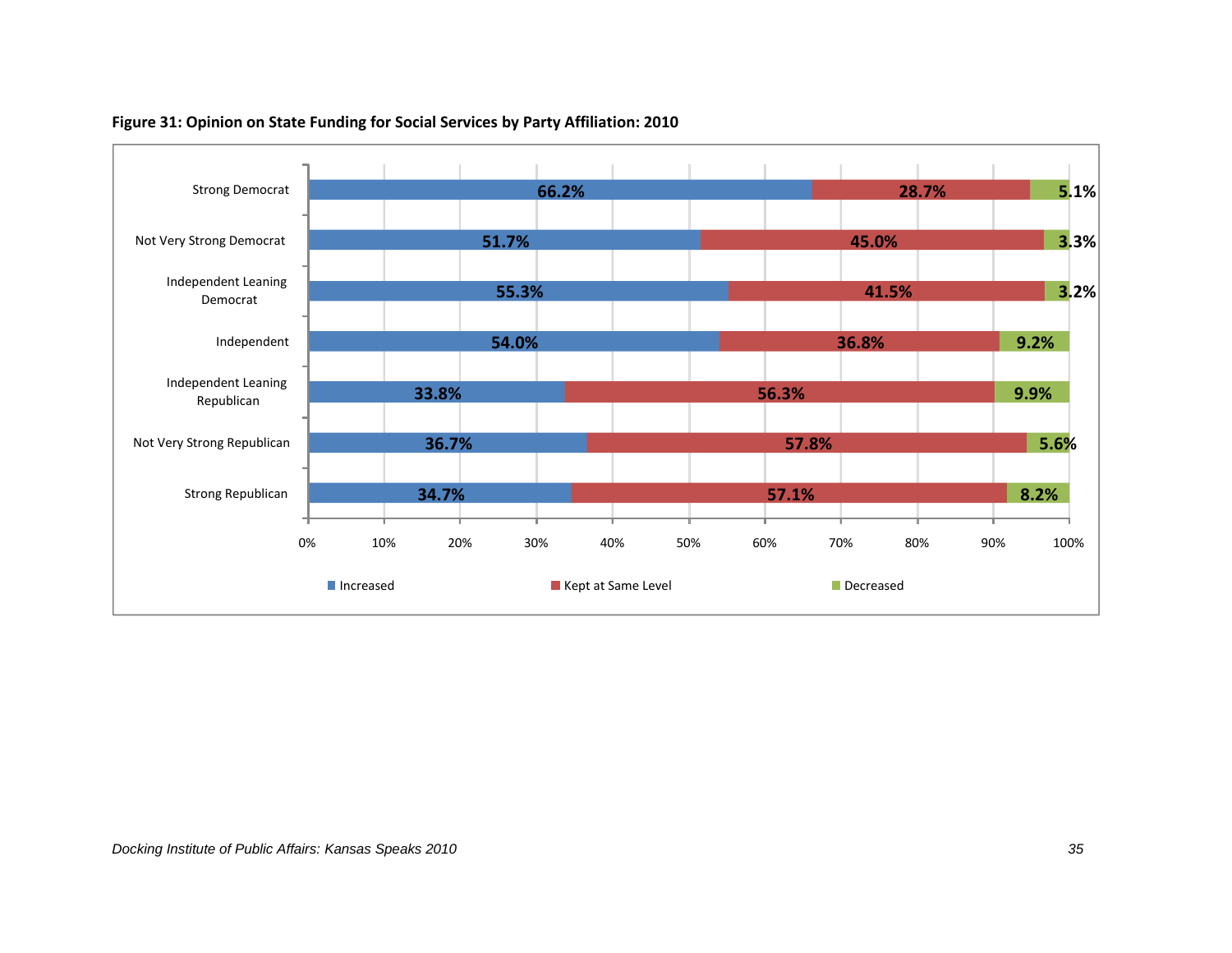

## **Figure 32: Opinion on State Funding for Social Services by Household Income: 2010**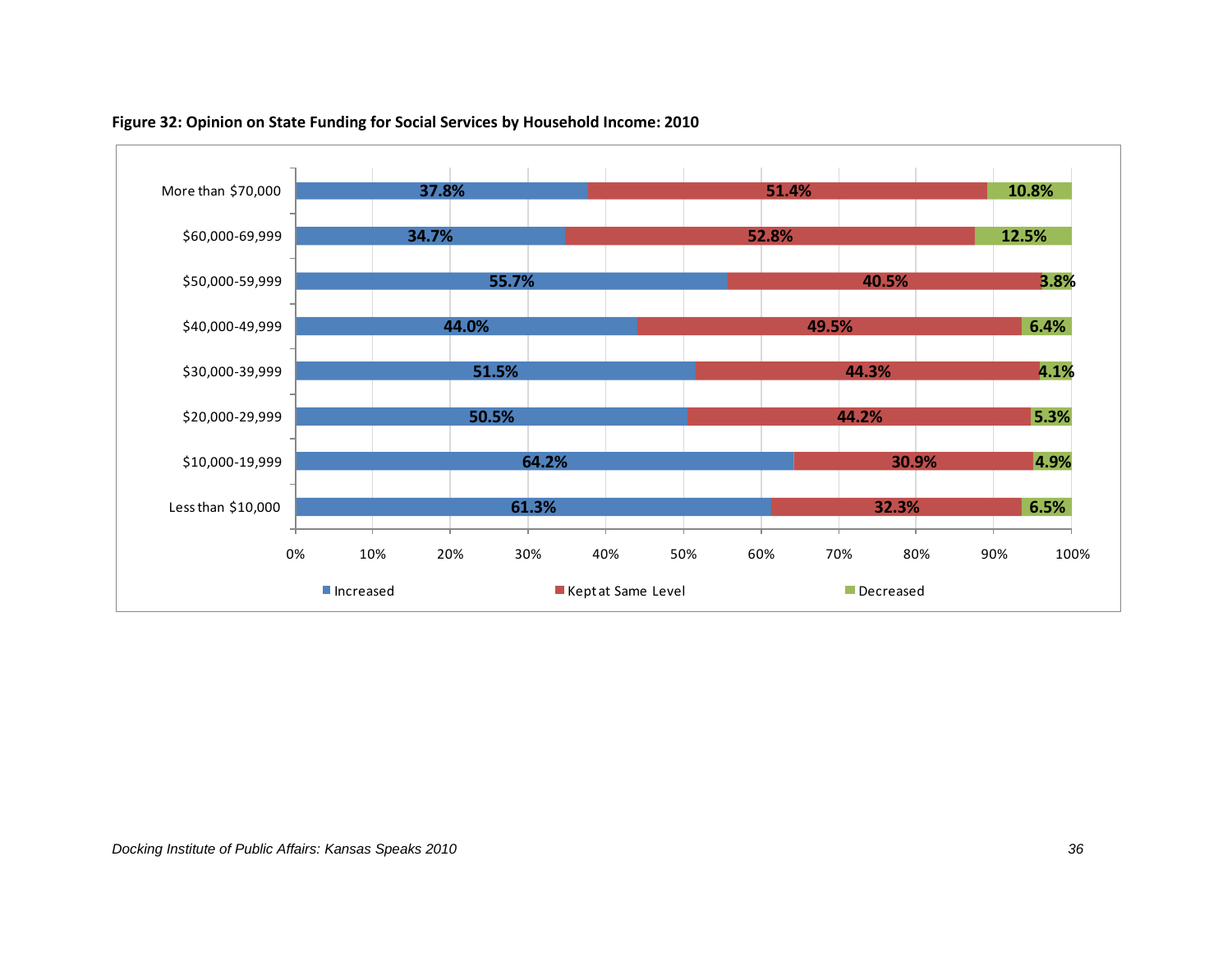#### **Section 7: Healthcare and Education**

The survey asked respondents about their knowledge of the recent federal health care legislation. Among the 846 respondents who provided valid answers, 24.9% thought that the new legislation requires that "all Americans have to purchase their own health insurance," and 22.3% thought that the new legislation requires "the federal government to provide health insurance to all those who are uninsured." The fact is that people are not currently required to purchase their own health insurance, and the federal government will not provide health insurance to all those currently uninsured. Therefore, a little more than half (52.7%) of respondents who selected "neither is true", had the correct knowledge of the recent federal health care legislation (Figure 33).



#### **Figure 33: Knowledge about Recent Federal Health Care Legislation: 2010 (n=846)**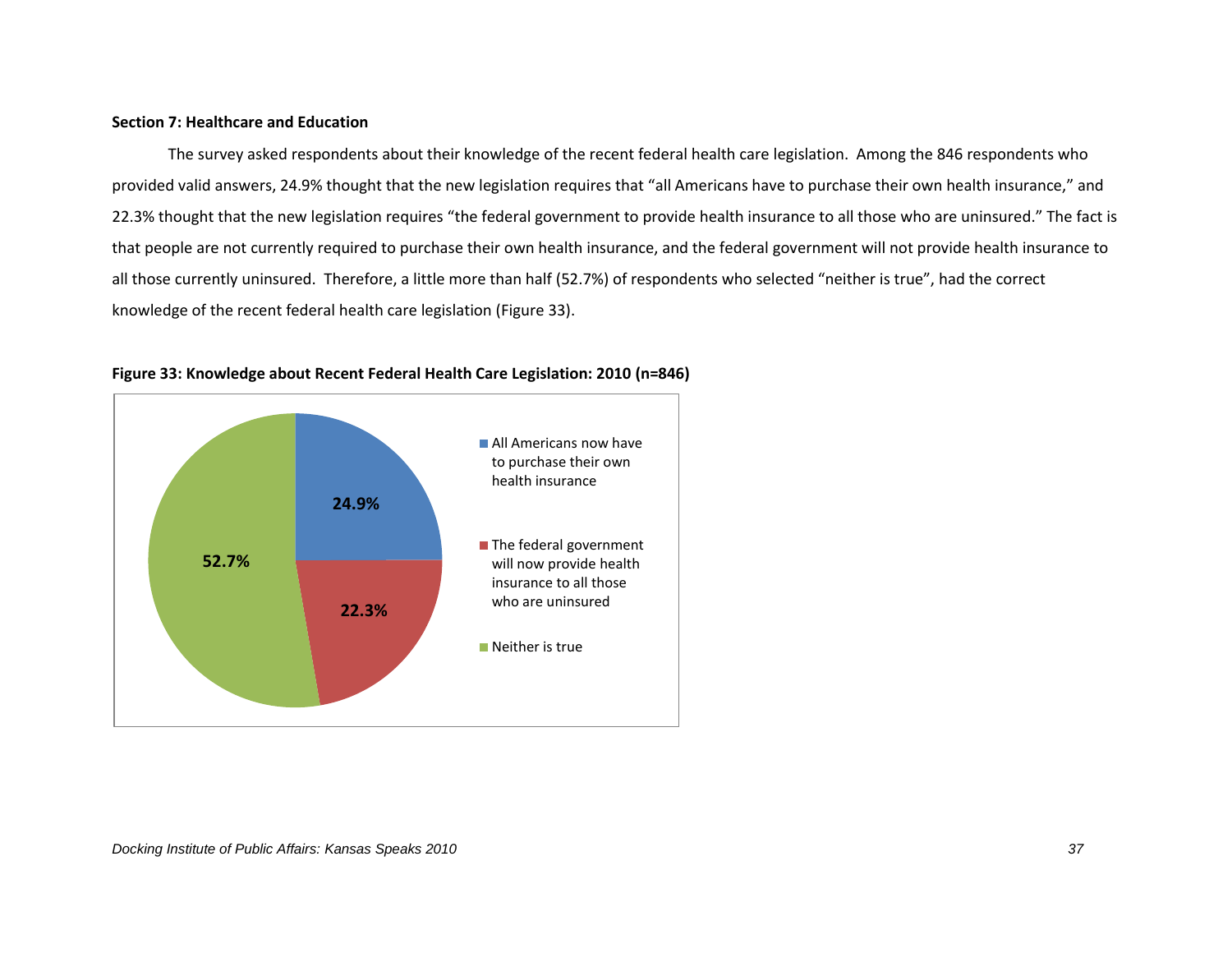The survey continued to ask if respondents believed that their household health care costs would be higher, the same, or lower as a result of the recent federal health care legislation. Among those 959 respondents who provided valid answers, 33.9% thought their household health care costs would be "significantly higher" due to the recent federal health care legislation, 34.1% thought the costs would be "somewhat higher," 27.2% thought the costs would be "about the same," and 4.8% thought they would be somewhat or significantly lower (Figure 34).



**Figure 34: Household Health Care Cost Change due to Recent Federal Health Care Legislation: 2010 (n=959)**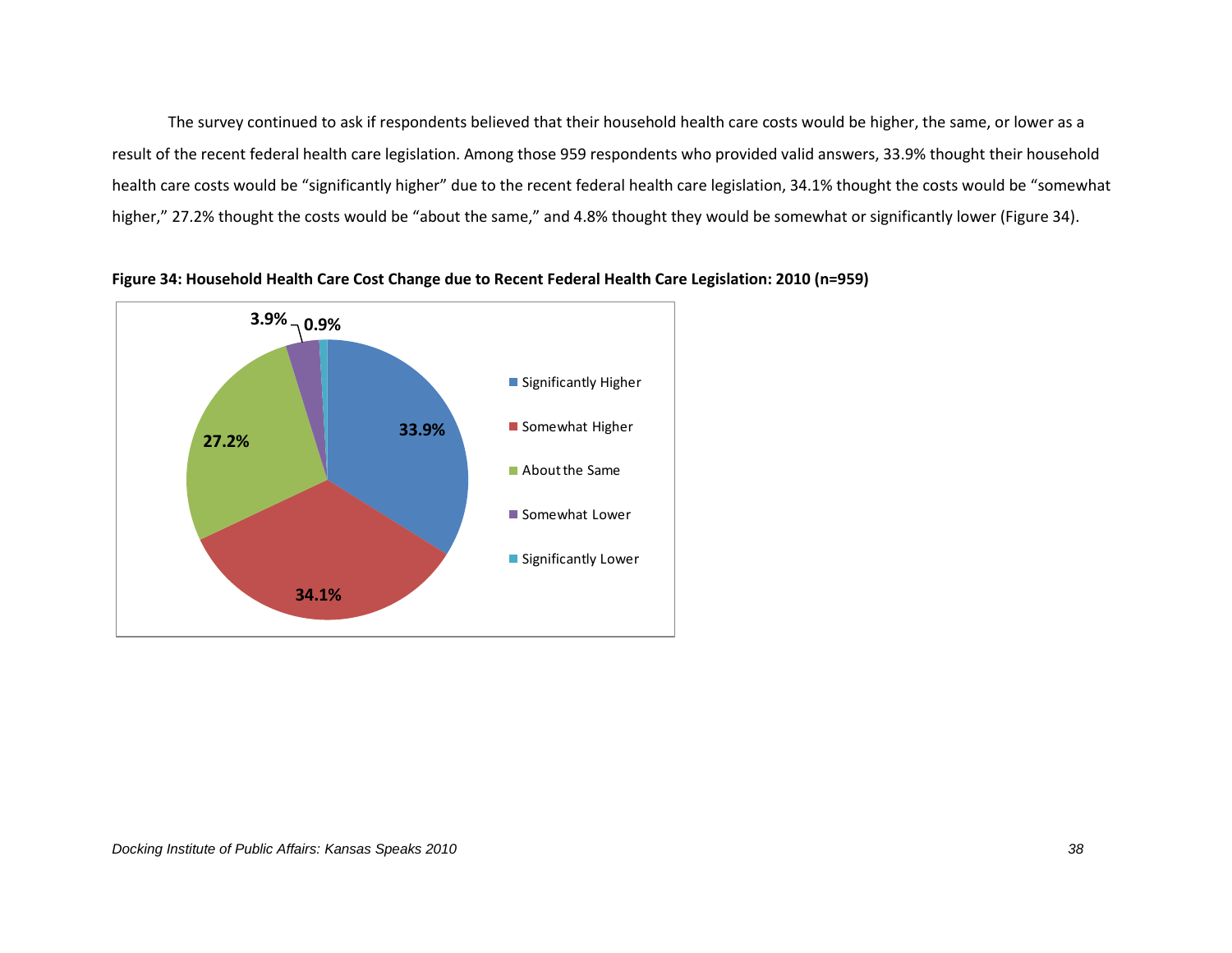Respondents with different party affiliations tended to differ in their perceptions of changes in health care costs. In general, Republicans and Independent voters leaning Republican were more likely to believe that their household health care costs would be higher due to the recent federal health care legislation than Democrats and Independent voters leaning Democratic. More than 70% of Republicans and Independent voters leaning Republican believed that their household health costs would be significantly or somewhat higher, whereas less than 70% of Democrats and Independent voters leaning Democratic believed so (Figure 35).



**Figure 35: Household Health Cost Change due to Recent Federal Health Care Legislation by Party Affiliation: 2010**

*Docking Institute of Public Affairs: Kansas Speaks 2010 39*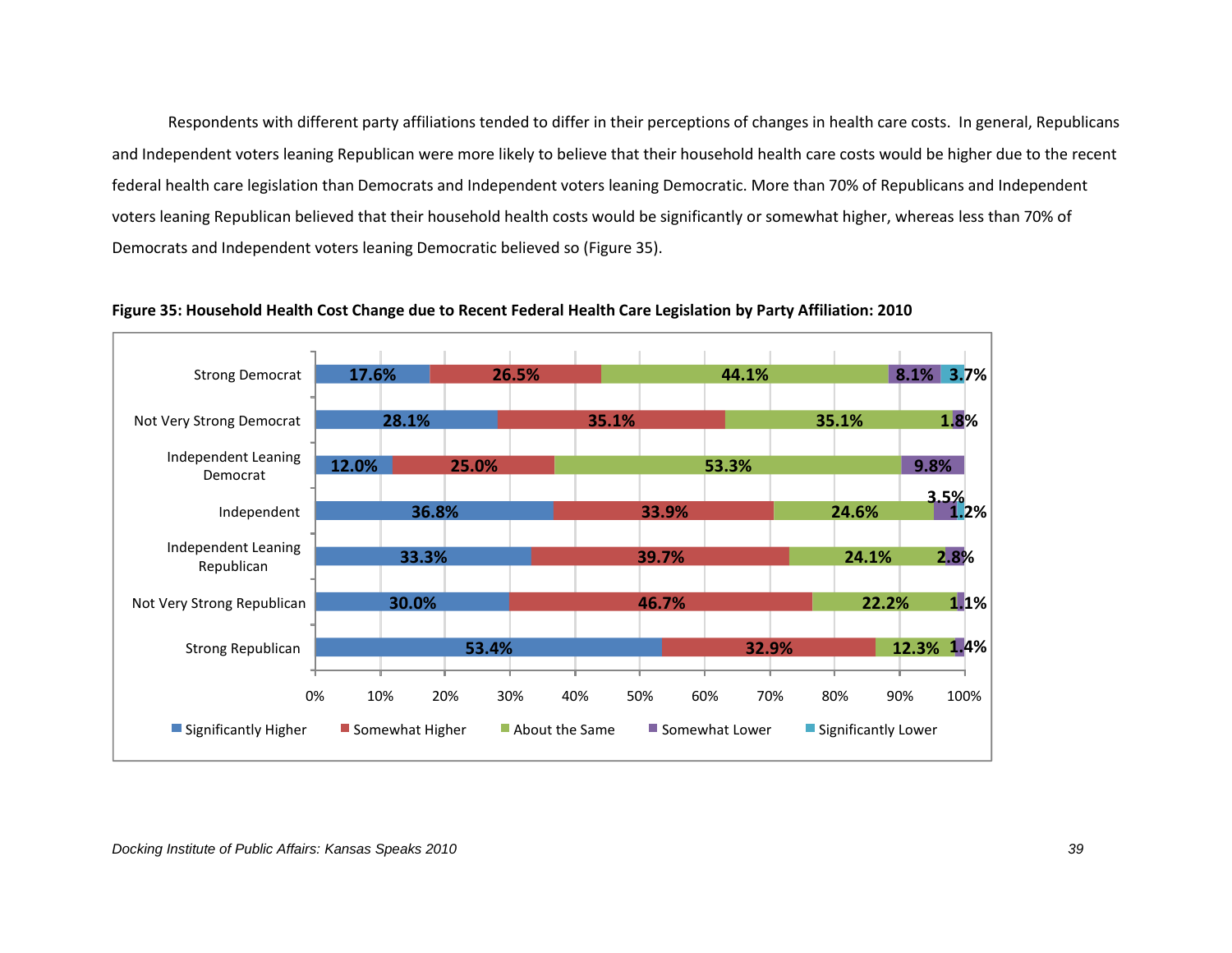The survey also asked about respondents' opinions on the adequacy of health care in Kansas. In 2010, 26.2% of respondents felt that the "Kansas healthcare system is adequate," 40% said it "needs minor changes," and 33.8% said it "needs major changes." Respondents' opinions were significantly different from that in 2010. In 2009, half of the respondents said that the "Kansas healthcare needs major changes" compared to one third in 2010 (Figure 36). Respondents with different party affiliations differed in their opinions on healthcare in Kansas in 2010. Compared with Democrats, Independent voters leaning Democratic, and neutral Independent voters, Republicans and Independent voters leaning Republican were more likely to say that the "Kansas healthcare system is adequate" and less likely to say it "needs major changes" (Figure 37).



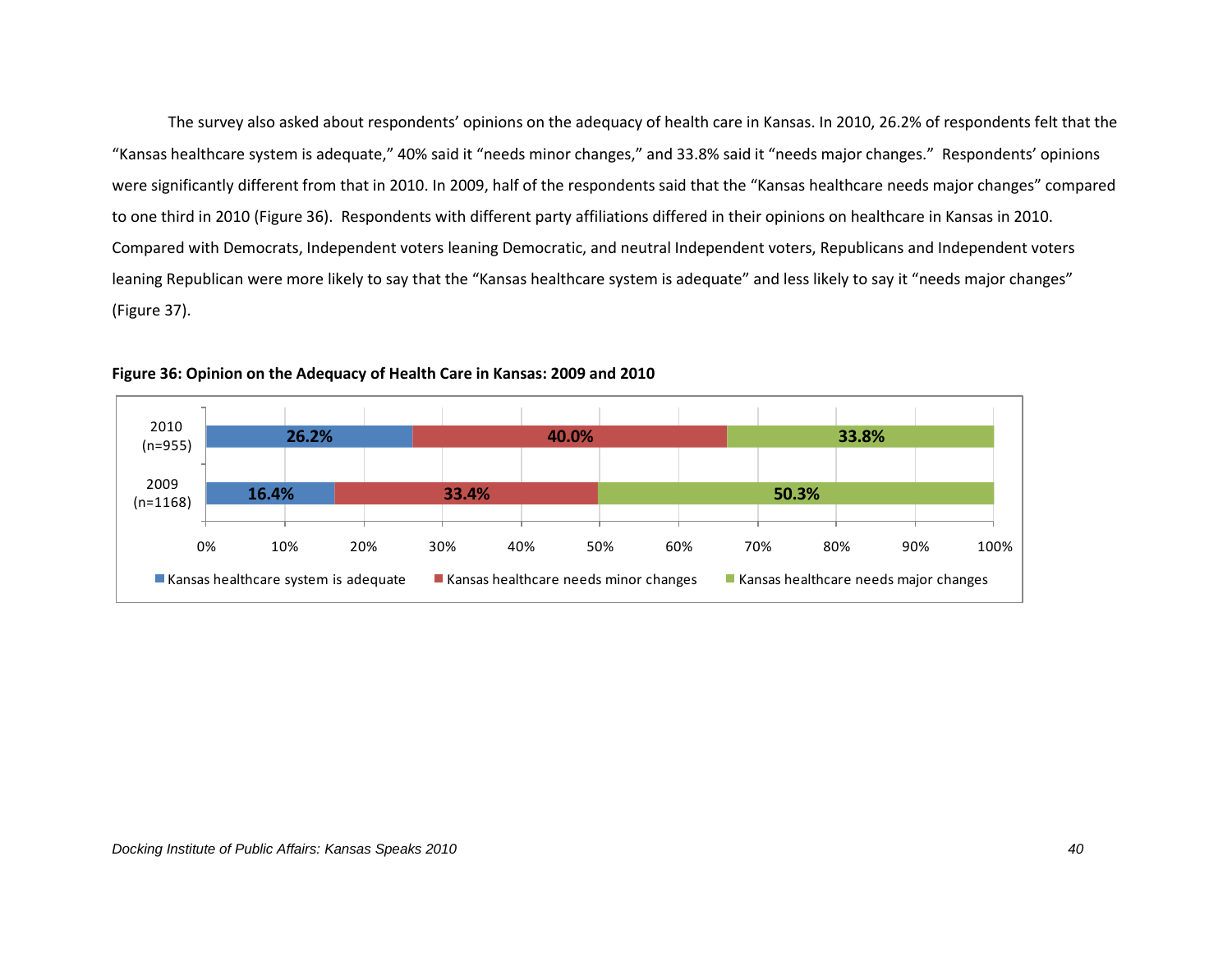

## **Figure 37: Opinion on the Adequacy of Health Care in Kansas by Party Affiliation: 2010**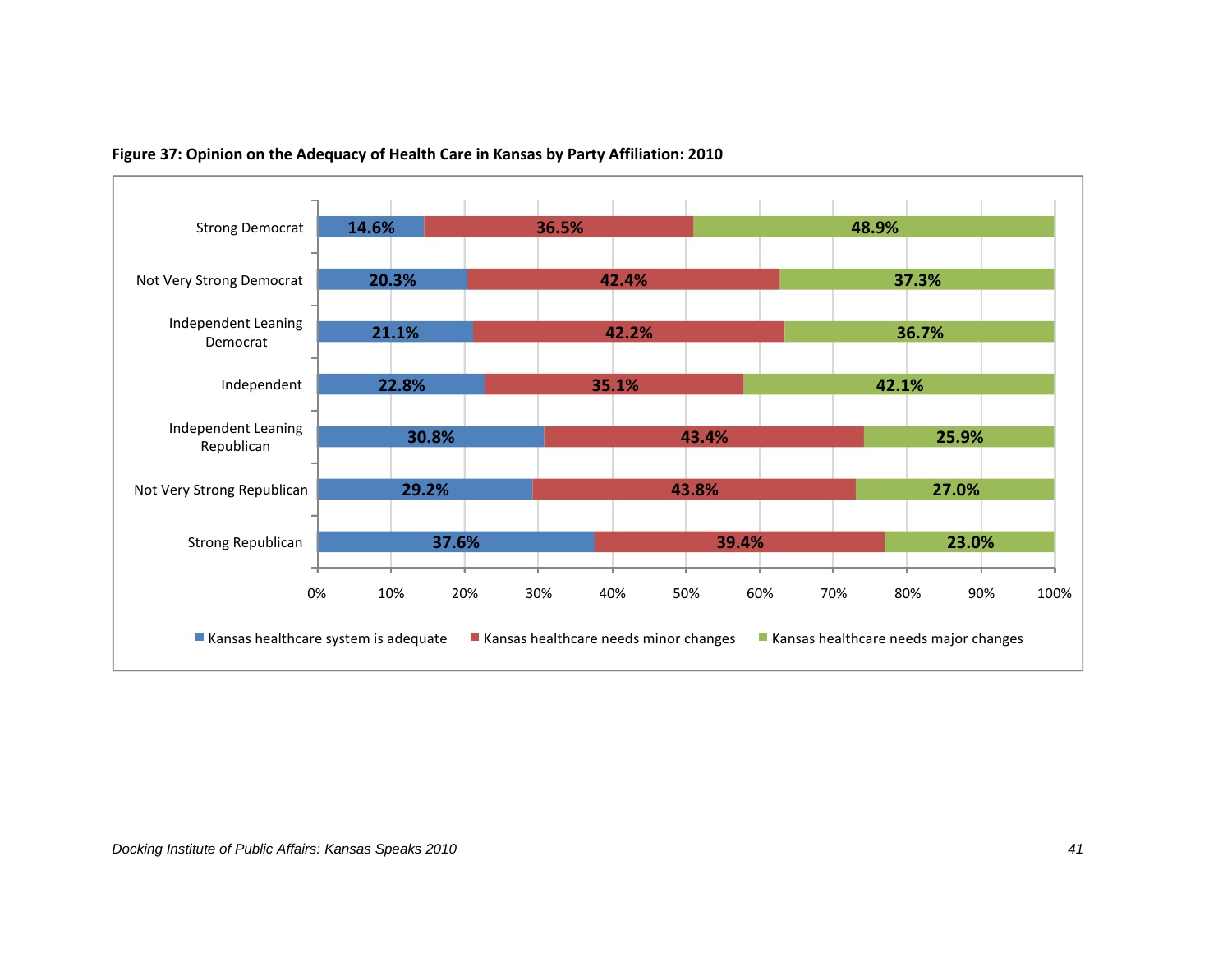The survey asked about respondents' opinions on the levels of state funding for Kindergarten through 12<sup>th</sup> grade (K-12) and higher education in Kansas. Support for increasing state funding for K-12 in 2010 declined only slightly from that in 2009. About 53% of respondents said that the level of state funding for K-12 should be "increased" in both years, though the percent favoring reduced spending increased slightly. Support for state funding of higher education also declined in 2010. The percentage of respondents who said the state funding for higher education should be "increased" was 38.2% in 2010, about 5% lower than that in 2009. As with K-12, a higher percentage (14.2%) of respondents said that state funding for higher education should be "decreased," which is about 5% higher than in 2009 (Figure 38). Statistical analysis shows that respondents' opinions about state funding for higher education changed significantly from 2009 to 2010.



#### **Figure 38: Opinion on State Education Funding: 2009 and 2010**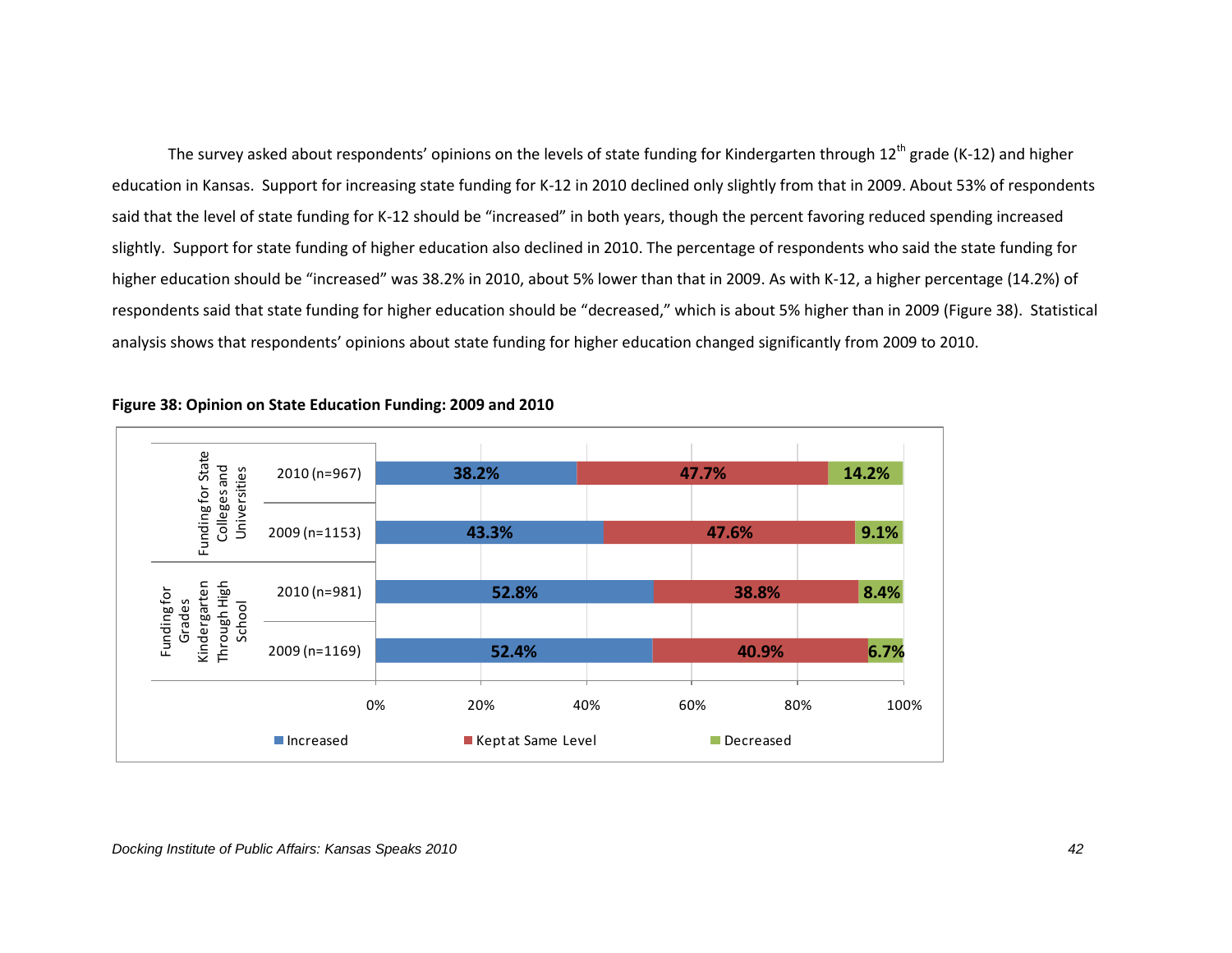Respondents' opinions on state funding of public education were significantly related to their party affiliations in 2010. Democrats, Independent voters leaning Democratic and neutral Independent voters were more likely to support increased state funding for K-12 and higher education than Republicans and Independent voters leaning Republican. More than 60% of Democrats and Independent voters leaning Democratic said the state funding for K-12 should be "increased," whereas less than 50% of Republicans and Independent voters leaning Republican said so. More than 50% of Democrats and Independent voters said the state funding for higher education should be "increased," whereas less than one third of Republicans and Independent voters leaning Republican said so (Figures 39 and 40).



#### **Figure 39: Opinion on State Education Funding for K-12 by Party Affiliation: 2010**

*Docking Institute of Public Affairs: Kansas Speaks 2010 43*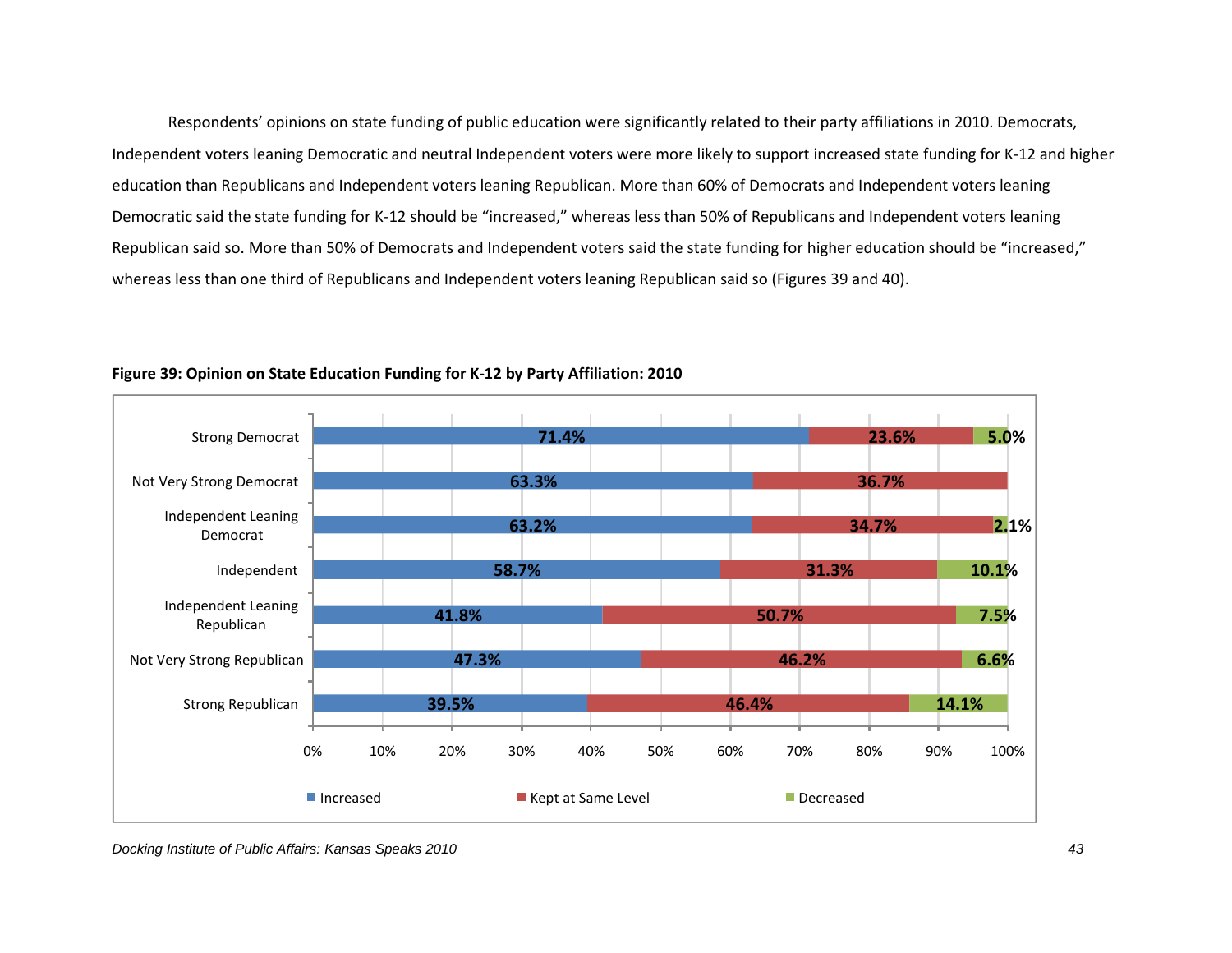

## **Figure 40: Opinion on State Education Funding for Higher Education by Party Affiliation: 2010**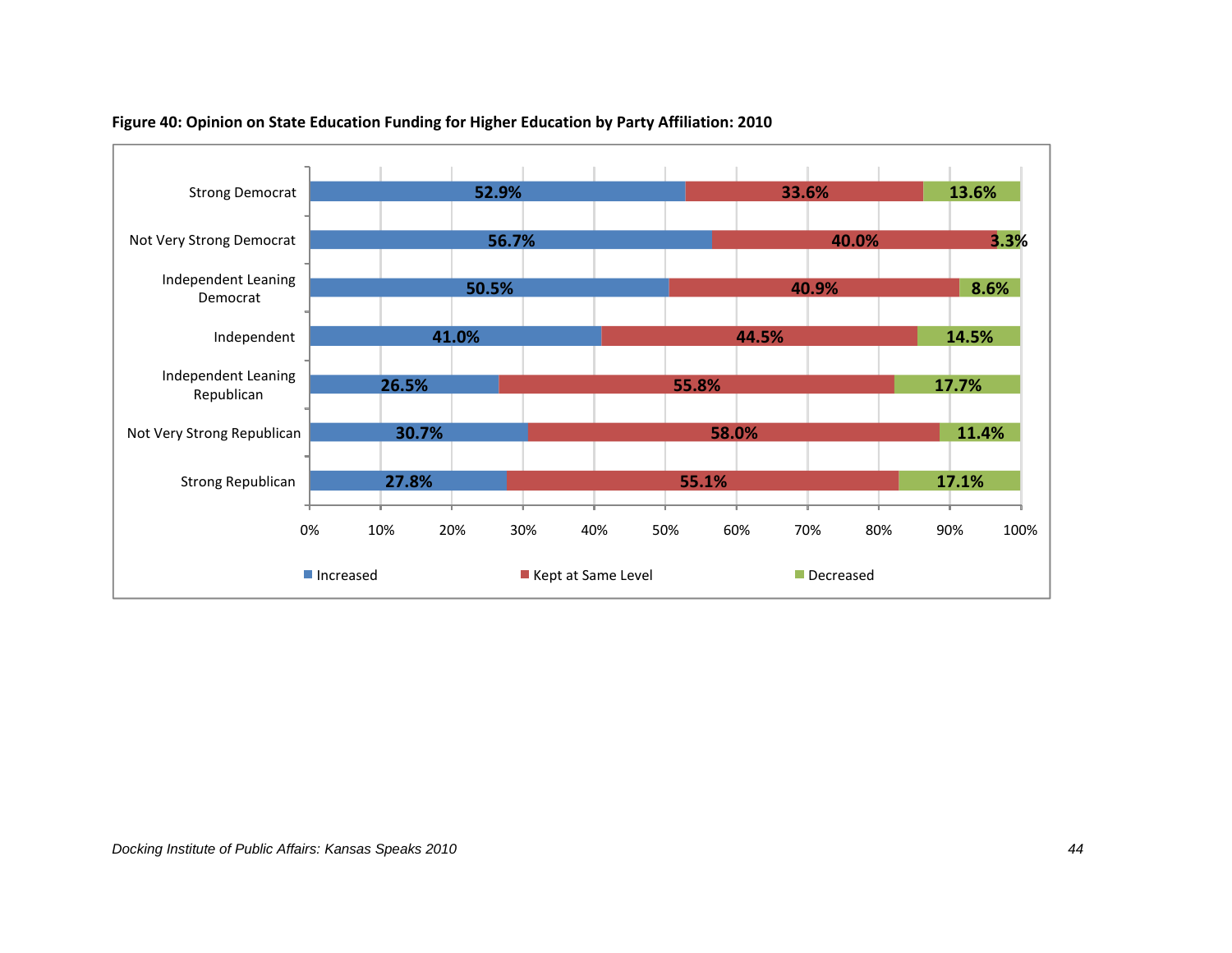#### **Section 8: Phone Usage**

The survey asked if respondents had a landline phone in their household. Among 988 respondents who provided valid answers, 86.8% said they had at least one landline phone in their household (Figure 41). The survey continued asking those who had landline phones in their households how likely respondents would discontinue landline service within the next year and use a cell phone only. A majority (78.7%) of them said it was not at all likely that they would discontinue their landline phone within the next year and use a cell phone only instead (Figure 42).



#### **Figure 41: Landline Phone Ownership: 2010 (n=988)**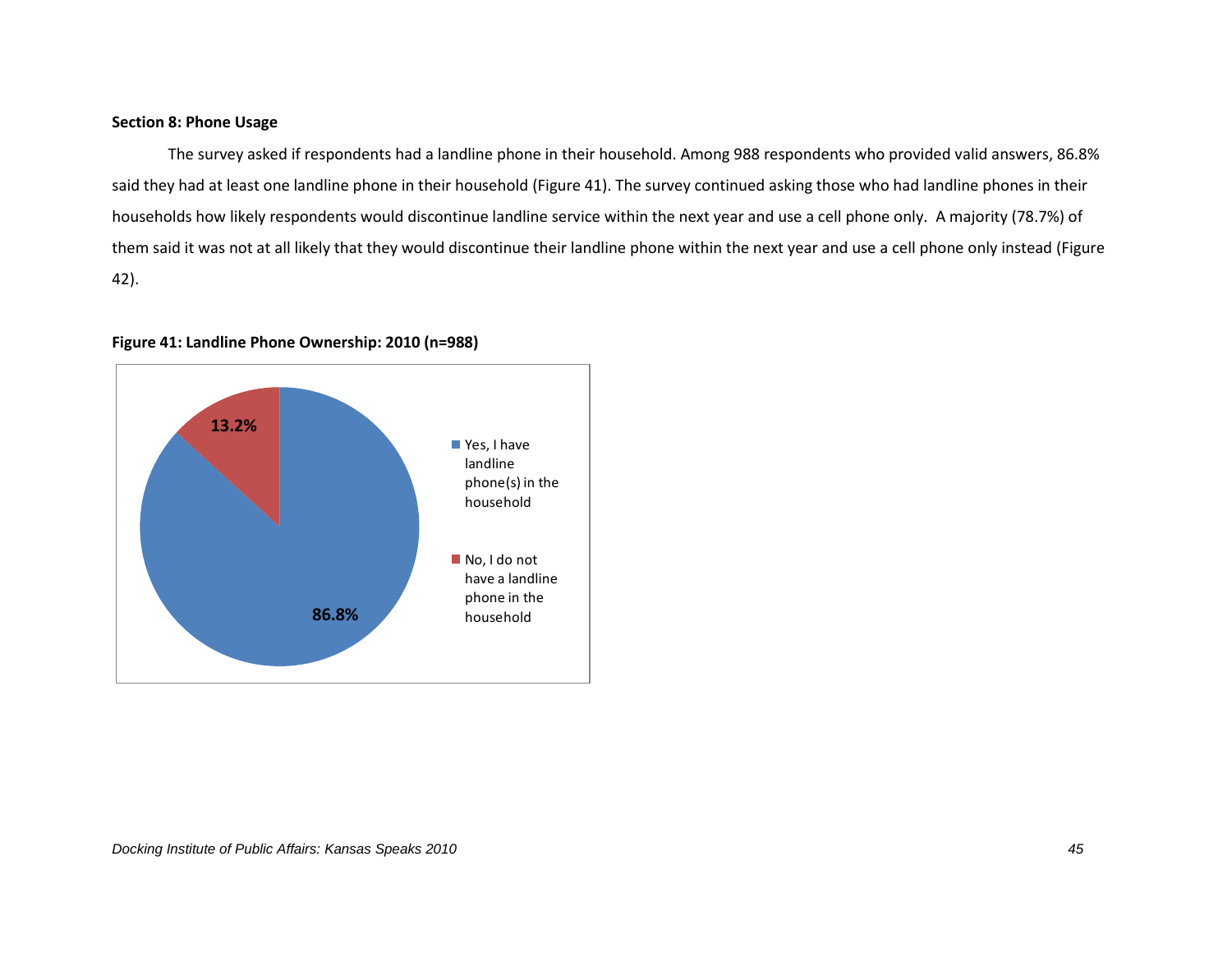

**Figure 42: Likelihood of Terminating Landline Phone: 2010 (n=851)**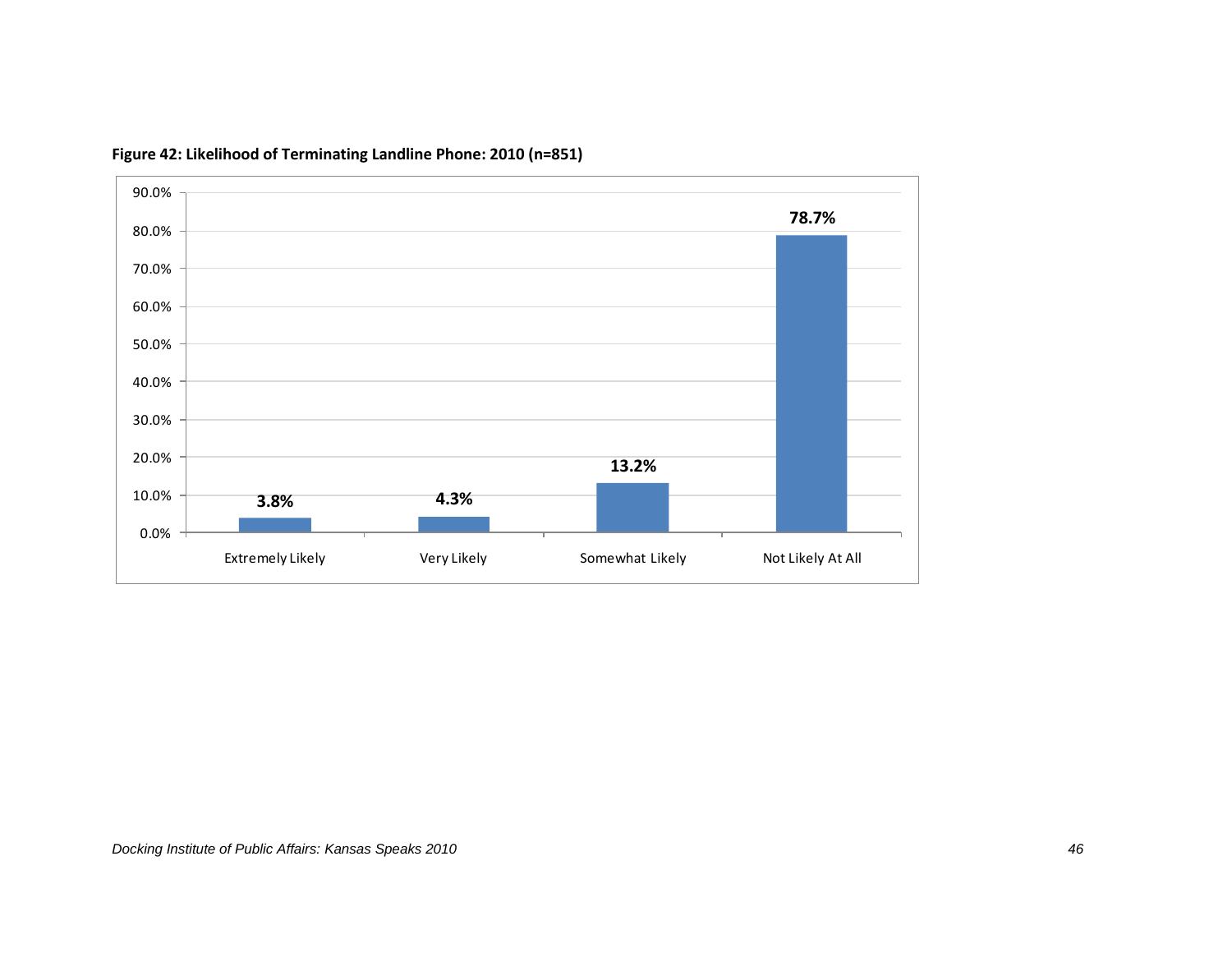When asked if members of their households use cell phones for personal use only, 990 respondents answered the question, and among them 88.5% said "Yes" (Figure 43). The survey continued asking the numbers of adults and children in the household who use cell phones. A majority (88.9%) of respondents indicated that two or fewer adult members in their households use a cell phone (Figure 44). Less than twenty percent (18.3%) of respondents said that children in their households use a cell phone (Figure 45).



#### **Figure 43: Personal Cell Phone Ownership: 2010 (n=990)**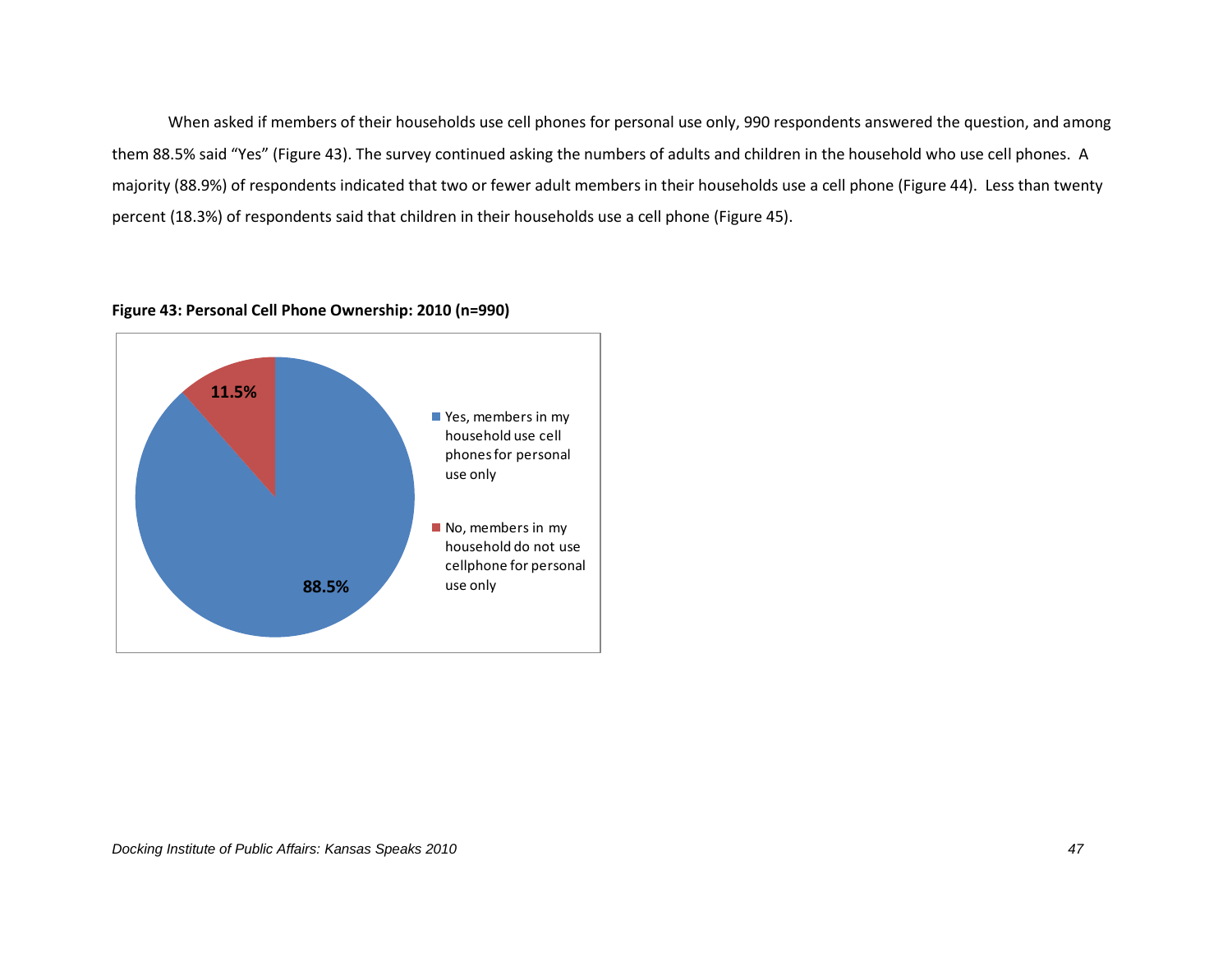

**Figure 44: Number of Adults Using a Cell Phone: 2010 (n=879)**

**Figure 45: Number of Children Using a Cell Phone: 2010 (n=854)**

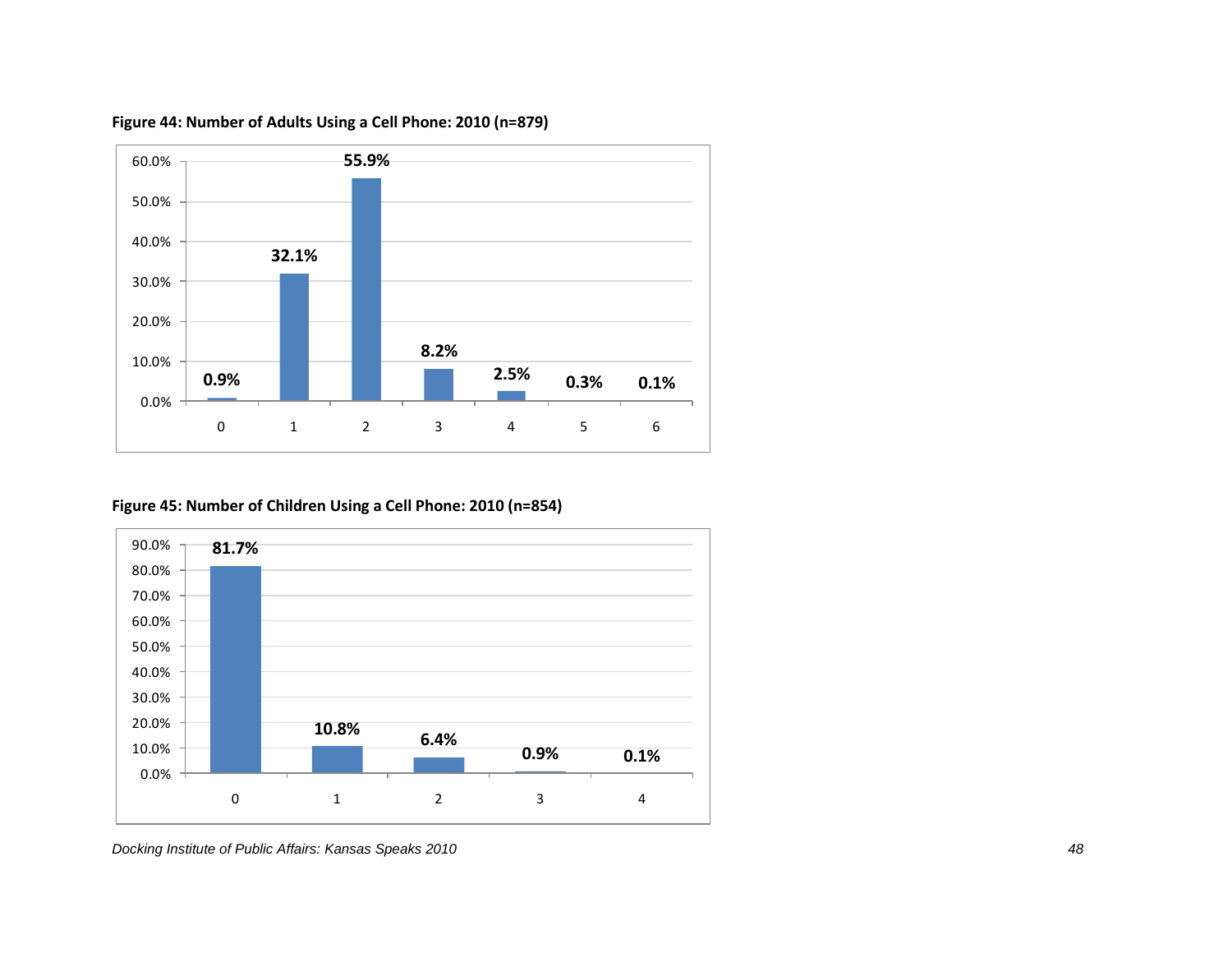Cell phones are used mostly for making and receiving calls among respondents surveyed. Almost all (98.2%) respondents indicated that they use cell phones for making and receiving calls. More than half (52.9%) of respondents said they used cell phones for taking pictures or videos. Less than twenty percent (16.8%) use the GPS function on their cell phones (Figure 46).



## **Figure 46: Features Used on Cell Phone: 2010**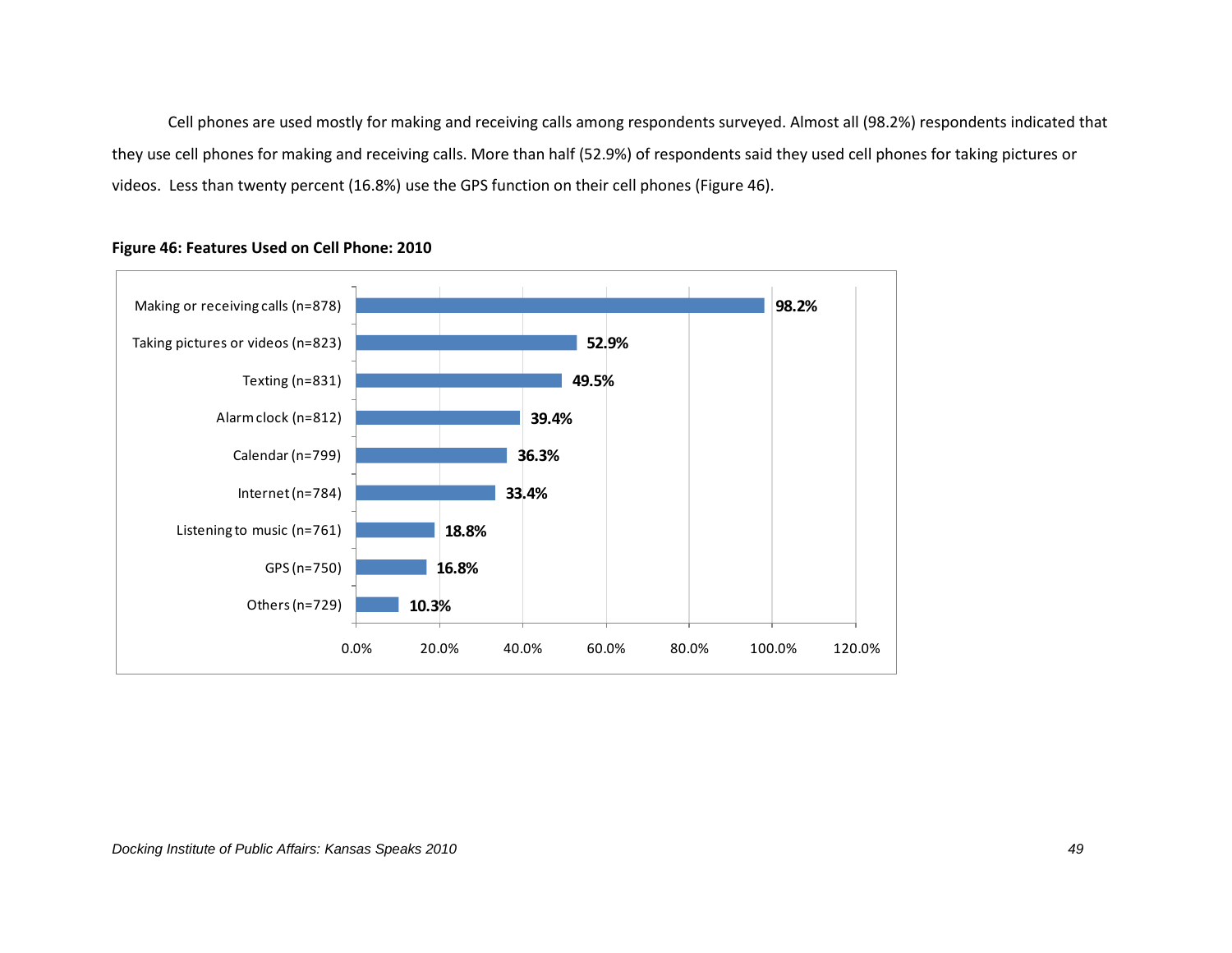| Appendix A: Demographic Characteristics of the Sample |  |  |  |
|-------------------------------------------------------|--|--|--|
|-------------------------------------------------------|--|--|--|

|                  |                                  | <b>Survey</b> | <b>Study</b>         |
|------------------|----------------------------------|---------------|----------------------|
|                  | <b>Social Indicators</b>         | <b>Sample</b> | <b>Population</b>    |
|                  |                                  | $(N=998)$     |                      |
| Gender           | Male                             | 44.2%         | 49.7% <sup>a</sup>   |
|                  | Female                           | 55.8%         | $50.3%$ <sup>a</sup> |
|                  |                                  | $(N=995)$     |                      |
| Hispanic Origin  |                                  | 2.9%          | $9.3\%$ <sup>a</sup> |
|                  |                                  | $(N=989)$     |                      |
|                  | White                            | 92.0%         | 88.5% <sup>a</sup>   |
|                  | <b>Black or African American</b> | 2.8%          | $6.2%$ <sup>a</sup>  |
| Race             | <b>Biracial</b>                  | 0.9%          | $1.9%$ <sup>a</sup>  |
|                  | Asian                            | 0.6%          | $2.3%$ <sup>a</sup>  |
|                  | American Indian                  | 1.1%          | $1.0\%$ <sup>a</sup> |
|                  | Other                            | 2.5%          | $0.1\%$ <sup>a</sup> |
|                  |                                  | $(N=869)$     |                      |
|                  | Less than \$10,000               | 3.7%          | $8.6\%$ <sup>b</sup> |
|                  | \$10,000-\$19,999                | 9.6%          | 13.0% <sup>b</sup>   |
|                  | \$20,000-\$29,000                | 11.6%         | 14.2% <sup>b</sup>   |
| Household Income | \$30,000-\$39,999                | 11.3%         | 13.4% <sup>b</sup>   |
|                  | \$40,000-\$49,999                | 12.9%         | 11.7% <sup>b</sup>   |
|                  | \$50,000-\$59,999                | 9.4%          | $9.6%$ <sub>b</sub>  |
|                  | \$60,000 and more                | 41.5%         | 29.7% <sup>b</sup>   |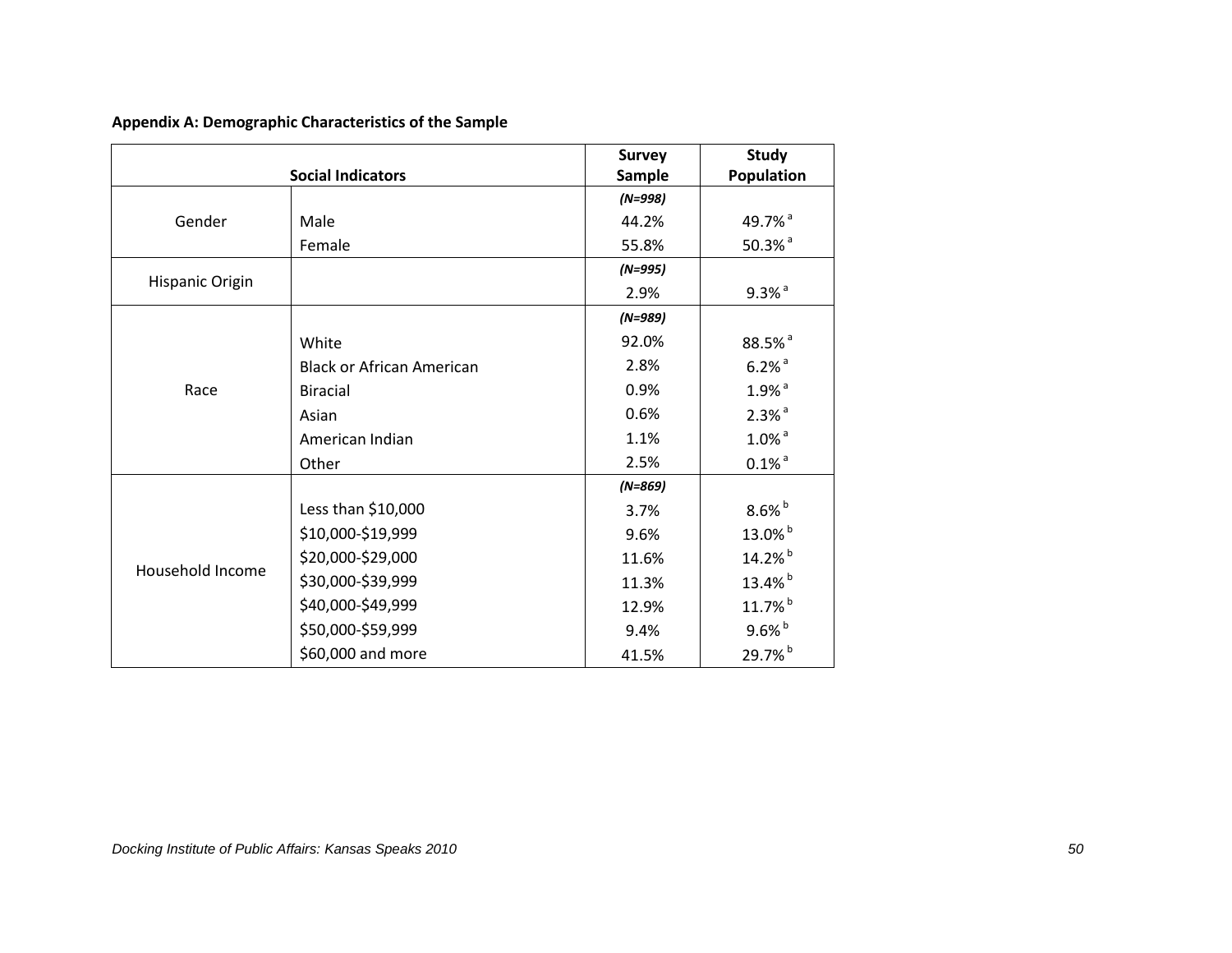|                             |                                       | <b>Survey</b> | Study                |
|-----------------------------|---------------------------------------|---------------|----------------------|
| <b>Social Indicators</b>    |                                       | Sample        | Population           |
|                             |                                       | $(N=1000)$    |                      |
|                             | Less Than High School                 | 3.5%          | 14.0% <sup>b</sup>   |
|                             | High School Diploma                   | 24.8%         | 29.8% <sup>b</sup>   |
| Education                   | Some College                          | 25.0%         | 24.6% <sup>b</sup>   |
|                             | <b>Associates or Technical Degree</b> | 11.4%         | $7.7%$ <sup>b</sup>  |
|                             | <b>Bachelors</b>                      | 21.6%         | 17.1% <sup>b</sup>   |
|                             | Masters or Law                        | 11.8%         | $6.1\%$              |
|                             | Doctoral                              | 1.9%          | $0.9%$ <sub>b</sub>  |
|                             |                                       | $(N=977)$     |                      |
|                             | 18 to 19 years old                    | 0.72%         | 28.0% <sup>c</sup>   |
|                             | 20 to 24 years old                    | 2.46%         | $7.9%$ <sup>a</sup>  |
|                             | 25 to 29 years old                    | 3.28%         | $7.1\%$ <sup>a</sup> |
|                             | 30 to 34 years old                    | 3.58%         | $6.0\%$ <sup>a</sup> |
|                             | 35 to 39 years old                    | 5.63%         | $6.2%$ <sup>a</sup>  |
|                             | 40 to 44 years old                    | 6.35%         | $6.2%$ <sup>a</sup>  |
|                             | 45 to 49 years old                    | 8.09%         | $7.2%$ <sup>a</sup>  |
| Age (of those 18 and older) | 50 to 54 years old                    | 11.57%        | $7.1\%$ <sup>a</sup> |
|                             | 55 to 59 years old                    | 12.28%        | $6.2%$ <sup>a</sup>  |
|                             | 60 to 64 years old                    | 10.64%        | $5.0\%$ <sup>a</sup> |
|                             | 65 to 69 years old                    | 9.83%         | $3.7%$ <sup>a</sup>  |
|                             | 70 to 74 years old                    | 9.01%         | $2.9%$ <sup>a</sup>  |
|                             | 75 to 79 years old                    | 6.76%         | $2.4%$ <sup>a</sup>  |
|                             | 80 to 84 years old                    | 5.73%         | $2.0\%$ <sup>a</sup> |
|                             | 85 years old and over                 | 4.09%         | $2.1\%$ <sup>a</sup> |

## **Appendix A (cont.): Demographic Characteristics of the Sample**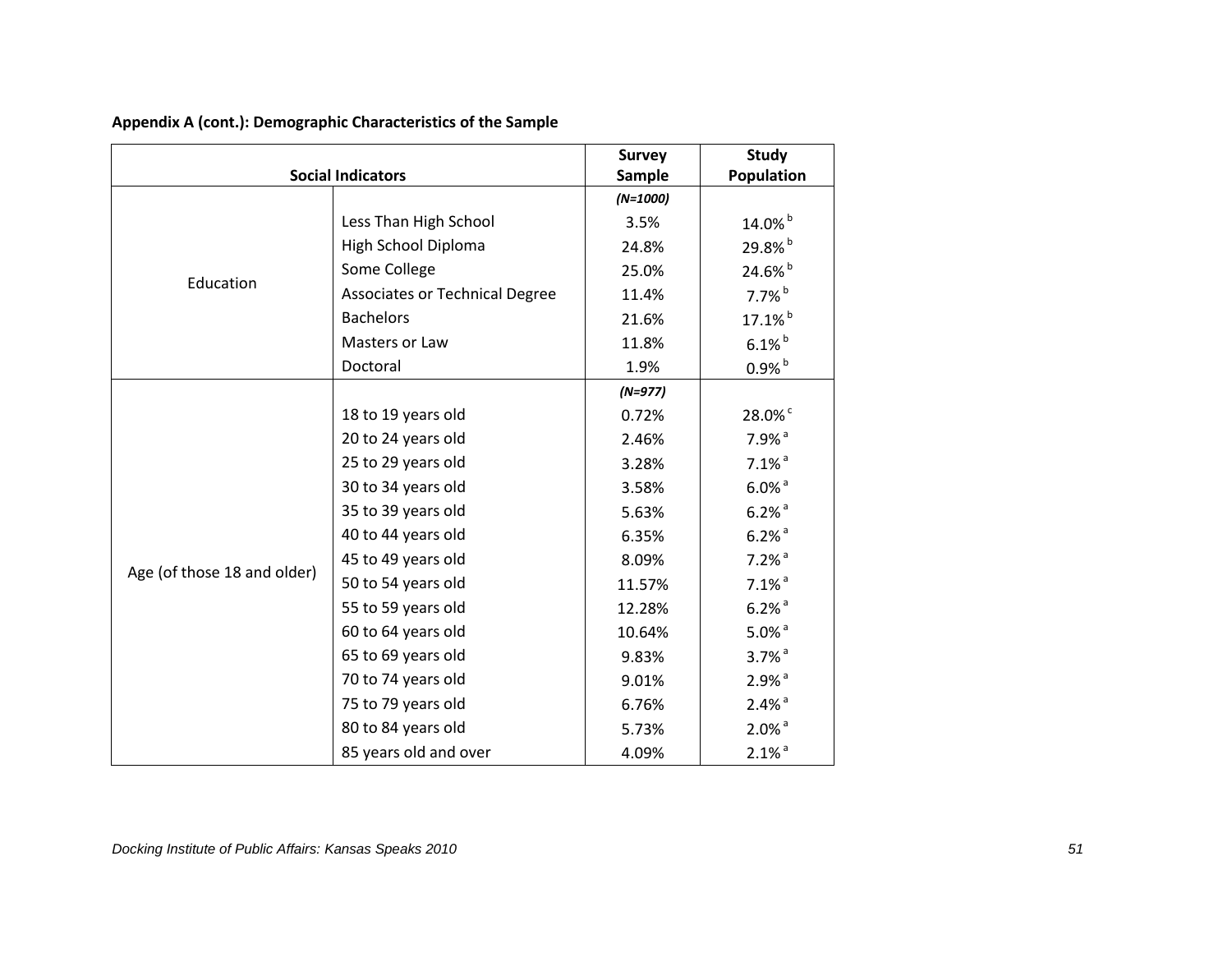|                                    | <b>Social Indicators</b>       | <b>Survey</b><br><b>Sample</b> | <b>Study</b><br>Population |
|------------------------------------|--------------------------------|--------------------------------|----------------------------|
|                                    |                                | $(N=943)$                      |                            |
|                                    | <b>Strong Republican</b>       | 23.8%                          | n/a                        |
|                                    | Not Very Strong Republican     | 9.9%                           | n/a                        |
|                                    | Independent Leaning Republican | 15.6%                          | n/a                        |
| <b>Political Party Affiliation</b> | Independent                    | 19.0%                          | n/a                        |
|                                    | Independent Leaning Democrat   | 10.1%                          | n/a                        |
|                                    | Not Very Strong Democrat       | 6.5%                           | n/a                        |
|                                    | <b>Strong Democrat</b>         | 15.3%                          | n/a                        |
|                                    |                                | $(N=979)$                      |                            |
|                                    | 1 to 20 years                  | 19.4%                          | n/a                        |
| Years living in Kansas             | 21 to 40 years                 | 25.9%                          | n/a                        |
|                                    | 41 to 60 years                 | 29.6%                          | n/a                        |
|                                    | More than 60 years             | 25.0%                          | n/a                        |
|                                    |                                | $(N=991)$                      |                            |
| Participation in 2008<br>election  | Vote                           | 85.1%                          | n/a                        |
|                                    | Not Vote                       | 14.9%                          | n/a                        |
|                                    |                                | $(N=147)$                      |                            |
| Registered to vote                 | Registered                     | 53.1%                          | n/a                        |
|                                    | Not Register                   | 46.9%                          | n/a                        |

**Appendix A (cont.): Demographic Characteristics of the Sample** 

 $n/a$  = not available

a<br><sup>a</sup> Source: U.S. Census Bureau (http://factfinder.census.gov). The information comes from 2009 population estimation.

<sup>b</sup> Source: U.S. Census Bureau (http://factfinder.census.gov). The information comes from 2000 decennial census.

<sup>c</sup> Source: U.S. Census Bureau (http://factfinder.census.gov). The information comes from 2009 population estimation. This is the percentage of people of 0 to 19 years old.

## **Appendix B: Mail Survey Instrument**

*Docking Institute of Public Affairs: Kansas Speaks 2010 52*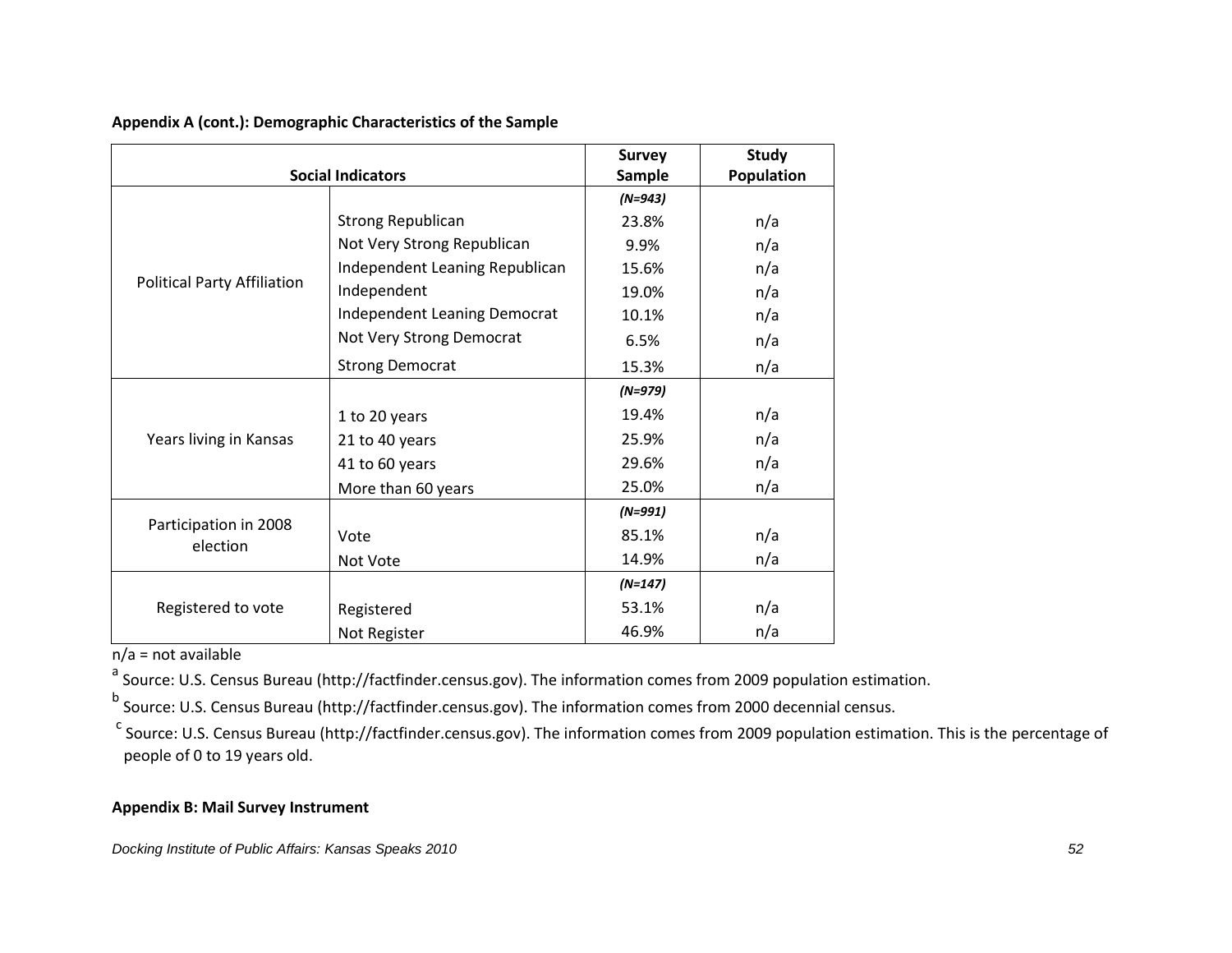

## *Mail Survey*

If you would rather complete this survey online, please log on to [www.fhsu.edu/docking](http://www.fhsu.edu/docking) and click on the web surveys link at the bottom of the page to access the **Kansas Speaks** survey. The password is: docking. Please DO NOT share this link with others in order to maintain representativeness.

For the following questions, please circle the number corresponding to your answer. Skip any question for which you have no opinion or response.

Q1. In general, how would you rate Kansas as a place to live, the Kansas economy, and the Kansas state government?

|                                |           | Very |      |      |      |           |
|--------------------------------|-----------|------|------|------|------|-----------|
|                                | Excellent | Good | Good | Fair | Poor | Very Poor |
| As a place to live, Kansas is  |           |      |      |      |      |           |
| The Kansas economy is          |           |      |      |      |      |           |
| The Kansas state government is |           |      |      |      |      |           |

Q2. How satisfied are you with the overall performance of the Kansas legislature, Governor Parkinson, and your state and congressional senators and representatives?

|                                                              | Very<br>Satisfied | Moderately<br>Satisfied | Slightly<br>Satisfied | <b>Not</b><br>Satisfied |
|--------------------------------------------------------------|-------------------|-------------------------|-----------------------|-------------------------|
| Overall performance of the Kansas legislature                |                   |                         |                       |                         |
| Overall performance of Governor Parkinson                    |                   |                         |                       |                         |
| Overall performance of state senator in your district        |                   |                         |                       |                         |
| Overall performance of state representative in your district |                   |                         |                       |                         |
| Overall performance of your U.S. senator                     |                   |                         |                       |                         |
| Overall performance of your U.S. Congressperson              |                   |                         |                       |                         |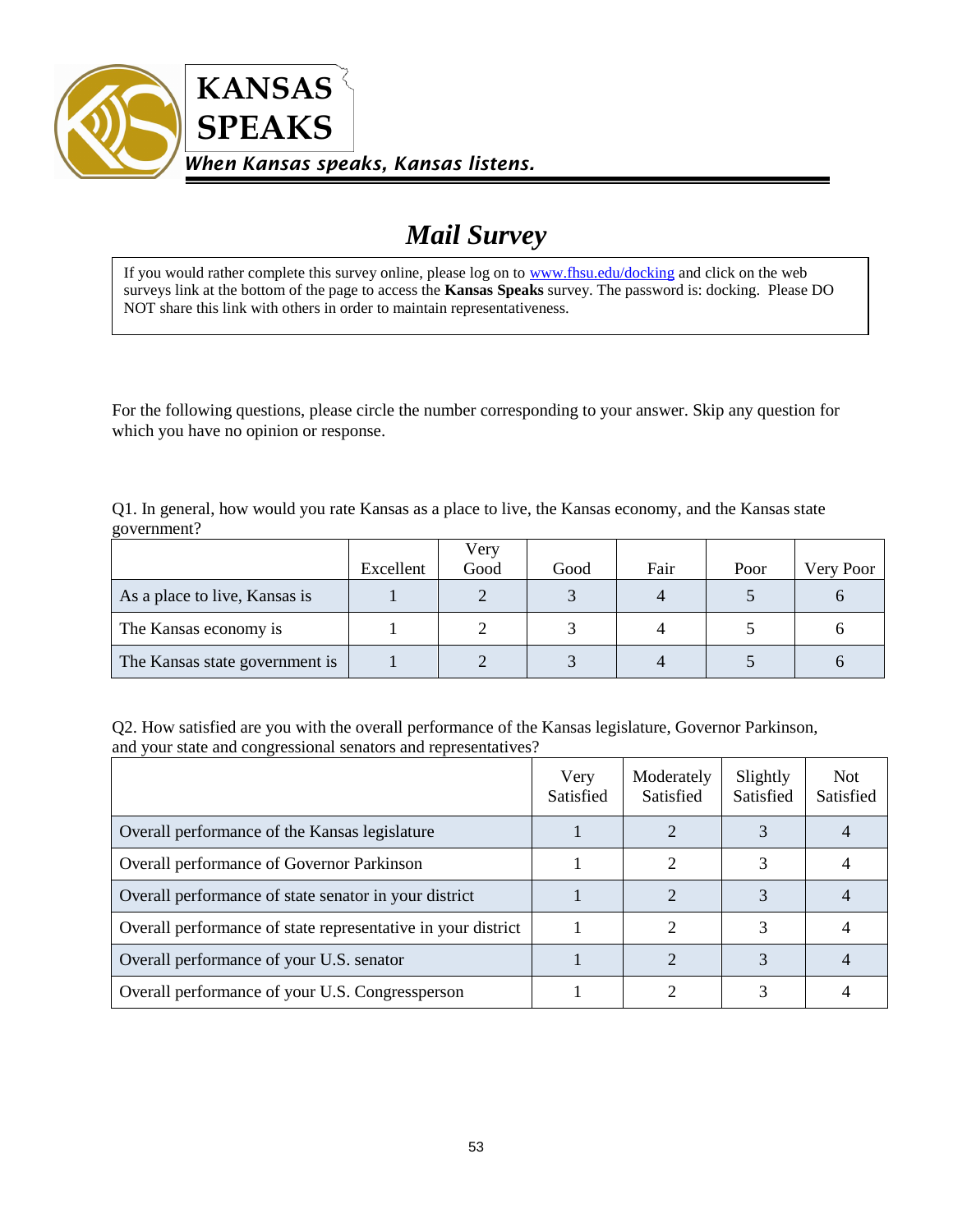|                                                                                       | Very<br>Satisfied | Moderately<br>Satisfied | Slightly<br>Satisfied | Not.<br>Satisfied |
|---------------------------------------------------------------------------------------|-------------------|-------------------------|-----------------------|-------------------|
| Governor Parkinson's efforts to improve the<br>health of the Kansas economy           |                   |                         |                       |                   |
| Kansas Democratic Party leaders' ideas to<br>improve the health of the Kansas economy |                   |                         |                       |                   |
| Kansas Republican Party leaders' ideas to<br>improve the health of the Kansas economy |                   |                         |                       |                   |

Q3. How satisfied are you with Governor Parkinson's and state party leaders' ideas to improve the health of the Kansas economy?

Q4. How concerned are you that the Kansas economy will seriously threaten you or your family's welfare?

| Very Concerned | <b>Moderately Concerned</b> | <b>Slightly Concerned</b> | Not Concerned |
|----------------|-----------------------------|---------------------------|---------------|
|                |                             |                           |               |

Q5. Do you believe that Kansas government spending should be increased, remain the same, or decreased?

| Increased | Remain the Same | Decreased |
|-----------|-----------------|-----------|
|           |                 |           |

Q6. Kansas has three primary revenue sources: income tax, sales tax, and property tax. Thinking of the current Kansas economy, do you believe that each of the following taxes should be significantly increased, somewhat increased, remain the same, somewhat decreased, or significantly decreased?

|              | Significantly<br>Increased | Somewhat<br>Increased | Remain the<br>Same | Somewhat<br>Decreased | Significantly<br>Decreased |
|--------------|----------------------------|-----------------------|--------------------|-----------------------|----------------------------|
| Income tax   |                            |                       |                    |                       |                            |
| Sales tax    |                            |                       |                    |                       |                            |
| Property tax |                            |                       |                    |                       |                            |

| Q7. Tax increases and reductions can be targeted at different people or businesses. Please tell us whether |  |
|------------------------------------------------------------------------------------------------------------|--|
| you think taxes on the following groups should increase, remained the same, or decrease.                   |  |

|                                                        | Increase | Remain the Same | Decrease |
|--------------------------------------------------------|----------|-----------------|----------|
| Taxes on the top income earners                        |          |                 |          |
| Taxes on the middle class                              |          |                 |          |
| Taxes on large corporations                            |          |                 |          |
| Taxes on small businesses<br>(less than 500 employees) |          |                 |          |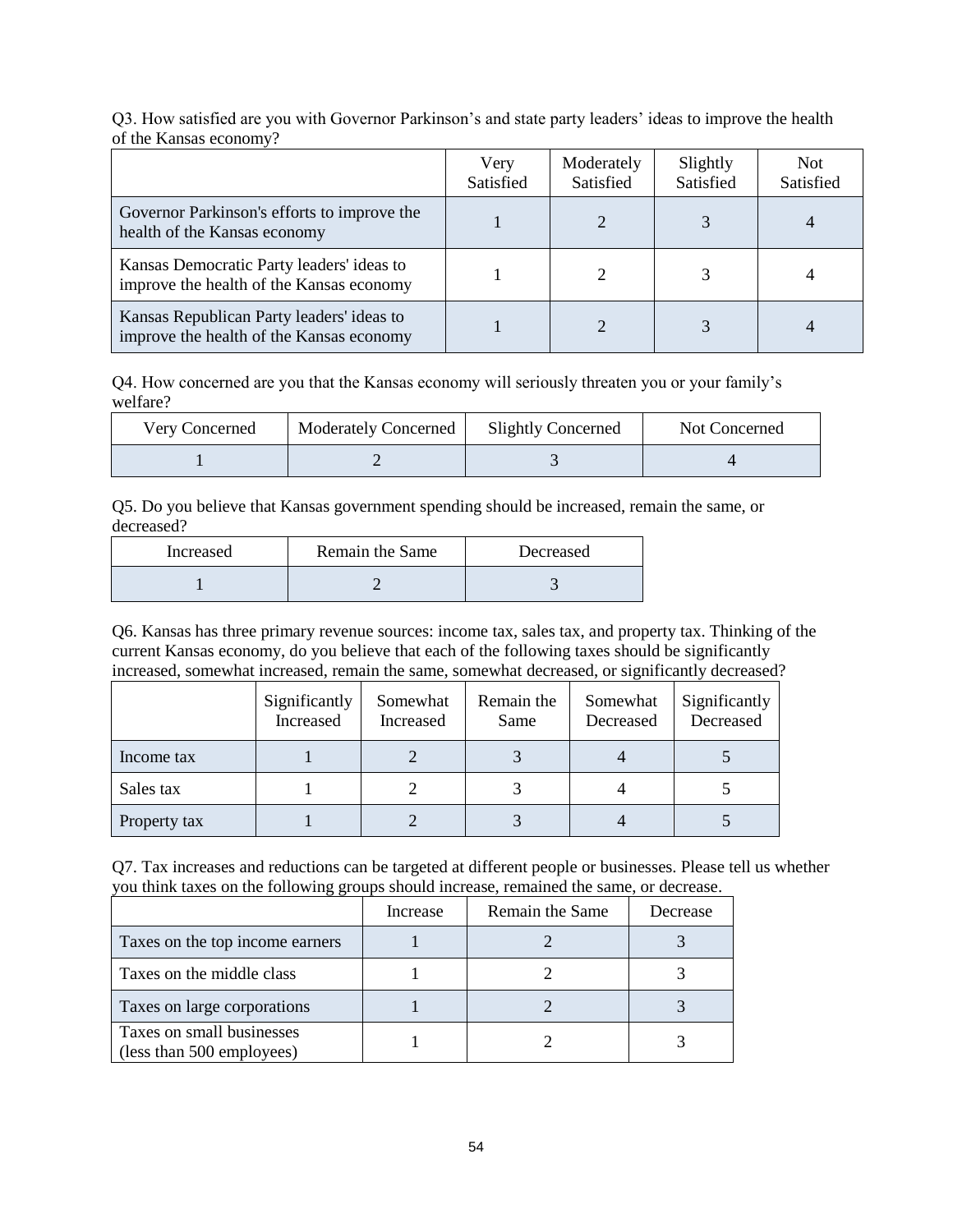Q8. How strongly would you support or oppose a state law that requires Kansas citizens to provide proof of legal residence to any law enforcement officer who asks for the proof?

| Strongly<br>Support | Somewhat<br>Support | Neutral | Somewhat<br><b>Oppose</b> | Strongly<br>Oppose |
|---------------------|---------------------|---------|---------------------------|--------------------|
|                     |                     |         |                           |                    |

Q9. To the best of your knowledge, what does the recent federal health care legislation require?

| All Americans now have to<br>purchase their own health<br><i>nsurance</i> | The federal government will<br>now provide health insurance<br>to all those who are uninsured | Neither is true |
|---------------------------------------------------------------------------|-----------------------------------------------------------------------------------------------|-----------------|
|                                                                           |                                                                                               |                 |

Q10. As a result of the recent federal health care legislation, do you believe that your household health care costs will be significantly higher, somewhat higher, about the same, somewhat lower, or significantly lower?

| Significantly | Somewhat | About the | Somewhat | Significantly |
|---------------|----------|-----------|----------|---------------|
| Higher        | Higher   | Same      | Lower    | Lower         |
|               |          |           |          |               |

Q11. Which of the following best describes your opinion on healthcare in Kansas?

| The Kansas healthcare system<br>is adequate | It needs some minor changes | It needs some major changes |
|---------------------------------------------|-----------------------------|-----------------------------|
|                                             |                             |                             |

Q12. How important is it for Kansas to devote resources to the development of the following energy sources?

|      | Extremely<br>Important | Important | Somewhat<br>Important | Not At<br>All<br>Important |
|------|------------------------|-----------|-----------------------|----------------------------|
| Coal |                        |           |                       |                            |
| Oil  |                        |           |                       |                            |
| Wind |                        |           |                       |                            |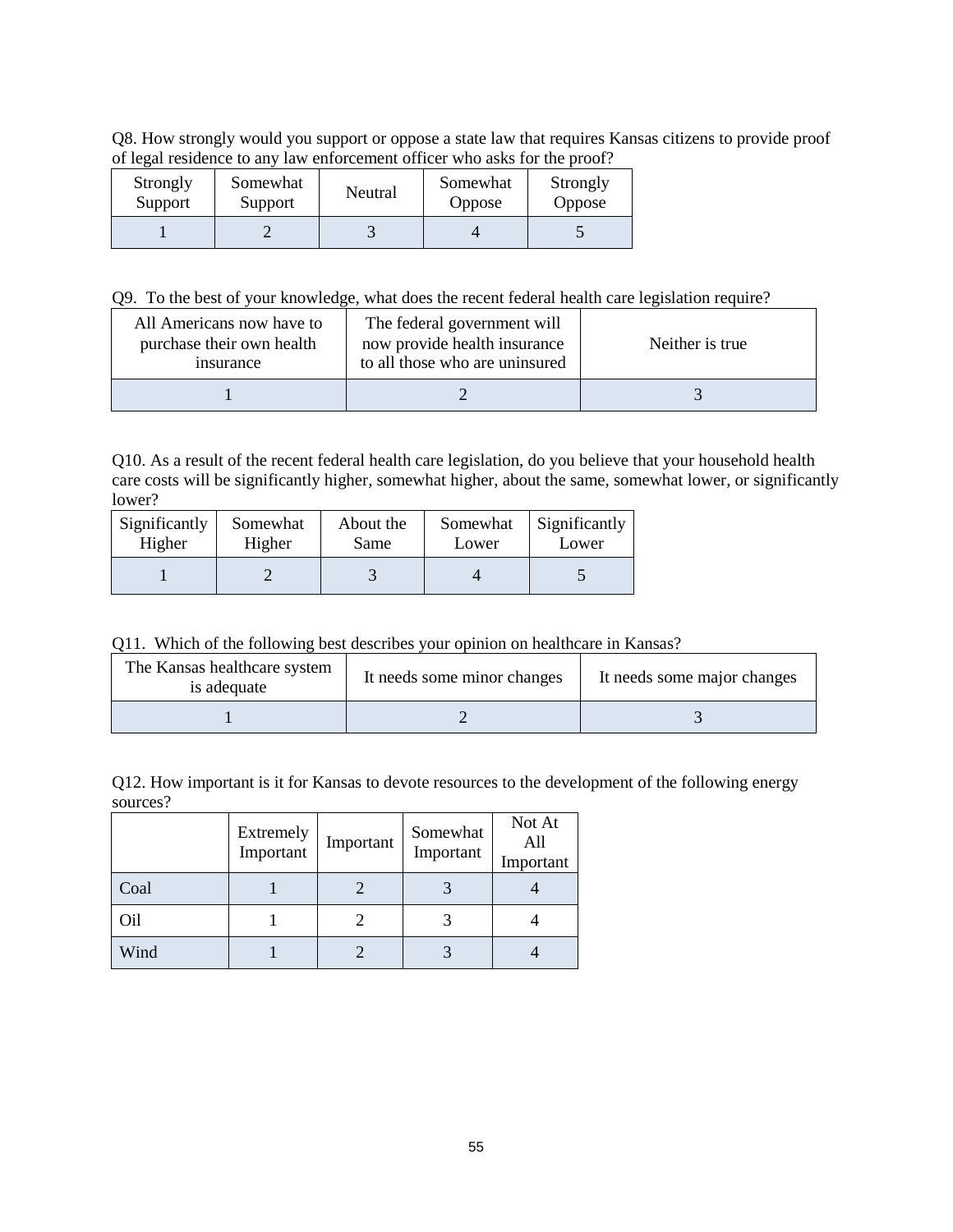Q13. Do you strongly agree, agree, disagree, or strongly disagree with the following statements about coal and oil production?

|                                                                                                                                   | Strongly<br>Agree | Agree | Disagree | Strongly<br>Disagree |
|-----------------------------------------------------------------------------------------------------------------------------------|-------------------|-------|----------|----------------------|
| The economic benefits of <b>coal production</b><br>outweigh concerns some people may have about<br>its impact on the environment. |                   |       |          |                      |
| The economic benefits of <b>oil production</b> outweigh<br>concerns some people may have about its impact<br>on the environment.  |                   |       |          |                      |

Q14. Thinking about the current level of state funding for the following items, would you say that the amount of funding should be increased, kept at the same level, or decreased?

|                                                                                               | Increased | Kept at the same level | Decreased |
|-----------------------------------------------------------------------------------------------|-----------|------------------------|-----------|
| Current level of state education funding for grades<br>kindergarten through high school       |           |                        |           |
| Current level of state education funding for state<br>colleges and universities               |           |                        |           |
| Current level of state funding for social services,<br>such as senior and disability services |           |                        |           |

Q15. Do you have landline phone(s) in your household?



Yes, go to question Q15a, Q15b, Q15c -

No, go to Q16

Q15a. How many landlines phones are there in the household for personal use only?

\_\_\_\_\_\_\_\_\_ Q15b. Do you answer that landline phone when it rings?

|  | All of the time   Most of the time   Some of the time   Rarely or never |  |
|--|-------------------------------------------------------------------------|--|
|  |                                                                         |  |

Q15c. How likely is it that you will get rid of the house phone within the next year and use a cell phone only instead?

| Extremely likely | Very likely | Somewhat likely   Not at all likely |  |
|------------------|-------------|-------------------------------------|--|
|                  |             |                                     |  |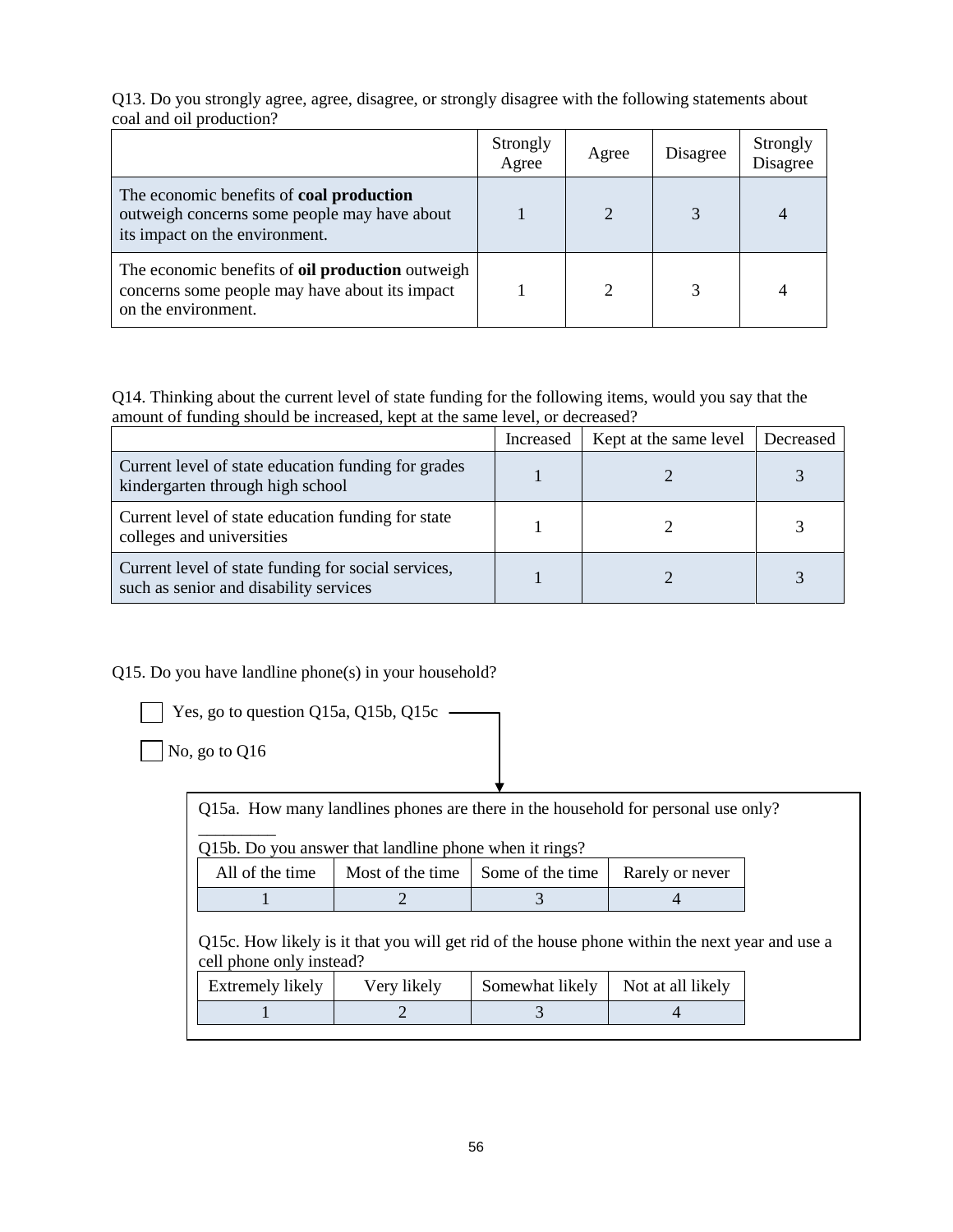Q16. Do members of your household use cell phones for personal use only?

Yes, go to question Q16a, Q16b, Q16c, Q16d No, go to Q17 Q16a. What is the total number of cell phones that are used by members of your household for personal use only? \_ Q16b. How many adults in your household use a cell phone? Q16c. How many children in your household use a cell phone? Q16d. Which of the following common cell phone features do you use? (circle all that apply) Texting Making and receiving calls Internet Calendar Alarm  $GPS$  Listening to music Taking picture or video Other, please specify: \_\_\_\_\_\_\_\_\_ 1 2 3 4 5 6 7 8 9

Q17. How many years have you lived in Kansas? \_\_\_\_\_\_\_\_\_\_ years

Q18. Did you vote in the November 2008 election? (Check the box before your answer)

| Yes, go to Q19          | Q18a. Are you registered to vote? |  |  |  |  |
|-------------------------|-----------------------------------|--|--|--|--|
| No, go to question Q18a | Yes<br>N <sub>0</sub>             |  |  |  |  |

Q19. Do you consider yourself a …

| Strong<br>Republican | Weak<br>Republican | Independent<br>Leaning<br>Republican | Independent | Independent<br>Leaning<br>Democrat | Weak<br>Democrat | Strong<br>Democrat | Other |
|----------------------|--------------------|--------------------------------------|-------------|------------------------------------|------------------|--------------------|-------|
|                      |                    |                                      |             |                                    |                  |                    |       |